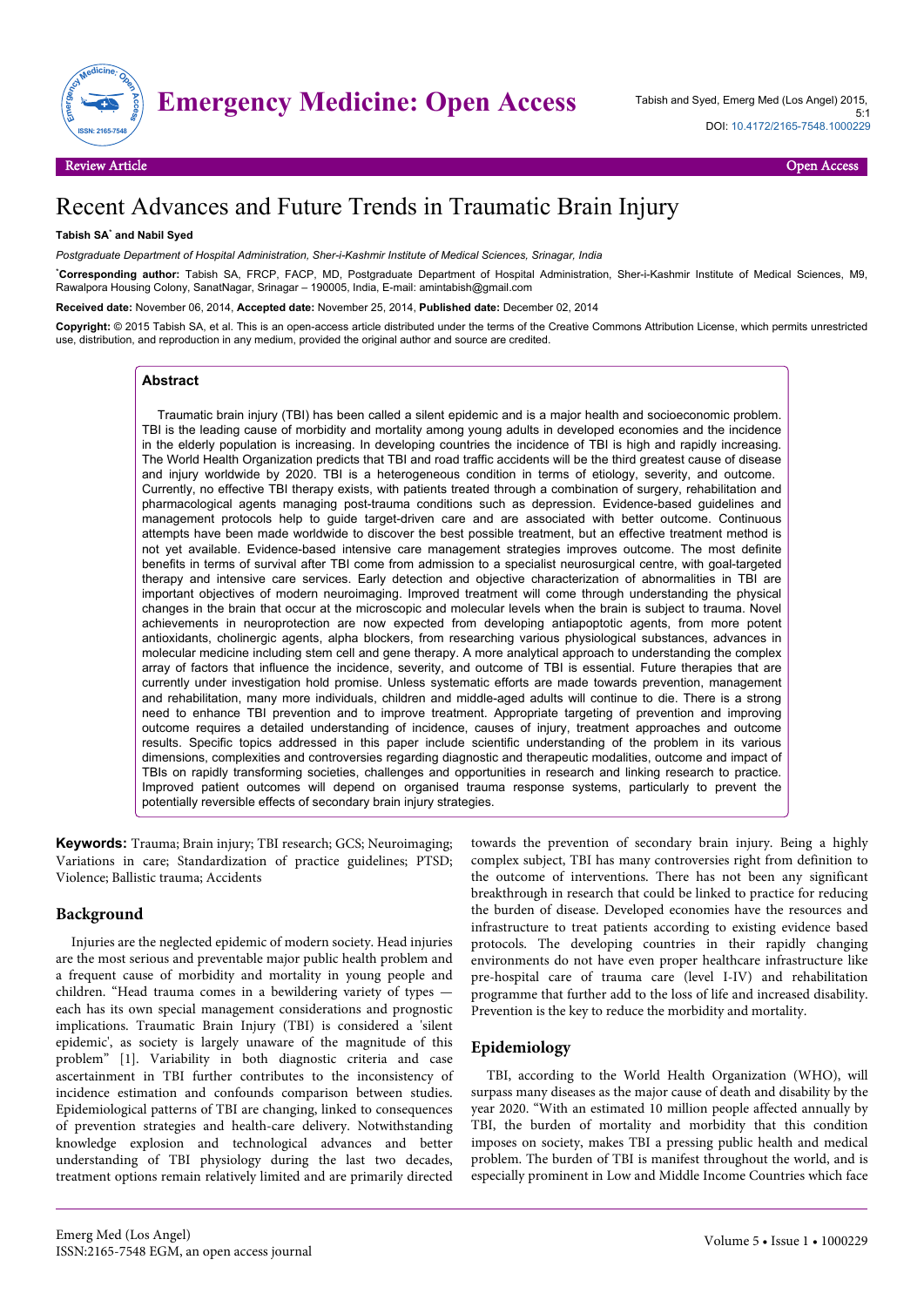a higher preponderance of risk factors for causes of TBI and have inadequately prepared health systems to address the associated health outcomes" [2,3].

Rates of TBI are highest in the very young (age group zero to four years) and in adolescents and young adults (15 to 24 years); there is another peak in incidence in the elderly (age >65 years) [4]. "Approximately 78 percent of TBI are treated in the emergency department only; 19 percent of patients require hospitalization, and 3 percent are fatal. Hospitalization rates are highest in patients older than 65 years. As with most traumatic injuries, the incidence of TBI is significantly higher in men compared to women, with ratios that vary between 2.0 to 1 and 2.8 to 1 [5]. For severe TBI, the gender ratio is more pronounced, 3.5 to 1. Lower socioeconomic status and underlying psychiatric and cognitive disorders are also risk factors for head injury" [6].

TBI is a major cause of death, especially among young adults, and lifelong disability is common in those who survive. "It is estimated that in the USA, around 5.3 million people are living with a TBI-related disability, and in the European Union, approximately 7.7 million people who have experienced a TBI have disabilities. Across Europe there is an average incidence of approximately 235 per 100,000, with most countries experiencing an incidence in the range of 150–300 / 100,000 per year" [7]. The severity of TBI is often classified using the Glasgow Coma Score (GCS). Patients with a score of 8 or less are classed as severe, 9–12 are moderate and scores of 13–15 are mild [8]; 90% of injuries are classified as mild [9]. Mild injuries can be associated with significant impairment, disability and long term morbidity [10]. Hospitalisation due to TBI is associated with an increased risk of epilepsy, depression [11], cognitive impairment [12] and death [13].

The overall incidence of TBI in developed countries is about 200 per 100 000 population per year. Population- based studies show that the incidence of TBI is between 180 and 250 per 100 000 population per year in the United States. Incidence is higher in Europe ranging from 91 per 100 000 in Spain to 546 per 100 000 in Sweden, in Southern Australia incidence is 322 per 100 000 and in South Africa 316 per 100 000. Many patients with mild TBI (not presenting to the hospital) or with severe TBI (associated with death at the scene of the accident or during transport to a hospital) may not, in fact, be accounted for in the epidemiological reports. Approximately 50% of TBIs are the result of motor vehicle, bicycle or pedestrian–vehicle accidents. Falls are the second-commonest cause of TBI (20–30% of all TBI), being more frequent among the elderly and the very young population. Violence-related incidents account for approximately 20% of TBI, almost equally divided into firearm and non-firearm assaults [14-16]. Estimates of TBI incidence show substantial variation between countries [17]. Data from the CDC indicate that each year in the USA, 1.7 million people sustain a TBI [18]. 1.4 million of these injured individuals are treated in emergency departments, with around 275,000 hospitalizations and 52,000 fatalities. A meta-analysis of reports from 23 European countries revealed a hospital admission incidence of 235 per 100,000 people [17].

The main difference between the American Congress of Rehabilitation Medicine (ACRM) and WHO Task Force definitions of TBI concern the inclusion of 'altered mental state'. For diagnosis of TBI, the ACRM definition requires "any alteration of mental state at the time of accident (dazed, disoriented, or confused)," whereas the WHO Task Force has changed this definition to "confusion and disorientation." The ACRM and WHO definitions focus on mild TBI,

excluding patients with more-severe injuries, and thus ignoring the clinical reality that TBI severity lies along a continuum.

## **Scenario in Developing Countries**

TBI is a leading cause of morbidity, mortality, disability and socioeconomic losses in developing countries. According to an estimate nearly 1.5 to 2 million persons are injured and one million succumb to death every year in India [19]. Road traffic injuries are the leading cause (60%) of TBIs followed by falls (20%-25%) and violence (10%). Alcohol involvement is known to be present among 15%-20% of TBIs at the time of injury. The rehabilitation needs of brain injured persons are significantly high and increasing from year to year.

The rapid industrialization and ever-increasing number of motor vehicles on roads in India during the past 25 years, coupled with poor safety regulations has resulted in increasing numbers of injuries and deaths due to road traffic crashes. After injuries occur, many challenges exist for appropriate and effective pre-hospital and trauma care including an inadequate transport system, and logistical and infrastructure deficiencies.

Population-based studies in countries such as South Africa (SA), Taiwan and India suggest even higher rates in developing countries accounted for primarily by road traffic accidents or motor vehicle accidents (MVAs) [20]. Males in South-East Asia and Africa have the highest and second highest incidences of road traffic injury-related fatalities in the world [21], and it can be assumed that a significant proportion, if not the majority, of these deaths are attributable to TBI. TBI is a critical public health and socio-economic problem throughout the world. Standardized epidemiological monitoring in TBI is essential [22].

A recent review of incidence rates for all age ranges, reported lowest rates for U.S (103/100,000) and highest rates for Asia (344/100,000), with 23 European countries reporting an average incidence rate of approximately 235/100,000 [23]. Rates vary from 280-1,373/100,000. The pattern of injury varies across regions: in high-income countries, individuals with TBI are generally motor-vehicle occupants, whereas in middle-income and low-income countries patients with TBI are often vulnerable road-traffic users such as pedestrians, cyclists and motorcyclists. Increased motorization combined with inadequate traffic education and slow implementation of traffic safety regulations is the main cause of the increasing incidence of TBI in low-income and middle-income countries. In high income countries, improved safety regulations have led to a decline in traffic-related TBI [24].

The success of safety regulations with regard to prevention of TBI was unequivocally demonstrated in Taiwan, where implementation of the motorcycle helmet law decreased the incidence of motorcyclerelated TBI by 33% [25]. On analysis of patients recruited into the Medical Research Council CRASH trial, those who were injured in low-income and middle-income countries were younger and sustained more injuries in traffic incidents than their high-income country counterparts [26]. In high-income countries, alcohol consumption represents an important risk factor for TBI, and is suggested to be a contributory cause in up to 50% of all TBI admissions to intensive care units [27]. In developing economies, traffic safety education is an inescapable necessity.

The economic loss to developing countries due to TBIs is phenomenal, though unmeasured. The need for good quality scientific information for policy and programme development is essential.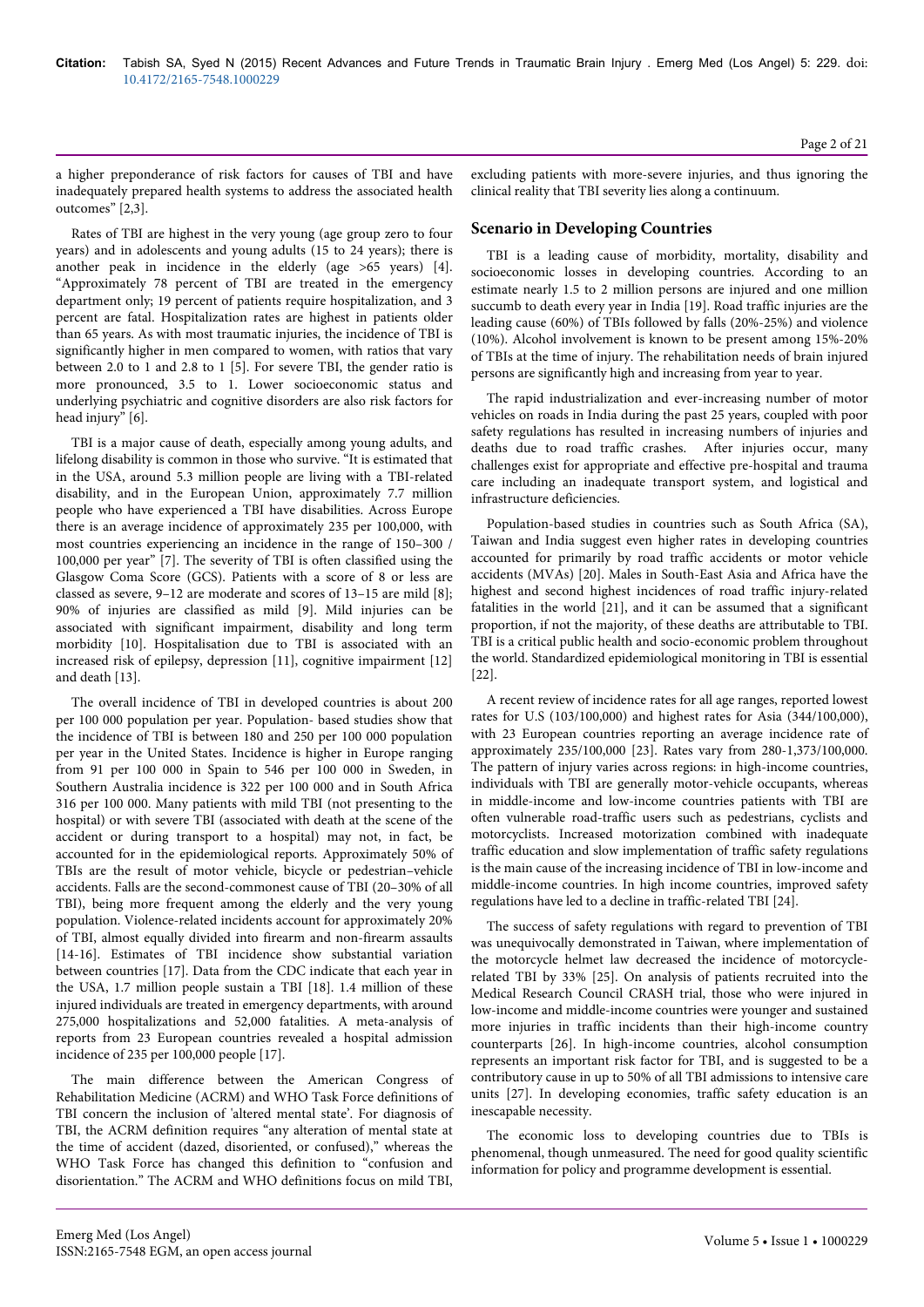National level data is not available for TBIs in India. The only epidemiological study undertaken in Bangalore, has revealed that the incidence, mortality and case fatality rates were 150/1,00,000, 20/1,00,000 and 10%, respectively. Every year in the city of Bangalore nearly 10400 people sustain brain injury, 2,000 people are hospitalized and about 1,000 people die from brain injuries. Several people live with various types of disabilities affecting physical, social and occupational areas of their life following a brain injury [19,28]. In India, nearly two million people sustain brain injuries, 0.2 million lose their lives and nearly a million need rehabilitation services every year. Nearly 10,000 people sustain brain injury every year in the city of Bangalore with more than 1,000 deaths. The data also showed that the majority of these individuals are males, in their early years (5 - 44 years) and often involved in road traffic injuries. The cost of managing one patient per day (in the Emergency Department only) is estimated at 2,152 INR. This is the lowest possible estimate and in actual values could be much higher. This does not include medical/surgical/ICU costs of inpatients, which constitute nearly one-third of the head injury patients. Road traffic injuries, falls, alcohol consumption and violence are main causes. The major categories of injured and killed road users were motorized two wheeler occupants, pedestrians and bicyclists. Collision of heavy vehicles with these categories of road users resulted in greater number of deaths and serious injuries. The majority of the TBIs were mild brain injuries and concussive head injuries. Contusions, haemorrhages and skull fractures accounted for one-third of brain injuries. Nearly one-third of the patients continued to experience various disabilities having an impact on their day-to-day activities. Nearly 25 percent of patients had incurred a total expenditure of more than 20,000 INR towards injury care. This included only the expenditure incurred by individual households and their family members as out-of-pocket expenses. Since much of the health care in public institutions is subsidized, the cost incurred by institutions has not been taken into account [19,28].

## **Signature Injury**

TBI is a common consequence of modern warfare. Severe head trauma has been identified as a common cause of death in terrorist bombings and has been found to be a major cause of critical injury in a number of these events [29]. Most reported TBI among Operation Enduring Freedom and Operation Iraqi Freedom service members and veterans has been traced back to Improvised Explosive Devices, or IEDs, used extensively against Coalition Forces. In the military from 2000 through 2012, more than 266,000 service members sustained a TBI. Brain injury has become known as the signature wound of the wars in Iraq and Afghanistan. Most brain injuries are mild, and most people recover in a matter of weeks. During Operation Iraqi Freedom, explosive munitions were found to be the most common primary causative agent for the injuries in soldiers wounded in action [30]. Moreover, data from Operation Iraqi Freedom and Operation Enduring Freedom also demonstrate an increasing incidence of head and neck wounds, with a concomitant increase in brain injury, when compared to previous conflicts [31]. The incidence of head injury in the 1995 Oklahoma City bombing was 14% [32]. In the attack on the USS Cole in 2000, the incidence of head injury was 31% [33]. In the 2004 Madrid train bombings, 12% of the 250 injured that were treated at the closest hospital had head injury; among the 29 critically injured, 52% suffered head trauma [34]. The epidemiology of TBI in the military has changed with the advent of the use of body armor. The effectiveness of body armor may contribute to a higher incidence of TBI in survivors because there is decreased mortality secondary to torso wounds. The use of Kevlar™ helmets has greatly reduced the incidence of penetrating head injuries from projectiles, but the brain remains susceptible to concussive forces [33]. Moreover, the increased use of improvised explosive devices (IEDs) as weapons has contributed significantly to the incidence of TBI [34].

During the First Gulf War in 1991, about 20% of those treated for wounds had head injuries [35]. In the current conflicts in Iraq and Afghanistan, blasts are the most common cause of wounds and the leading cause of TBI [35]. Approximately two-thirds of army war zone medical evacuations are due to blast injury, and 88% of second echelon treatment site injuries are due to blast trauma [35]. Since the beginning of the current conflicts, over 1700 individuals have sustained TBIs. A descriptive analysis of 433 individuals with TBI seen at the Walter Reed Army Medical Center indicates that MTBI accounted for less than half of the sample; moderate and severe (including penetrating) brain injury accounted for 56%. Penetrating brain injury accounted for 12% of the total group, while closed TBI accounted for 88%. The number of those with serious brain injury has been estimated to exceed those with amputations by 500%, which is in marked contrast to the pattern of wounds in World War I and World War II [35]. At a regional Veterans' Administration hospital, the number of TBI admissions almost doubled over a 2-year period prior to June 2005 [33].

In Operation Iraqi Freedom (OIF) and Operation Enduring Freedom (OEF), from October 2001 to January 2005, the Joint Theater Trauma Registry reported that of those with battle injuries, a total of 1,566 combatants sustained 6,609 combat wounds. The wounds were to the head (8%), eyes (6%), ears (3%), face (10%), neck (3%), thorax (6%), abdomen (11%), and extremities (54%). The proportion of head and neck wounds from2001 to 2005 was higher than the proportion suffered in World War II, Korea, and Vietnam wars. Furthermore, while gunshot wounds accounted for 18% of the injuries from 2001 to 2005, those sustained from explosions accounted for 78% of the injuries, the highest proportion seen in any large-scale conflict [36].

The severity and nature of brain injuries that occur depend partly upon the nature and quantity of the explosive used. Both open and closed brain injuries can occur as a result of a blast, and include penetrating brain injury, skull fracture, diffuse axonal injury, cerebral contusion, and epidural and subdural hemorrhage. There are a number of aspects of blast-induced brain injury that may be different from more "typical" injury mechanisms, such as motor vehicle accidents or falls. These include high rates of sensory impairment, pain issues, and polytrauma. The emotional context in which the injury occurred must also be considered in understanding the clinical presentation of these patients. Successful treatment of these individuals must use a multidisciplinary approach focused on the varied conditions that occur in those injured [37].

A polytrauma "triad" has been reported [38] with rates of chronic pain, PTSD, and persistent postconcussive symptoms (PPCS) present in 81.5%, 68.2%, and 66.8% of one sample, respectively. From this study, only 3.5% of the individuals seen were without chronic pain, PTSD, or PPCS, and 42.1% of the sample were diagnosed as having all three conditions concurrently. In the polytrauma population this introduces significant challenges for care and requires a multidisciplinary, integrated approach for success to be achieved [39]. The prevalence of polytrauma in the blast population may complicate the recovery for those who, under the best of circumstances, would otherwise have an uneventful recovery from their mTBI. Polytrauma patients, even without brain injury, have high rates of neurobehavioral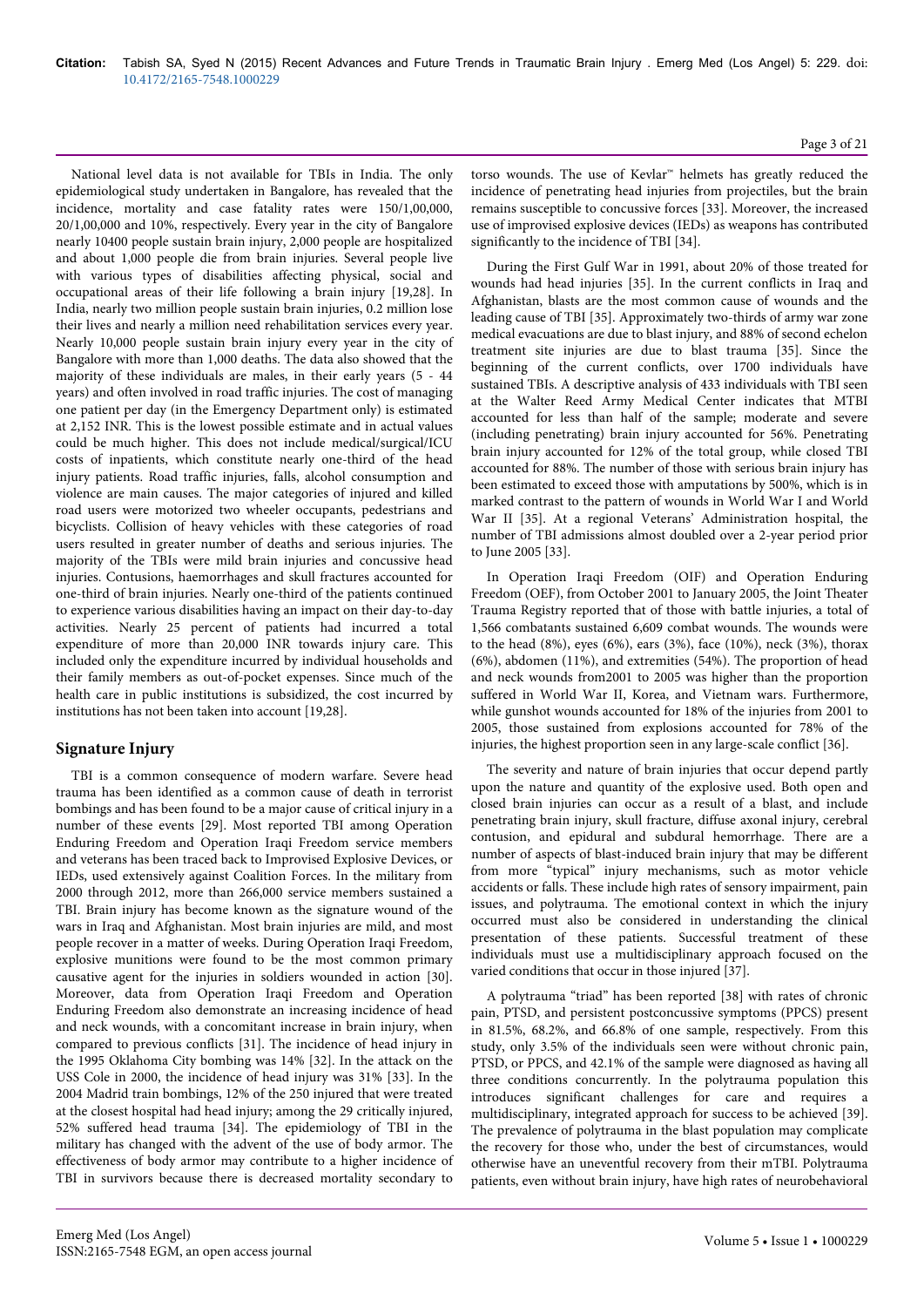symptoms including memory difficulties, irritability, mood swings, suspiciousness, a motivation, and guilt [40]. Some pain conditions, namely headache, also occur frequently in the TBI population [41].

## **Military service-related injuries have serious long-term health and socioeconomic consequences**

The overall rate of TBI among active duty service members more than doubled from 720.3 per 100,000 SMs to 1,811.4 per 100,000 SMs from 2000 to 2011. The TBI rate increased dramatically from 2006 to 2008 followed by slight increases in 2010 and 2011. As is experienced in the general population, the actual rate of TBI among military personnel is potentially underestimated by existing TBI surveillance efforts. This is especially true for identification of personnel who have sustained a mild TBI. The total burden of TBI among current and former military personnel, including medical costs, rehabilitation costs and lost productivity/income, is difficult to determine from existing data sources.

TBI care in the Military Health Service (MHS) varies by TBI severity, interval from injury to presentation, and physical location where the injury occurs. In late 2009, Concussion Care Centers were established in Afghanistan to provide supervised rest, education, treatment, and recovery for SMs with concussion. For patients not improving in primary care, specialty referrals and management in a dedicated TBI clinic are indicated. Since 2010, current DoD guidelines have mandated that deployed service members who are in specific, potentially concussive events will undergo standardized evaluation with MACE, which avoids reliance on self-reporting and broadens intheater screening from symptom-based to incident-based and includes recommendations for a more detailed evaluation of those sustaining recurrent concussions. Certain studies have attempted to estimate the costs of TBIs that have resulted from OEF/OIF. One study estimated that the total lifetime cost of severe TBIs sustained in OIF through August 2005 to be \$16 billion [42].

In 2008 the RAND Corporation released a report estimating TBI costs resulting from OEF/OIF. The report provided cost estimates for acute treatment and rehabilitation, mortality and suicide, and lost income. In the first year following injury, costs were estimated to be \$27,260 to \$32,760 per case for mild TBI and up to \$408,520 for those with moderate to severe injury. The estimated overall cost for acute treatment of deployment-related TBIs in the hospital in 2005 ranged from \$6.9 million to \$14.3 million. The estimated cost of inpatient rehabilitation was \$1.9 million and the estimated cost of outpatient rehabilitation ranged from \$377,000 to \$907,000. The estimated costs associated with mortality from deployment-related TBIs in 2005 ranged from \$67 million to \$89 million, unemployment associated with deployment-related TBI was \$13 million, and reduced wages associated with deployment-related TBI was \$1.2 million [43].

A Cross-sectional analysis of Soldiers and Marines evaluated for combat-related disability between October 1, 2004 and September 30, 2010 was performed. TBI cases were identified using the Veterans Affairs Schedule for Rating Disabilities code for TBI and compared with other combat-related disabilities. Combat-related TBI disability rates have significantly increased in both the Army and the Marine Corps since 2005. Significantly more unfitting conditions are present on average in combat-related TBI cases than in other combat-related disability cases. Combat-related TBI disability cases are more likely to be medically retired than other types of combat-related disability. Because veterans with combat-related TBI disabilities are likely to

require chronic care for TBI-associated medical conditions, disability evaluation policy and programs must ensure that combat-related TBI disabilities are accurately identified and compensated, and the potential long-term care needs are addressed [44].

## **Diagnostic Criteria**

Many patients with mild TBI in whom CT scans are normal show abnormalities on subacute MRI. Such abnormalities are strong predictors of poor neurocognitive and neuropsychiatric outcomes [45]. MRI may provide useful confirmatory evidence that the symptoms are attributable to an earlier TBI. These emerging technologies offer opportunities for improved disease characterization in TBI, which will aid 'precision medicine'—a concept recently advocated by the US National Academy of Science that will facilitate targeted management and individualized approaches to treatment of patients with TBI [46]. The initial GCS score and, therefore, the severity of the TBI help to predict the likelihood of death from the injury. The mortality rate is high in severe TBI and is low in moderate TBI [47].

Acute and long-term risk factors associated with youth and sportsconcussions are a major concern, and there is increasing evidence that multiple mild TBIs may pre-dispose to early onset dementia, later substance-use disorders and mental illness [48,49]. In the United States, research shows that receiving care at a Level I trauma center can decrease the risk for death among seriously injured patients by 25 percent [50]. New technology in CT and MRI is allowing the acquisition of more accurate and detailed information on cerebral pathology post-TBI. This has greatly improved prognostic ability in TBI and enables earlier identification of pathology, making it potentially amenable to therapeutic intervention. Several MRI methods have excellent potential to help visualize metabolic, microstructural and functional network changes related to resting and cognitive states in addition to allowing better detection of microhemmorrhage. Multomodel techniques may emerge helpful orthogonal approaches to enhance the diagnostic precision of abnormalities. Neuroimaging is an essential tool to assist clinicians in diagnosis of TBI. Early imaging reduces time to detection of lifethreatening complications and is associated with better outcomes. Advanced MRI (diffusion tensor imaging) allows visualization of white matter tracts and quantification of axonal damage.

## **Injuries from Sports**

Each year in the United States, an estimated 38 million children and adolescents participate in organized sports, and approximately 170 million adults participate in some type of physical activity not related to work. The health benefits of these activities are tempered by the risk for injury, including TBI. CDC estimates that 1.1 million persons with TBIs are treated and released from U.S. Hospital Emergency Departments (EDs) each year, and an additional 235,000 are hospitalized for these injuries. TBIs can result in long-term, negative health effects (e.g., memory loss and behavioral changes). To characterize sports- and recreation-related (SR-related) TBIs among patients treated in U.S. hospital EDs, CDC estimated 207,830 patients with nonfatal SR-related TBIs were treated in EDs each year during this period. The highest rates of SR-related TBI ED visits for both males and females occurred among those aged 10--14 years. Increased awareness of TBI risks, prevention strategies, and the importance of timely identification and management is essential for reducing the

Page 4 of 21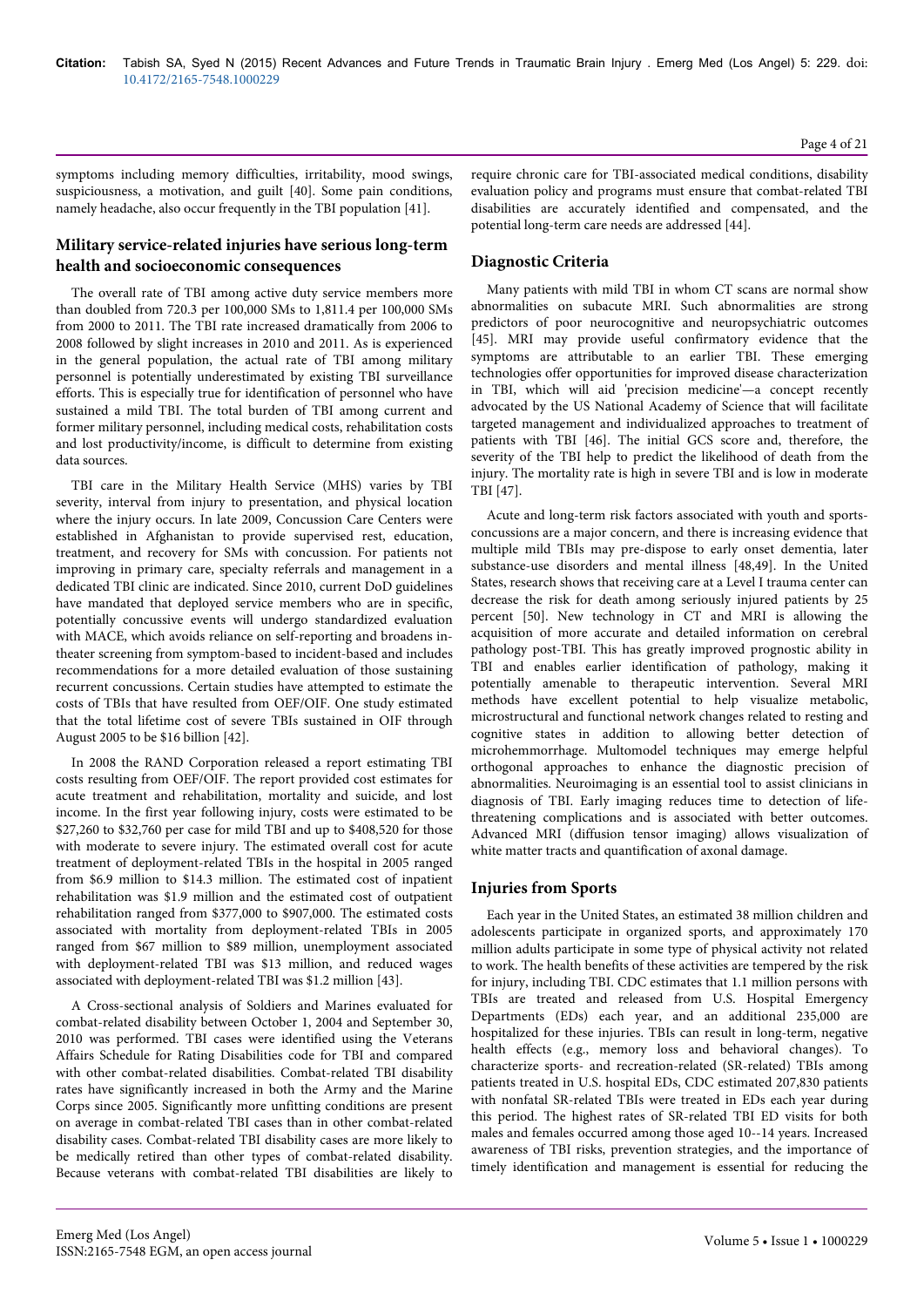incidence, severity, and long-term negative health effects of this type of injury [51].

## **Developing Trauma Registry**

Databases have been described as the engine of change in today's healthcare environment, especially in the trauma center. A trauma registry serves as a conduit for trauma data that drives the evaluation, prevention, and research of trauma care and can be used for quality control and planning. A trauma registry is an integral component of modern comprehensive trauma care systems. "Trauma registries have not been established in most developing countries, and where they exist, are often rudimentary and incomplete. Improvement in trauma care depends on the establishment of functioning trauma care systems, of which a trauma registry is a crucial component. Hospitals and governments in developing countries should be encouraged to establish trauma registries using proven cost-effective strategies" [52].

## **The Impact of Traumatic Brain Injury**

Globally, in excess of 10 million people suffer TBI serious enough to result in death or hospitalization each year. It has been estimated that TBI accounts for 9% of global mortality and is a threat to health in every country in the world. For every death there are dozens of hospitalizations, hundreds of emergency department visits, and thousands of doctors [53].

Violence and injuries cost more than \$406 billion in medical care and lost productivity each year [54].

A severe TBI not only impacts the life of an individual and their family, but it also has a large societal and economic toll. The estimated economic cost of TBI in 2010, is approximately \$76.5 billion. The cost of fatal TBIs and TBIs requiring hospitalization, many of which are severe, account for approximately 90% of the total TBI medical costs [53]. A non-fatal severe TBI may result in an extended period of unconsciousness (coma) or amnesia after the injury. For individuals hospitalized after a TBI, almost half (43%) have a related disability one year after the injury [55].

Tabish et al, 2010, in a study [56] from a conflict zone (Kashmir) reported that the hospital

received 630 violence related civilian patients of which 393 were admitted. Of the 393 patients

admitted 157 (39.94%) had head injuries, 131 (33.33%) limb injuries, 28 (7.12%) chest injuries

and 24 (6.10%) abdominal injuries. Of all the injured admitted 159 (40.4%) were having major injuries of which 59 (37.10%) comprised head injuries, 24 (15.09%) chest trauma, 17 (10.69%) abdominal trauma and 51 (32.07%) limb injuries. Most of the injured were in the age group 13-24 years. Of the 393 patients, 59 patients had received head injuries, of which 38 (64.4%) had cerebral contusions, 11(18.60%) had fracture of skull bones mostly temporal or frontal bone and 10 (16.94%) had mutilated compound fracture skull bones and brain lacerations. When assessing the likely severity of gunshot wounds, numerous variables that affected management of trauma include: the particular type of weapon used, the caliber of the weapon, the type of the bullet and its propellant charge (i.e. a standard velocity), the range at which the victim was shot (i.e. wounds inflicted), the site of injury and the number of wounds inflicted. Frequently, victims of gunshot wound have been hit several times. An individual shotgun pellet is comparatively small, though victims are usually hit by large numbers of pellets simultaneously; the degree of injury is severe, particularly when the wound is inflicted at close range. The patients present with multiple pellets, sometimes hundreds causing diagnostic difficulties to the treating clinicians. We gradually developed protocols for such patients. Reduction in morbidity and mortality associated with severe head injury has been achieved with aggressive management protocols at SKIMS hospital" [56].

Tabish and Khan, 2009, in a study [57], in a conflict zone, have found that traumatic events can have a profound and lasting impact on the emotional, cognitive, behavioral and physiological functioning of an individual. The effects of trauma in terms of psychopathology are well understood in the case of adults, while as in the case of children they have only recently begun to be understood. In a turmoil situation, civilian casualties have been found to outnumber military casualties by 3:1. Post-Traumatic Stress Disorder (PTSD) is highly prevalent in general population in Kashmir. Most patients (67%) had co-morbid depression out of which 64.51% were males and 69.04% females. Majority of the PTSD cases had a co-morbid psychiatric disorder most commonly depression. Innovative community-based health programmes which are culturally and gender appropriate and reaches out to all segments of the population need to be developed. Substantial and sustainable improvements can be achieved only when a comprehensive strategy for mental health which incorporates both prevention and care elements is adopted [57].

In a 10-year retrospective study of the incidence and etiology of maxillofacial trauma associated with brain injury that required both oral and maxillofacial and neurosurgical intervention during the same hospital stay, at presentation to the Emergency Department the majority of the patients were diagnosed with severe traumatic brain injury and a Marshall CT class 2. Intracranial pressure monitoring was the most common neurosurgical intervention, followed by reconstruction of a bone defect and haematoma evacuation. Although it is a small population, our data suggest that maxillofacial trauma does have an association with traumatic brain injury that requires neurosurgical intervention (8.1%) [58]. Maxillofacial trauma is often associated with injuries to the cranium, especially in high-energy trauma. The management of such cases can be challenging and requires close cooperation between oral and maxillofacial surgery and neurosurgical teams. The most common treatment modality employed to manage complications was pharmacological, followed by antibiotic treatment, conservative treatment and decompression therapy. The mean hospital stay after the trauma for the patients with complications was 28 days. Thirteen patients (36.1%) were transferred to a rehabilitation centre, a nursing home, or a home for the elderly. Nine patients (25%) completely recovered from their complications and 4 patients (11.1%) died after the trauma [59].

## **Economic Burden of TBI**

While a price cannot be put on the cost of the emotional and physical issues that arise as a result of a brain injury, a price can be put on the financial burden that results from a brain injury. The cost of TBIs in the United States is estimated at more than \$48.3 billion annually: over \$31.7 billion in hospitalization costs and another \$16.6 billion+ in costs associated with fatalities. The CDC ( the Centers for Disease Control and Prevention) estimates the total cost of acute care and rehabilitation for TBI victims in the United States is about \$10 billion per year, not including indirect costs to families and society (e.g., lost earnings, work time, and productivity for family members, caregivers, and employers, or the costs associated with providing social services). It is estimated that over a lifetime, it can cost between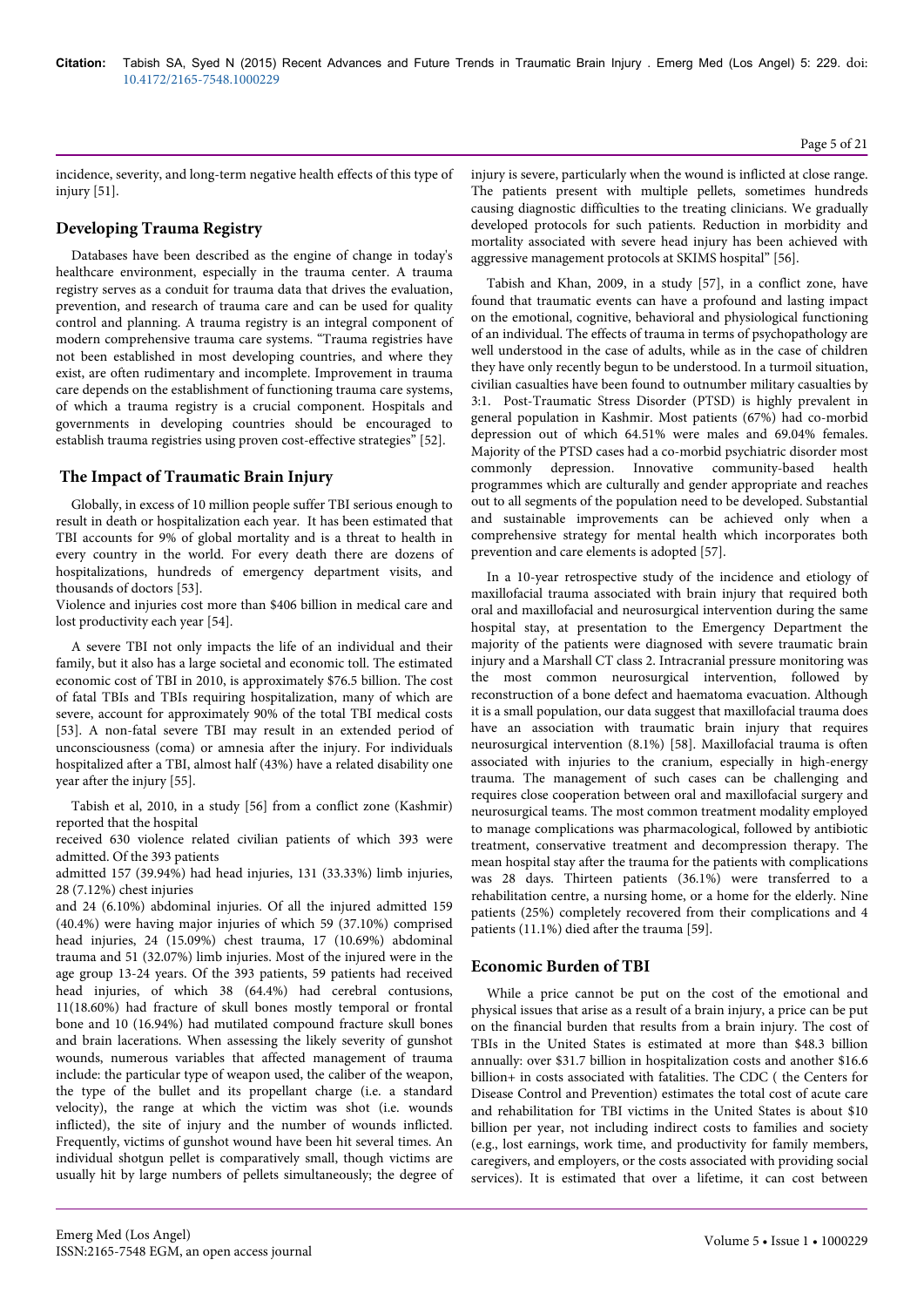\$600,000 and \$1,875,000 to care for a survivor of severe TBI [60]. According to the CDC, the annual estimated direct and indirect medical costs of TBI are close to \$76.5 billion in the United States. But TBI is a global problem [61].

TBI is a major cause of long-term disability in industrialized and developing countries across the world. An estimated 10 million people will be affected annually by TBI, and by the year 2020, it will surpass many diseases as the major cause of death and disability [62]. The WHO has predicted that road accidents alone, which account for many instances of TBI, will constitute the third largest contributor to the global burden of disease and disability (after heart disease and depression) [63].

In terms of long term outcomes and recovery, it has been recognized that disturbances of cognition, mood, and behavior constitute the most debilitating aspects of brain injury [64]. The term neurobehavioral disability [65] has been employed to encompass the diverse range of disabilities that often result in wholesale changes in a person's character or personality. These changes in personality are often reported by family members as constituting the greatest source of stress and burden, which has an impact on psychosocial outcome [66]. A range of factors can reflect psychosocial outcomes, such as employment status, social functioning, activities of daily living, financial status, cognitive impairment, and emotional disorders. Concepts of functional outcome are based on three dimensions; the need for assistance with self-care; employment or productivity; and social relationships.

Faul et al's 2007 cost-benefit analysis [67] estimated that the implementation of the Brain Trauma Foundation treatment would have a positive impact on long-term neurologic disability burden to family, work, and society as a whole. The medical savings were estimated to be \$11,280 per patient compared to the estimated cost to society of \$164,951. They estimated the total societal cost savings to be \$3,837,577,538.

A 2009 Missouri study [68] estimated the social cost in terms of years of potential life lost as well as indirect costs (ie, lost productivity) using present discounted value of future earnings discounted at 3% per annum. The authors calculated that the total productivity lost due to TBI related deaths was almost \$1.1 billion annually with the rate three times higher for males than females. The highest productivity cost losses were due to motor vehicle crashes at \$513 million.

Rockhill et al's 2010 study [69] examined the associated healthcare costs of mild TBI and psychological distress in children and adolescents. The authors concluded that both mild TBI and psychological distress were linked to higher total healthcare costs in the 3 years following an accident in children under 15 years. The 3 year incremental cost associated with psychological distress in a TBI patient was estimated to be \$3529 compared to the incremental cost associated with psychological distress in a nonTBI patient of \$2769.

Runge et al. [70] estimated annual direct cost burden of TBI (mild, moderate, and severe) to be \$302 million (2009 prices), whereas Schulman et al. [71] estimated the same direct cost burden as \$98 million or \$2.8 billion (indirect costs; 2009 prices). Worthington et al 40 estimated cost savings of between £863,000 and £1.190,000 admitted within 12 months of injury; £539,000–£755,000 admitted within 2 years of injury; and £388,000–£539,000 for admissions after 2 years (2009 prices) for all types of TBI. Faul et al. [67] estimated total cost savings of approximately \$4.2 billion (2009 prices) for severe TBI.

The monetary cost of brain injuries varies significantly. It is estimated that a mild head injury costs \$85,000, a moderate injury costs \$941,000, and a severe injury costs \$3 million. Overall, it is estimated that the cost of TBIs in the United States weighs in at \$48.3 billion annually. About \$31.7 billion of that is spent on hospitalization costs, while the additional \$16.6 billion goes toward costs associated with fatalities. According to the Center for Disease Control, acute care and rehabilitation of brain injury patients in the United States costs about \$9 billion to \$10 billion per year. This does not include indirect costs to society as well as to families, including costs associated with lost earnings, work time, and productivity, as well as the costs linked to providing social services. While costs vary according to the extent of the injury and its specific long-term effects, it is estimated that the cost of caring for a survivor of severe traumatic brain injury is between \$600,000 and \$1,875,000 over a lifetime [72].

## **Hospital Stay**

Advances in medical science in recent years may have resulted in better outcomes and higher survival probability for Acquired Brain Injury (ABI) patients with more patients directed to rehabilitation centers to augment their recovery [73]. However, TBI patients admitted to the post-acute settings are medically complex have longer length of stay (LOS) and are at increased risk of re-hospitalization. The Canadian Institute of Health Information (CIHI) reported that the median LOS in rehabilitation centers for patients with brain dysfunction 36 days versus 21 days for average rehabilitation patient [74]. Patients with head injuries also had prolonged stays in other subacute facilities with the median LOS in complex continuing care of 92 days versus 40 days for all patients cared for in the same setting [75]. The main finding of this study is that direct medical costs in the ABI population are substantial with mean cost in the first year post-injury per TBI and nTBI patient being \$32132 and \$38018 respectively. Although most expenses occur in the first follow-up year ABI patients continue to use medical services in the second and third year with emphasis shifting from acute care and rehabilitation towards homecare physician services [76].

## **Nosocomial Infection**

Infection occurs commonly among patients hospitalized after TBI and has been associated with increased intensive care unit and hospital lengths of stay and an elevated risk of poor neurological outcome and mortality. Patients with neurological injury, such as stroke and TBI, appear to be particularly susceptible to infection. Although aspiration due to a decreased level of consciousness may explain the development of pneumonia among some patients, research also suggests that catecholamines released as a result of brain injury-induced sympathetic activation may modulate cells of the immune system and induce systemic immunosuppression [77]. While this immune suppression may protect the brain from further inflammatory damage, it may also increase susceptibility to infection among those with acquired brain injury [78]. It is estimated that approximately 50% of patients with severe TBI develop at least one infectious complication during hospitalization [74]. Among those who develop infection, the most frequent location is the lung, with reported incidences of pneumonia ranging between 41% and 74% [79]. Moreover, sepsis has been found to affect between 10% and 41% of patients with severe TBI during hospitalization [80]. As patients with severe TBI (GCS  $\leq$ 8) have a significantly higher incidence of infection and sepsis compared to patients with mild or moderate TBI (GCS >8), the risk of infection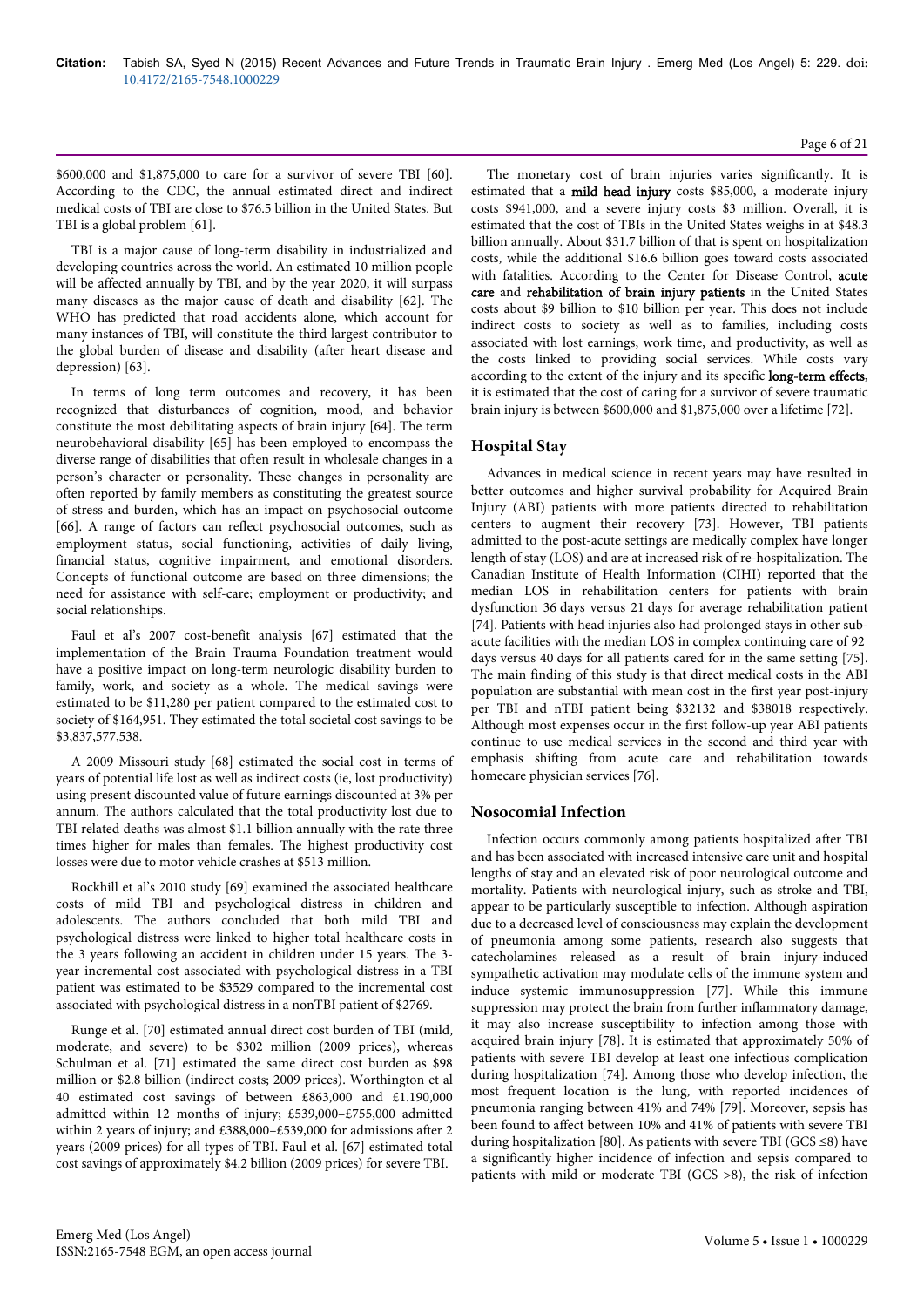may correlate with severity of brain injury [81]. Among ICU patients, reported risk factors for infection include mechanical ventilation, presence of indwelling invasive devices, administration of immunosuppressive drugs, long-term or repeated use of antibiotics, and decreased host defenses due to poor chronic health status and/or acute disease processes [82]. A better understanding of the risk of infection among patients with TBI could assist healthcare providers in identifying patient subgroups that may benefit from preventative or early treatment efforts and may provide evidence to support priority setting for the allocation of scarce healthcare resources and research funds [81].

## **Pathophysiology**

An estimated 10 million people will be affected annually by TBI. This makes TBI a pressing public health and medical problem. An incidence rate of between 150–170 per 100,000 is demonstrated in Latin America and sub-Saharan Africa due to road traffic accidents compared to a global rate of 106 per 100,000 [62]. Motor Vehicle Accidents (MVAs) are the leading cause of TBI in the general population. MVAs account for approximately 50% of all TBIs. In the United Kingdom, MVAs are the third most common cause of TBI, after falls and assaults. Falls are the second leading cause of TBI. Falls account for 20-30% of all TBIs. Firearms are the third leading cause of TBI (12% of all TBIs) and are a leading cause of TBI among individuals aged 25-34 years. Work-related TBIs constitute an estimated 45-50% of all TBIs. Incidence varies from 37 cases per 100,000 people for military employees (57% are related to transportation) to 15 cases per 100,000 people for civilians (50% are because of falls). Alcohol is a major factor in many TBIs and often is associated with the leading causes of TBI [82].

TBI induces secondary biochemical changes that contribute to delayed neuroinflammation, neuronal cell death, and neurological dysfunction. Attenuating such secondary injury has provided the conceptual basis for neuroprotective treatments. Despite strong experimental data, several clinical trials of neuroprotection in TBI patients have failed. These failures likely reflect methodological differences between the clinical and animal studies, as well as inadequate pre-clinical evaluation and/or trial design problems. However, recent changes in experimental approach and advances in clinical trial methodology have raised the potential for successful clinical translation. neuroprotective therapies for TBI.

Primary injury is the result of immediate mechanical damage that occurs at the time of injury. Primary injuries can manifest as focal injuries, or they can be diffuse (as in diffuse axonal injury). A combination of vascular and tissue damage leads to cerebral contusion. Diffuse axonal injury also could occur as a result of ischemia. In addition, primary blast exposure can lead to some axonal injury, which can be detected using diffusion tensor imaging (DTI) [83]. Neuropathologic findings in patients with diffuse axonal injury were graded by Gennarelli and colleagues, as follows [84]. Grade 1 - Axonal injury mainly in parasagittal white matter of the cerebral hemispheres, Grade 2 - As in Grade 1, plus lesions in the corpus callosum and Grade 3 - As in Grade 2, plus a focal lesion in the cerebral peduncle. Gunshot wounds and missile/nonmissile projectiles cause many penetrating head injuries. High velocity missiles tend to cause the most profound damage.

Secondary types of TBI are attributable to further cellular damage from the effects of primary injuries. Secondary injuries may develop

#### Page 7 of 21

over a period of hours or days following the initial traumatic assault. Excitatory amino acids (EAAs) are significantly elevated after a TBI [85]. Secondary injury is the result of biochemical and physiological events which ultimately lead to neuronal cell death. Several biochemical derangements responsible for secondary injury have been demonstrated, including perturbation of cellular calcium homeostasis, [86] increased free radical generation and lipid peroxidation, [87] mitochondrial dysfunction, [86] inflammation, apoptosis, and diffuse axonal injury [88]. The period of evolution of secondary injury provides a window of opportunity for therapeutic intervention with the potential to prevent and/or reduce secondary damage and to improve long-term patient outcome.

Head injury causes cell death and neurological dysfunction first by both direct physical tissue disruption (primary injury), as well as from delayed and potentially reversible molecular and cellular pathophysiological mechanisms that cause progressive white and grey matter damage (secondary injury) [89]. Such delayed injury begins within seconds to minutes after trauma, may continue for weeks or months or potentially years, [89] and eventually may be responsible for a significant component of the chronic neurodegeneration and neurological impairment following TBI [90]. The primary injury can be described as the mechanical damage occurring at the time of trauma to the neurons, axons, glia and blood vessels through shearing, tearing and stretching. Such events pave the way for secondary pathophysiological cascades that include biochemical, metabolic and physiological changes such as spreading depression, ionic imbalance, release of excitatory neurotransmitters, mitochondrial dysfunction, and activation of inflammatory and immune processes [91] among others. Some of the more important secondary injury mechanisms involve activation of neuronal cell death pathways, microglial and astrocyte activation, and neurotoxicity.

Observational studies [92] have identified the following common features associated with minor head trauma in children evaluated in emergency departments: loss of consciousness (LOC) occurs in approximately 5 percent of children <2 years of age with minor head trauma, headache is a frequent complaint, occurring in up to 45 percent of children, at least one episode of vomiting is reported in approximately 13 percent of patients following minor head trauma, among unselected populations of children with head trauma, immediate posttraumatic seizures occurred in ≤0.6 percent, skull fractures occur in up to 10 percent of children younger than two years of age following minor head trauma. Most skull fractures in this population are linear. Among children with linear skull fractures, 15 to 30 percent have associated intracranial injuries. Most children with skull fractures will also have overlying scalp hematomas. Other findings of skull fracture include a palpable skull defect, cerebrospinal fluid rhinorrhea or otorrhea, posterior auricular hematoma (Battle's sign), hemotympanum, and periorbital hematomas ("raccoon eyes") [92].

More recently, there has been increased recognition of the frequency and consequences of concussive brain injury in athletes and military personnel [93]. TBI represents perhaps the most heterogeneous of neurological disorders; in addition to severity, differences across patients may reflect location, invasive versus noninvasive insults, focal versus diffuse, presence or absence of intracranial bleeding, as well as differences in gender, genetic predisposition, and presence or absence of certain co-morbidities. Thus, although the animal models of TBI have generated valuable information on delayed biochemical changes that lead to behavioral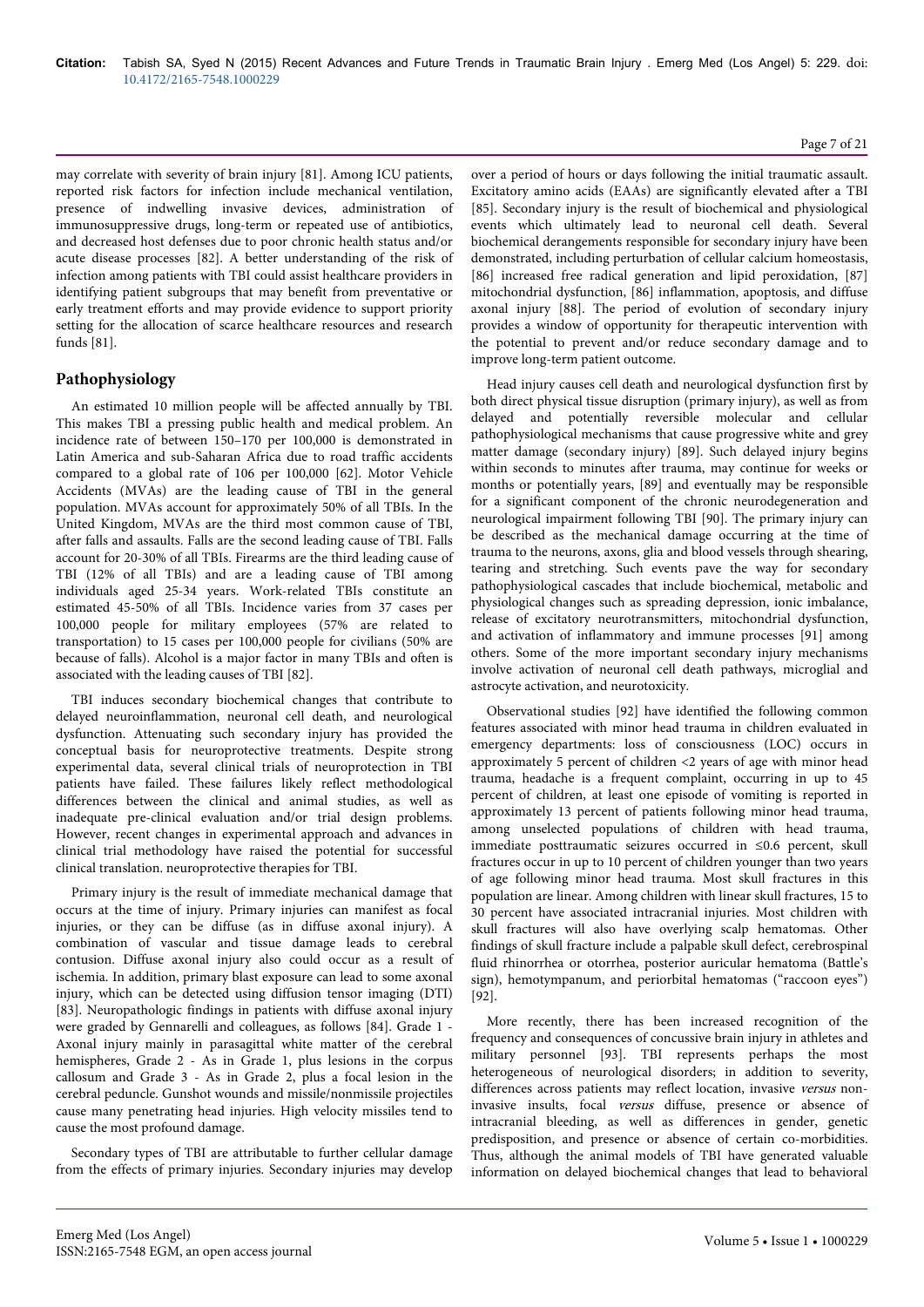dysfunction and provided the experimental basis for treatment strategies, clinical trials of drugs showing preclinical improvements have uniformly failed, reflecting in part the major methodological differences between preclinical and clinical modeling and evaluation [89]. Strong reservation about animal modeling include questions about how well they simulate clinical pathophysiology, especially diffuse axonal injury; use of anesthetics resulting in potential drugdrug interaction issues; failure in most cases to demonstrate that proposed preclinical mechanisms reflect those in humans, use of genetically identical subjects and failure to address gender, injury severity, species, strain or age-related differences in most pre-clinical evaluations; and choice of outcomes that differ from those used clinically. Another major methodological issue has been the historical focus on using treatments directed toward single injury mechanisms, although clearly secondary injury is multi-factorial. More recently, the focus has shifted to address the need to modify multiple targets, either through combination therapies or through use of single agents that modulate multiple key secondary events [94].

TBI induces secondary biochemical changes that contribute to delayed neuroinflammation, neuronal cell death, and neurological dysfunction. Attenuating such secondary injury has provided the conceptual basis for neuroprotective treatments. Despite strong experimental data, more than 30 clinical trials of neuroprotection in TBI patients have failed. In part, these failures likely reflect methodological differences between the clinical and animal studies, as well as inadequate pre-clinical evaluation and/or trial design problems. However, recent changes in experimental approach and advances in clinical trial methodology have raised the potential for successful clinical translation [94].

## **Variations in Care of TBI Patients**

Trauma presents with variety of injuries and problems that demand rapid evaluation, discussion, improvisation and intervention to save life and prevent permanent disability. Gunshot and blast injuries are common cause of brain injury during war time with increased incidence during peace also. Mild TBI is common and, while typically benign, has a risk of serious short and long-term sequelae. Important considerations in the management of mild TBI include: identification of immediate neurologic emergencies, recognition and management of neurologic sequelae and prevention of cumulative and chronic brain injury. Civilian are the major targets in recent war situations and account for more than 80% of those wounded and killed [96].

TBI must not be considered an acute or static disorder, but a complex and chronic neurodegenerative condition. Interestingly, the delayed nature of such injury has suggested the existence of a substantially longer therapeutic window for intervention after TBI, which challenges the traditionally-accepted view that TBI-induced damage can only be reversed within a few hours of trauma. Despite considerable success in elucidating secondary injury mechanisms, more than 30 phase III prospective trials of targeted drug therapies that showed promise in experimental models, have failed to generate favorable results under clinical settings [94].

Complications from closed head injuries are the single largest cause of morbidity and mortality in patients who reach the hospital alive. Of patients who require long term rehabilitation, head trauma is usually the primary injury. Although the mechanisms vary, head injuries are the major cause of morbidity and mortality in childhood trauma victims, accounting for an annual mortality rate of 1 per 1000 in this age group [96].

Because a head injury occurs every 15 seconds and a patient dies from head injury every 12 minutes, a day does not pass that an emergency physician is not confronted with a head injured patient. Severe head injury is associated with high mortality and morbidity [97]. A study [98] reveals that "mode of injury in majority of patients was Road Traffic Accident 44.4% followed by fall from height 32.2%, assault 18.8%, blast injury 3.8% and fire arm injury 0.8%. Majority of patients were having normal Glasgow Coma Scale (GCS). Conservative treatment was given in majority of patients 90.5% followed by surgical treatment 9.5%. Majority of patients improved 93.6% and 6.4% expired after treatment".

Tabish et al, in a 2004 study [97] of TBI patients, majority of patients belonged to age group 0 to 10 years (25.5%) and maximum deaths (8) were seen in age group 51 to 60 years. Maximum number of patients were males (75.9%) and (71.1%) TBI patients were from rural areas. (26.7%) reached this hospital within a period of one hour. (66%) were shifted through ambulance service. 6.4% expired after treatment. Factors responsible for improved outcome in severe head injury patients are improvement in early recognition, resuscitation and triage, coupled with prompt computed tomography (CT) scanning and aggressive surgical management [96]. The quality of survival after severe and moderate head injury is highly dependent on the adequacy of cognitive recovery. Outcome assessments are usually based on the integrity of neurological function and give little information regarding cognitive abilities [96,97].

A GCS of 8 is considered representative of a severe brain injury, 9– 13 moderate brain injury, and 14–15 mild brain injury. Patients presenting with severe brain injury have the highest mortality rate, typically reported in the range of 39–51%. These patients are also at highest risk for the development of intracranial hypertension and thus are most likely to benefit from intervention to control intracranial pressure (ICP). Thus, this group of patients will most likely benefit from early intervention to minimize secondary brain injury [96,97].

Despite the availability of evidence-based guidelines for the management of head-injured patients, considerable variations in care remain. There are considerable variations in care among centers. The establishment of guidelines for the management of head injury based on available scientific data may lead to improvement in the standard of care. The striking differences in mortality rates between the aggressive and nonaggressive centers call for the prospective evaluation of aggressive management strategies for head-injured patients [98-100].

## **Existing and Evolving Therapeutic Interventions**

The current medical management of TBI patients mainly includes specialized prehospital care, intensive clinical care and long-term rehabilitation, but lacks clinically proven effective management with neuroprotective agents to limit secondary injury or enhance repair [101]. The enormous burden of TBI, however, clearly supports the need for such neuroprotective and/or neurorestorative agents or approaches. Combined treatments may provide better benefits. These potential combinations include agents (e.g., pharmaceuticals or cytokines) or cells (e.g., MSCs, neural stem cells) or other approaches (physical or electric stimulation) [102].

Many preclinical studies have tested therapeutic efficacy of drugs in animal TBI models by targeting secondary injury mechanisms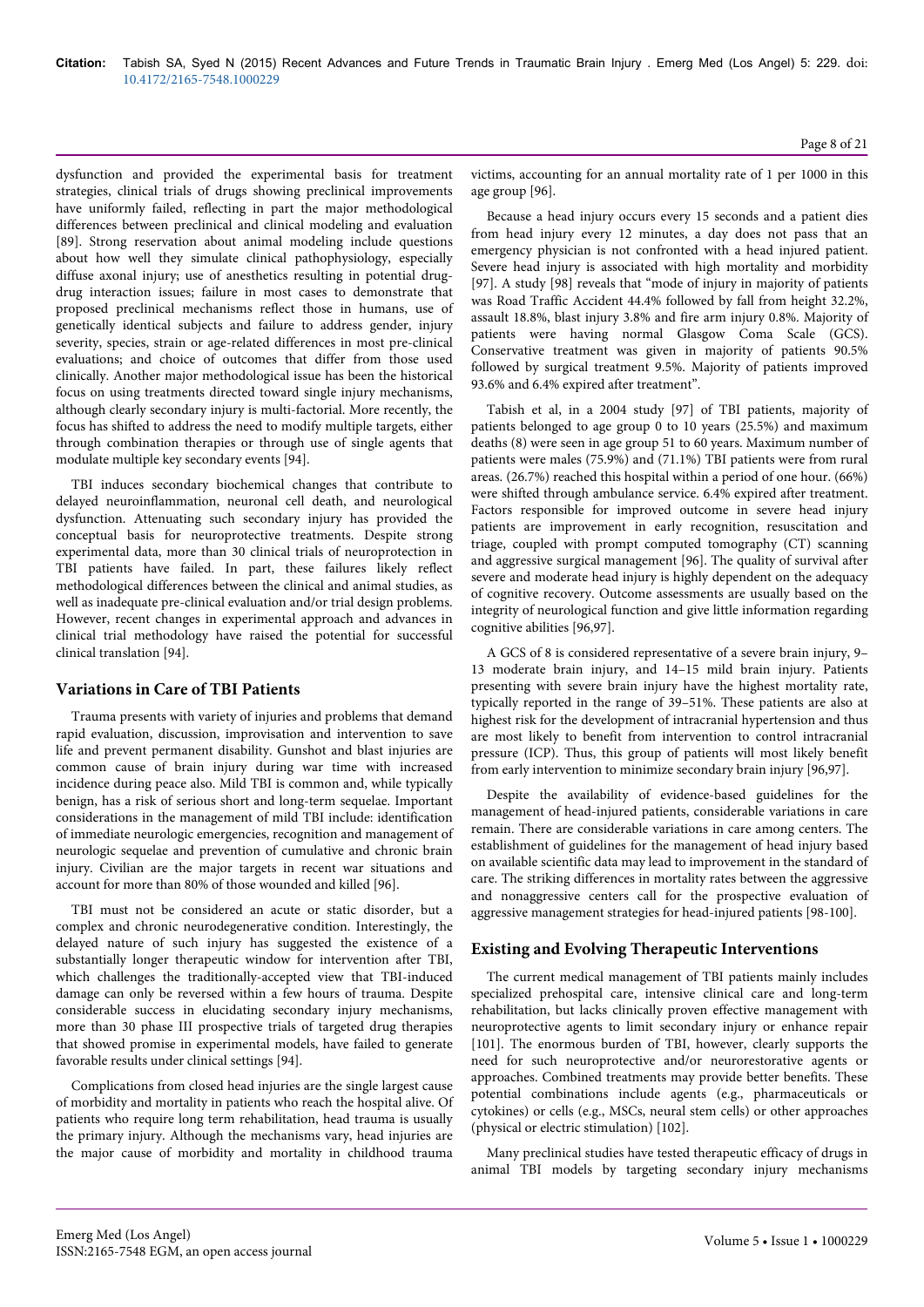including calcium channel blockers, corticosteroids, excitatory amino acid inhibitors, N-methyl D-aspartate (NMDA) receptor antagonist, free radical scavengers, magnesium sulfate, and growth factors Several phase-II clinical trials have shown favorable effects including polyethylene glycol-conjugated superoxide dismutase (PEG-SOD), moderate hypothermia, nimodopine, and triamcinolone [103]. All the compounds or approaches that have been tested thus far in phase-III trials have failed to clearly show efficacy [104]. The efficacy of existing neuroprotective treatments for TBI remains uncertain [105]. Hypothermic therapy constitutes a beneficial treatment of TBI in specific circumstances. Until more evidence from well-conducted trials becomes available, clinicians should continue to exercise caution when considering administering hypothermia for treatment of TBI [106]. High ICP is still the most frequent cause of death and disability after severe TBI. There is no evidence to support the routine use of decompressive craniotomy (DC) to improve mortality and quality of life in TBI adults with high ICP [107].

Most treatments of TBI are aimed at ameliorating secondary insults arising from the injury; these insults can be characterized with respect to time post-injury, including early, intermediate, and late pathological changes. Early pathological responses are due to energy depletion and cell death secondary to excitotoxicity, the intermediate phase is characterized by neuroinflammation and the late stage by increased susceptibility to seizures and epilepsy. Current treatments of TBI have been tailored to these distinct pathological stages with some overlap. Many prophylactic, pharmacologic, and surgical treatments are used post-TBI to halt the progression of these pathologic reactions [107].

## **Recent Advances**

Recent advances have identified several therapeutic classes showing promise for the treatment of TBI. These includes erythropoietin (EPO), carbamylated form of EPO (CEPO), statins, bone marrow stromal cells (MSC), methylphenidate, progesterone, dexanabinol, and rivastigmine [108]. TBI induces neurogenesis in the subgranular zone (SGZ) of the dentate gyrus (DG) in rat and mouse and treatments that enhance neurogenesis promote cognitive function after TBI [109]. Calcium channel blockers (calcium antagonists) have been used in an attempt to prevent cerebral vasospasm after injury, maintain blood flow to the brain, and thereby to prevent further damage [110]. These results do not lend support to the finding of a beneficial effect of nimodipine on outcome in patients with traumatic subarachnoid hemorrhage, as reported in an earlier review by Langham et al. [111]. Corticosteroids have been used to treat head injuries for more than 3 decades because they are thought to reduce ICP [112]. The effect of corticosteroids on the risk of death was reported in 17 included trials. The largest trial, with about 80% of all randomized participants, found a significant increase in the risk ratio of death with steroids and an increased risk of death or severe disability. The increase in mortality with steroids in this trial suggests that steroids should no longer be routinely used in people with TBI [113].

Mannitol is sometimes effective in reversing acute brain swelling [114], but its effectiveness in the ongoing management of severe TBI remains unclear. Four eligible randomized controlled trials were identified [115]. Magnesium is a potential therapeutic tool because of its activity on NMDA-receptors, calcium channels and neuron membranes [116]. There is currently no evidence to support the use of magnesium salts in patients with acute TBI [117]. The hypothermic therapy constitutes a beneficial treatment of TBI in specific circumstances. The Brain Trauma Foundation/American Association

of Neurological Surgeons guidelines task force has issued a Level III recommendation for optional and cautious use of hypothermia for adults with TBI [118]. There remains significant interest in the benefits of hypothermia after TBI and, in particular, traumatic axonal injury (TAI), which is believed to significantly contribute to morbidity and mortality of TBI patients [119,120].

Decompressive craniotomy (DC) is used to treat elevated ICP that is unresponsive to conventional treatment modalities [106]. In addition to infusion of hypertonic solutions, e.g., mannitol, and other medical measures. DC by surgical removal of a portion of the cranium (craniotomy) has been used for many decades as an intuitive strategy for the treatment of post-traumatic ICP increase. DC should be recommended only as a third tier therapy for the treatment of pathologically elevated ICP [106]. Early DC prevents secondary brain damage and significantly reduces brain edema formation after experimental TBI [120].

Excitatory Amino Acid (EAAs), mainly glutamate, is released into the synapse in supra-physiological concentrations and overstimulate mainly the NMDA receptor [121]. Neuroprotective therapy is aimed at interrupting the excitotoxic cascade in brain tissues before neuronal toxicity is irreversible [122], leading to a reduction in severity of damage. The dopaminergic agonist amantadine has effects on both dopamine and NMDA channels and has been the subject of considerable interest and clinical use in acute TBI [123]. The release of kinins is thought to be an important factor in the development of cerebral vasogenic edema and the detrimental role of beta 2 receptor (B2R) in the development of the inflammatory secondary injury and of the neurological deficits resulting from diffuse TBI [124]. There is no reliable evidence that B2R antagonists are effective in reducing mortality or disability after TBI. Barbiturates are believed to reduce ICP by suppressing cerebral metabolism, thus reducing cerebral metabolic demands and cerebral blood volume [125].

There is evidence that progesterone affords protection from several forms of acute central nervous system injury, including penetrating brain trauma, stroke, anoxic brain injury, and spinal cord injury. Progesterone appears to exert its protective effects by protecting or rebuilding the blood-brain barrier, decreasing development of cerebral edema, down-regulating the inflammatory cascade, and limiting cellular necrosis and apoptosis [126].

The results demonstrated that methylphenidate (monoaminergic agonist) is likely to improve memory, attention, concentration, and mental processing, but its effects on behavior have not been determined [127]. However, there is, at present, insufficient evidence to support the routine use of mono-amino acids to promote recovery from TBI [128].

Recombinant factor VIIa (rFVIIa, NovoSeven) is a hemostatic agent that has been shown to limit intracerebral hemorrhage (ICH) expansion in patients with spontaneous ICH (sICH) [129]. The similarities of hemorrhage progression in sICH and traumatic ICH (tICH) as well as the possibly related secondary injuries, provide an appropriate rationale for exploring the use of rFVIIa in TBI [130]. Free radical scavenger, Polyethylene glycol (PEG)-conjugated SOD (PEG-SOD or pegorgotein) has been demonstrated to be the only agent showing efficacy in a Phase II trial of TBI patients receiving 10,000 U/kg of PEG-SOD [131].

Intraperitoneal administration of Erythropoietin (rhEPO) crosses the blood brain barrier to protect against brain injury [132]. These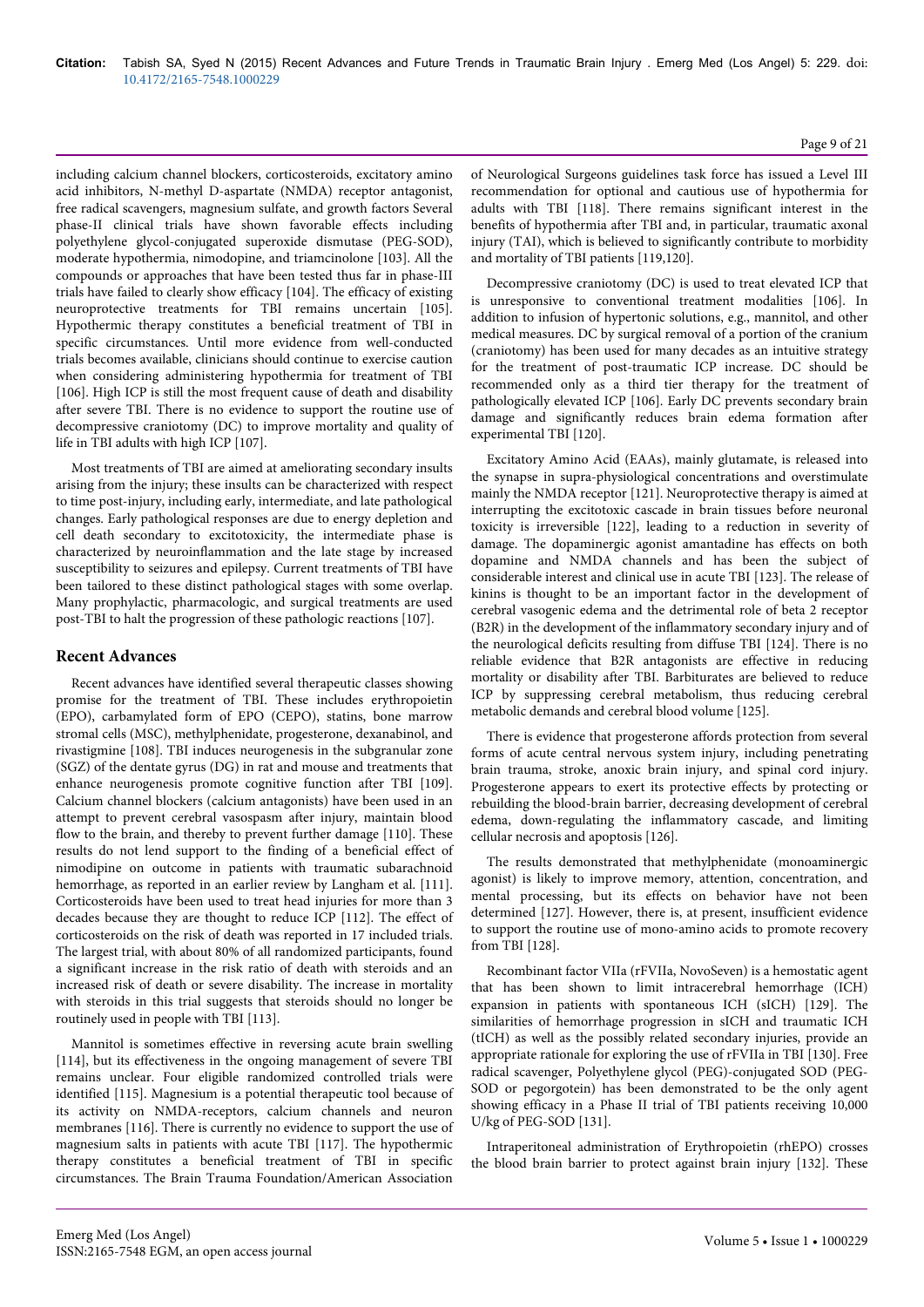peptides have promise for treatment of brain injury because they do not have side effects of increased hematocrit by EPO.

Statins, potent inhibitors of cholesterol biosynthesis, also benefit brain injury. Atorvastatin administration after brain injury significantly reduces neurological functional deficits, increases neuronal survival and synaptogenesis in the boundary zone of the lesion and in the CA3 regions of the hippocampus, and induces angiogenesis in these regions in rats subjected to TBI [133]. Simvastatin treatment increases phosphorylation of Akt, glycogen synthase kinase-3β (GSK-3β), and cAMP response element-binding proteins (CREB); elevates the expression of brain-derived neurotrophic factor (BDNF) and vascular endothelial growth factor (VEGF) in the DG; increases cell proliferation and differentiation in the DG; and enhances the recovery of spatial learning [134]. Amnesia is a common sequelae following TBI, for which there is no current treatment. Statins promote rapid recovery of spatial memory after TBI in animals.134 When administered in combination with bone marrow stromal cells (MSCs), atorvastatin increases MSC access and/or survival within the injured brain and enhances functional recovery compared with monotherapy [135]. Statins induce neuroglial differentiation of human MSCs [136]. A combination therapy of MSCs and atorvastatin amplifies endogenous cellular proliferation [135]. These cholesterol-lowering agents might be used in conjunction with MSC transplantation in the future for treating neurological disorders and injuries.

Nitric Oxide (NO) activates soluble guanylyl cyclase, leading to the formation of cyclic GMP (cGMP). Increases in cGMP levels enhance proliferation of endothelial cells and motor neurons.125 Increased cGMP production may facilitate neuroprotection and neurorestoration after TBI. cGMP levels in brain may be increased by cGMP production via increases in NO or inhibition of cGMP hydrolysis using phosphodiesterase 5 inhibitors, e.g. Sildenafil. NO promotes angiogenesis, and neurogenesis, and increases neuroblast migration after brain injury such as stroke [137].

The S100B protein belongs to a multigenic family of low molecular weight calcium-binding S100 proteins [138]. S100B is primarily produced by glial cells [139]. S100B acts as a neurotrophic factor and a neuronal survival protein. S100B is released after brain insults, and serum levels are positively correlated with the degree of injury and negatively correlated with outcome [140]. Cerebrospinal S100B may be useful as one of the outcome predictors in cases of severe TBI in adults [141], but is not a reliable prognostic index in pediatric TBI [142], S100B has been shown to improve memory function [143].

Neuronal tissue has limited capacity to repair after injury. Cellular therapies using neural stem/progenitor cells are promising approaches for the treatment of brain injury. However, the clinical use of embryonic stem cells or fetal tissues is limited by ethical considerations and other scientific problems. Bone Marrow Stromal Cells (MSCs) could represent an alternative source of stem cells for cell replacement therapies. MSCs are mesoderm-derived cells, primarily resident in adult bone marrow. MSCs can give rise to neuronal cells as well as many tissue-specific cell phenotypes [144]. MSC treatment significantly improves neurological functional recovery after TBI [145].

Research efforts are currently focusing on more specific therapeutic modalities, such as the inhibition of the complement cascade. Enriched Environment (EE) - physical exercise and training, training/ learning - leads to improved long-term recognition memory and

increases hippocampal neurogenesis. Adult-generated neurons participate in modulating memory function. EE is a very effective treatment which improves motor function and spatial learning after TBI [146]. Exercise could provide a simple and effective means to maintain brain function and promote brain plasticity.

## **Issues in TBI Research**

The selection of appropriate therapeutic window of drug administration is essential in animal studies, but often lacks clinical relevance. Often, preclinical studies evaluating the efficacy of pharmacological agents for TBI do not assess the pharmacokinetics or pharmacodynamics related to the drugs administered, and thus do not attempt to optimize or identify effective brain concentrations required. Moreover, the specificity of the treatment target is often questionable because the pharmacological agents have secondary treatment effects and may modulate other molecular pathways. The use of structurally different modulators with similar effects or simultaneous studies with knockout models may help to solve this problem.

It is equally important that demonstrated effects should be robust, not only significant, and should be demonstrated across multiple experimental models and species. Studies should be replicated across laboratories. Behavioral, as well as histological or imaging outcomes should be demonstrated. Dose-response, brain penetration, pharmacokinetic and pharmacodynamic studies should be performed in animals, with optimal dosing and dose schedules established. Finally, the therapeutic window for any proposed treatment should be at least 6–8 hours [147]. It has been observed that most of the failed clinical trials used treatments targeted single proposed injury mechanisms such as excitotoxicity mediated by ionotropic glutamate receptors. However, secondary injury reflects a cascade of often interactive factors/mechanisms. Combination drug therapies in TBI would be very expensive, and experimental studies have demonstrated that combinations of highly effective treatments may show poorer outcomes that optimal treatment with single agents, potentially reflecting unanticipated drug-drug interactions [147]. The current experimental research focus is on development of single treatment strategies that have multipotential effects on various secondary injury mechanisms.

Naturally occurring hormones such as corticosteroids, thyrotropinreleasing hormone and progesterone were some of the first agents to be evaluated for their multipotential pharmacological effects in TBI models. Progesterone has been shown to exhibit neuroprotective effects in animal models of TBI [148]. It attenuates glutamate excitotoxicit, membrane lipid peroxidation, apoptotic pathways, and diffuse axonal injury. Two randomized, double-blinded, placebocontrolled phase II clinical trials for progesterone have been conducted that showed trends towards improvement in outcomes by progesterone treatment [149,150].

However, experimental TBI studies have resulted in mixed results and a systematic review noted that many of the experimental studies were of poor methodological quality, therapeutic window studies were narrow, and there was statistical evidence of bias in the experimental TBI as opposed to experimental stroke work in the field [151].

There have been two phase III multi-center clinical trials. The ProTECT phase III trial (NINDS/NIH) used initiation of progesterone via intra-venous (i.v.) administration within 4 h of TBI, continuing for 72 h in patients with moderate to severe TBI [152].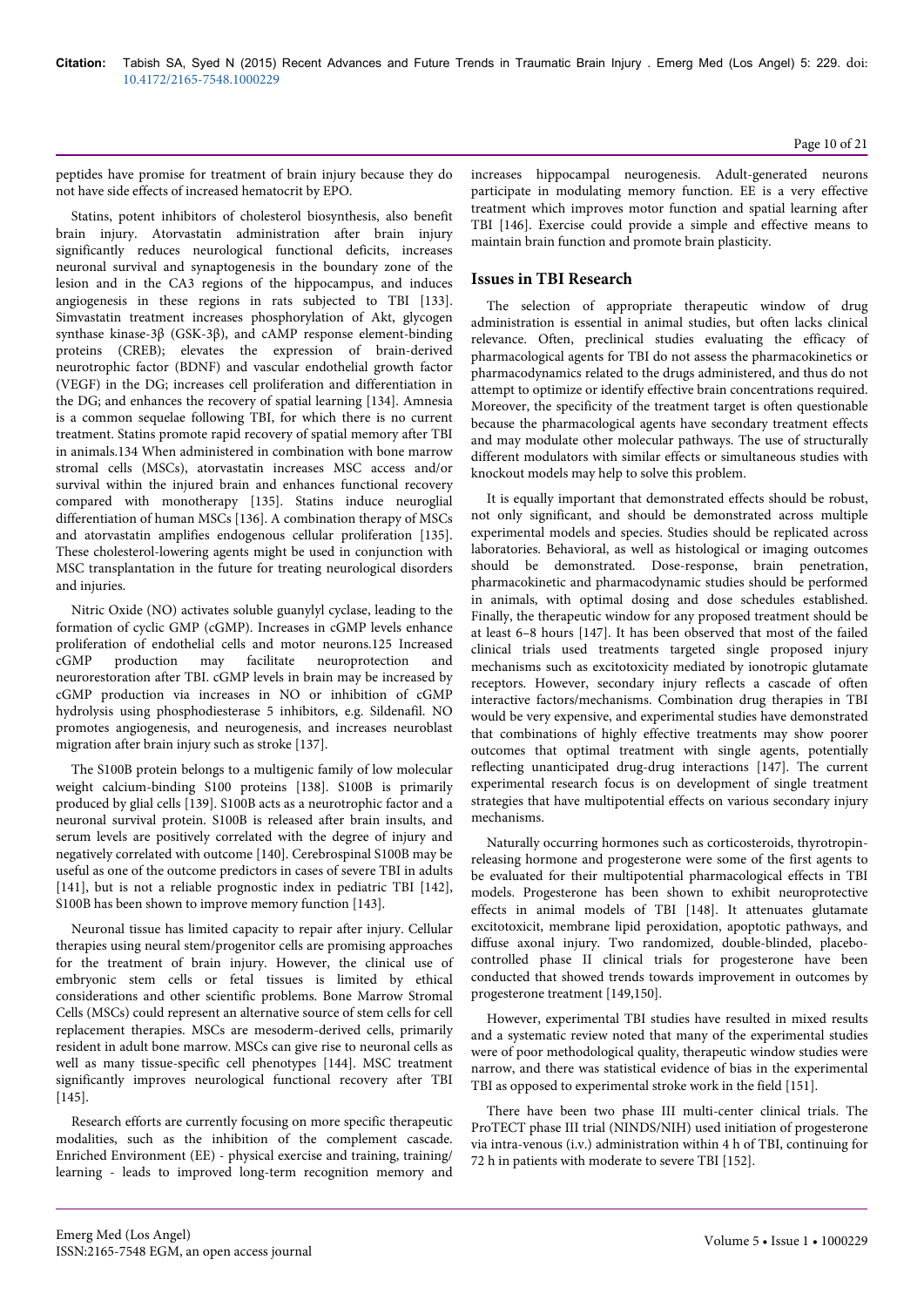The SyNAPSE phase III trial (BHR Pharma) involves administration of i.v. infusion of BHR-100 (progesterone) initiated within 8 h in severe TBI patients [153]. The ProTECT trial was recently terminated, because of lack of data supporting effectiveness. The other clinical trial continues.

## **Future Trends**

An effective TBI treatment could improve the quality of life for the millions of people worldwide who suffer these injuries each year. Progesterone, now being studied in two Phase III clinical trials, currently provides the best hope for a potentially approvable TBI treatment in the near term. Progesterone is the only investigative treatment for TBI to date that potentially hits multiple pathways, exerting its neuroprotective effects by protecting or rebuilding the blood-brain barrier, decreasing development of cerebral edema (brain swelling), down-regulating the inflammatory cascade and limiting cellular necrosis and apoptosis (programmed cell death) [153]. Human data is also very promising. Two independently conducted, randomized, double-blind, placebo-controlled Phase II clinical trials assessed the efficacy of progesterone in TBI patients, and both demonstrated that progesterone improved outcomes. The ProTECT™ trial in the United States and Xiao et al in China each showed a roughly 50 percent reduction in mortality in the progesterone-treated group as compared to placebo and statistically significant functional improvement in survivors [154,155]. Two Phase III clinical trials are underway to test progesterone as an acute treatment for moderate-tosevere TBI. A second Phase III clinical trial, the NIH-sponsored multicenter trial known as ProTECT™ III at Emory University, is currently studying the safety and efficacy of progesterone for moderate-to-severe TBI patients [156].

A number of agents beyond progesterone and surgeries or applications to treat TBI are being tried. Tranexamic acid, being studied in the CRASH-3 study, is an antifibrinolytic agent hypothesized to reduce intracranial bleeding after injury. In this study has enrolled nearly 500 of the 10,000 patients targeted world-wide. The study includes patients with moderate to severe TBI (GCS 3-12) within 8 hours of injury. Three Phase II studies are underway and may hold promise for the more distant future. INTREPID 2566 is examining a synthetic tripeptide analogue in moderate–to-severe TBI. RP-1127 is examining the ability of glyburide to limit swelling and edema following TBI. The DASH TBI Study is investigating whether decreasing adrenergic or sympathetic hyperactivity after TBI alters outcome after injury. The recently completed DECRA trial examined bilateral decompressive craniectomy in TBI with intracranial hypertension refractory to first line therapies. It failed to demonstrate improved neurologic outcome. The RESCUE-ICP study related to decompressive craniectomy continues enrollment at present. This study does include higher ICP pressures. The POLAR Phase III study is currently enrolling patients to investigate whether early cooling of patients with severe TBI is associated with better outcomes [157].

Advances in TBI research so far have created new opportunities for improved surveillance and for effective, acute and long-term medical care and rehabilitation. However, critical gaps remain in surveillance, epidemiology, clinical diagnosis, management, and rehabilitation, including a need to continue developing standard surveillance definitions, clinical definitions, and data collection methods as new knowledge and technology emerge. Researchers remain optimistic that a potential treatment could be relatively close. An acute TBI treatment could improve the quality of life for the millions of people worldwide

## **Clinical Decision Rules in Children**

The priority for the evaluation of children with apparently minor head trauma is to identify those patients with TBI who may require immediate intervention, admission for monitoring or close follow-up, while limiting unnecessary neuroimaging. Those with minor head trauma, no combination of clinical findings is both highly sensitive and specific for clinically important traumatic brain injuries (ciTBI). Most children with minor head trauma do not need computed tomography (CT) of the head CT to exclude ciTBI. The decision to obtain a head CT should be made using clinical predictors to determine risk of ciTBI. Children who have minor head trauma and who are at an increased risk for ciTBI that may require neurosurgical intervention or intensive care or monitoring should be initially imaged with unenhanced CT. Head CT identifies essentially all ciTBI. It can be rapidly obtained in most hospitals. The decision to obtain a head CT for children with minor head trauma must balance the importance of identifying a significant, but rare ciTBI with the estimated risks of late onset malignancy associated with radiation exposure from CT. The risk of death or major disability if a ciTBI is missed is considerable and immediate [158]. "The estimated lifetime risk of cancer mortality from a head CT is substantially higher for children than for adults because of a longer subsequent lifetime and the greater sensitivity of some developing organs (eg, brain or bone marrow) to radiation. Estimates suggest that the lifetime risk of death due to cancer caused by radiation from one head CT is 1 in 1500 in a one year old infant and 1 in 5000 in a 10 year old child" [159]. However, the latency period for development of cancer may be decades. Thus, the probability of ciTBI as determined by clinical findings is a key factor for identifying the optimal approach in individual patients. For infants and children with minor head trauma, absence of high-risk signs or symptoms of ciTBI, especially the performance of neuroimaging and observation, be guided by the use of the Pediatric Emergency Care Applied Research Network (PECARN) low-risk clinical decision rules rather than other rules because it was derived in the largest cohort and is the only rule to be validated.

Several other clinical decision rules for children with minor head trauma have been derived. Of these, CHALICE and CATCH were derived in the largest and most heterogeneous cohorts. However, no other clinical decision rule, including CHALICE or CATCH, has either been validated or achieved similar results during implementation [160]. Unlike PECARN, which sought to identify children at low risk who would not require imaging, the CHALICE rule, derived from a prospective study of 22,772 patients, has identified 14 high-risk criteria for ciTBI that serve as indicators for head CT. During derivation, the rule had a sensitivity of 98 percent (95% CI 96-100 percent) and a specificity of 87 percent [160]. Although not prospectively validated, the CHALICE rule has been implemented in the United Kingdom, and other investigators have suggested use of the CHALICE rule instead of the PECARN rule. The rapid identification and stabilization of children with severe traumatic brain injury is essential. Effective initial management of conditions that contribute to secondary brain injury (ie, hypoxia and hypotension) and prompt transfer to a facility that can provide pediatric trauma care are important determinants of outcome.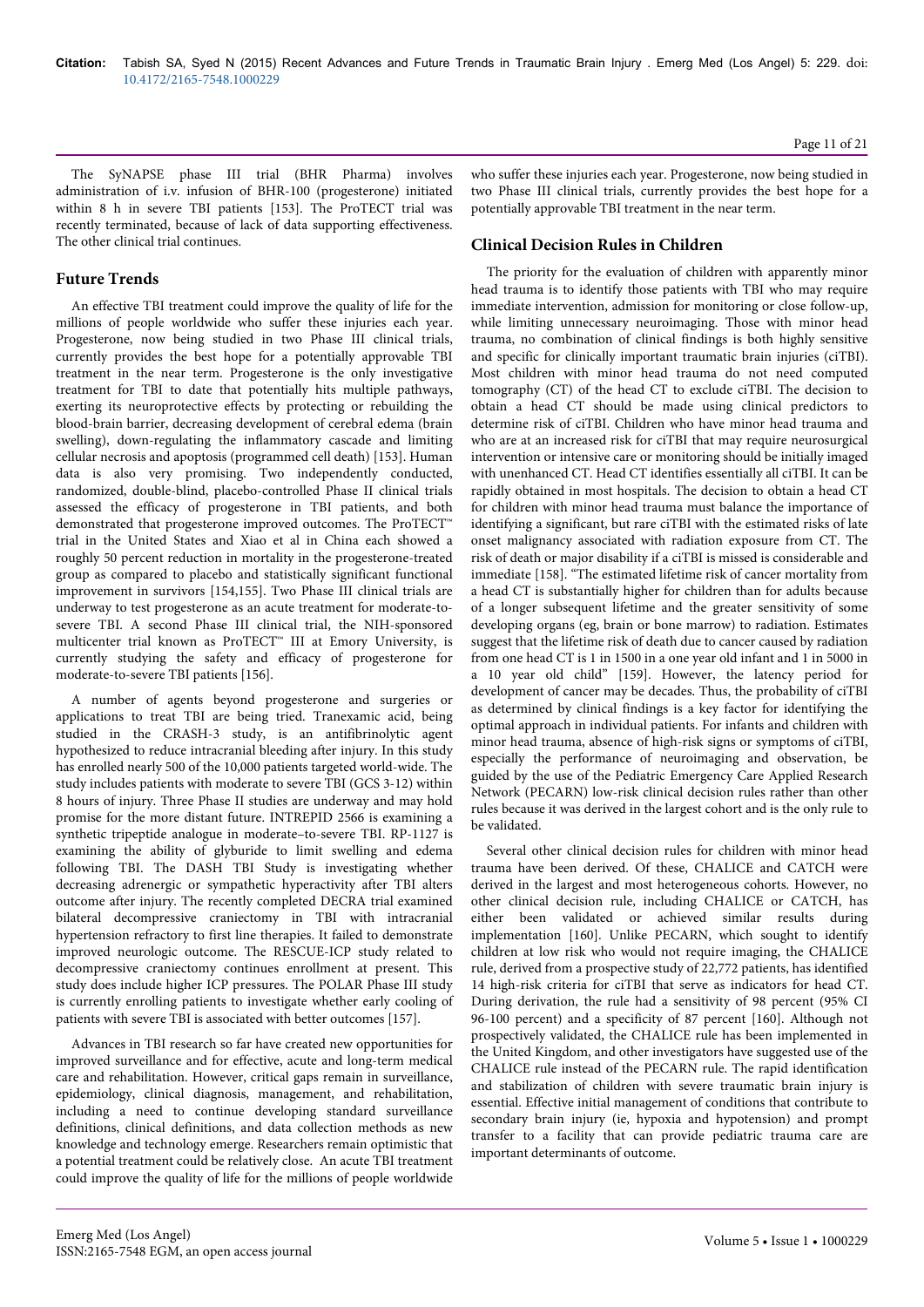In a study by Tabish et al (2000) [161] undertaken to evaluate the frequency distribution, causes, pattern, management and outcome of patients suffering from trauma due to ballistic injuries in Kashmir over a period of 7 years, the type of injury was predominantly bullet with only a small percentage of blast and stab injuries. The common complications included septicemia, pleural effusion, wound infection and urinary tract infection. Head injuries were most common, seen in 22.6% of patients. The gross death rate was 14.7%. Innovative approaches of Emergency Medical Care Services must be created to minimize morbidity and mortality due to trauma [162]. Yattoo and Tabish, 2005, in a study [161] of children below 15 years admitted to hospitals with a diagnosis of head injury revealed that the highest incidence of head injury was seen at ages 6—10 years. Head injury rates were higher in males than in females. The leading causes include falls and motor vehicle accidents. The study underpins the development of effective injury prevention strategies warrants an interdisciplinary approach that draws on public health, biomechanics, engineering, behavioural sciences, law enforcement, medicine, and urban planning. Eliminating risk factors and establishing appropriate state-wide trauma care facilities will go a long way to reduce morbidity and mortality.

Because children younger than two years of age are more difficult to assess, may be asymptomatic despite having a ciTBI, are at risk for abusive head trauma, and are more prone to skull fractures than older children, the following criteria is for neuroimaging: perform imaging in infants and children younger than two years of age with high risk for intracranial injury or with suspected skull fracture should have a head CT [163,164] and intermediate-risk patients may be managed with close observation for four to six hours after the injury, or they may be evaluated immediately by head CT. Imaging studies should be avoided in children <2 years of age at very low risk for brain injury. These patients should have a normal neurologic examination, no history of seizure, and no persistent vomiting. The risk for clinically important TBI is less than 0.02 percent in these patients [165]. Criteria to guide decisions about neuroimaging in children two years of age and older are derived from several large multicenter observational studies [163,165] and a metaanalysis of observational studies [166]. Children ≥2 years of age with one or more of the following signs and symptoms appear to be at the highest risk for ciTBI and should have CT of the head performed [163,165] focal neurologic findings, skull fracture, especially findings of basilar skull fracture, seizure, persistent altered mental status, prolonged loss of consciousness, for children with signs and symptoms that have been variably associated with intracranial injury, close observation for four to six hours after the injury is an alternative to immediate CT of the head. Those who are at an increased risk for ciTBI that may require neurosurgical intervention or intensive care or monitoring should be initially imaged with unenhanced CT. Skull radiography is of little or no added value if a head CT is performed [167]. Patients at high risk for ciTBI should undergo prompt neuroimaging. Those at intermediate risk may undergo neuroimaging or observation with performance of imaging if persistent, worsening or new symptoms occur during observation. Infants and children at low risk for ciTBI should not undergo neuroimaging. For infants and children with minor head trauma and absence of high-risk physical findings of ciTBI, the performance of neuroimaging or emergency department (ED) observation, be guided by the use of the Pediatric Emergency Care Applied Research Network (PECARN) low-risk clinical decision rules rather than other rules [167].

Tabish et al (2004), in a study [168] of 485 consecutive patients of TBI, revealed that 280 with GCS of 13, 14, and 15 were subjected to routine early CT scan of head after 4 hours of reporting to Emergency Department. Patients with penetrating head injury were excluded. 15 % of patients had abnormal CT Scans and only 4% needed surgical intervention. Though a small number of patients harbour potentially lethal intracranial lesions yet, most of these cases are salvageable if diagnosed early and proper treatment. The study reveals that the current practice in some countries of risk stratification of adult mild head injury (MHI) based on skull radiography need to be replaced by slightly modified versions of the Canadian CT rule/NICE guidelines. This will result in a large reduction in skull radiography and will be associated with modest increases in CT and admissions rates. Early CT Scanning can detect intracranial lesions and will reduce unnecessary hospital admissions. Early diagnosis and appropriate management improves outcomes. CT scanning is the examination of choice in mild TBI patients in the acute phase. This study supports other similar studies suggesting the need for replacing of risk stratification of adult MHI based on skull radiography by slightly modified versions of the Canadian CT rule/NICE guidelines. This will result in a large reduction in skull radiography and will be associated with modest increases in CT and admissions rates. Early CT Scanning can detect potentially lethal intracranial lesions and will reduce unnecessary hospital admissions. The lives will be saved by early diagnosis and proper management. Moreover, it saves bed days for the hospital leading to availability of beds for new emergency admissions. It could lead to decrease in the number of admissions annually thus reserving hospital beds for patients with greater needs. Patients with mild head injury can be managed more cost effectively with a CT strategy instead of admission for observation at the acute stage. The CT strategy costs €196 less per patient. Costs for acute care of patients with mild head injuries are considerable. Model calculations indicate that use of computed tomography during triage for admission would be less expensive than admission for observation. CT is more cost effective for acute care of patients with mild head injury, being about a third less expensive than admission for observation [168].

## **Evidence-based Clinical Guidelines**

The most common causes of injury are falls (41%), assaults (20%), and road traffic accidents (13%). Falls are the leading cause of TBI among people aged 65 years and older, whereas transportation accident leads among persons aged 5-64 years. Firearms surpassed motor vehicles as the largest single cause of death associated with TBI in the United States. The outcome of these injuries varies greatly depending on the cause. Death results from 91% of firearm-related TBIs, but only 11% of fall-related TBIs are fatal. Only a few analyses of the monetary costs of these injuries are available" [169,170].

The care of patients with TBIs is complex and demanding, requiring the integration of skills from numerous different specialties. These patients often have prolonged hospitalizations, which may be marked by numerous complications. In an attempt to provide a consistently high standard of care as well as maintaining cost efficiency to all severely impaired TBI patients, a multidisciplinary clinical pathway (CP) to help guide their care needs to be followed. The CP facilitates patient progression and communication between the various caregivers. This limits duplication of workloads and also decreases length of stay parameters and complications, therefore limiting costs [171].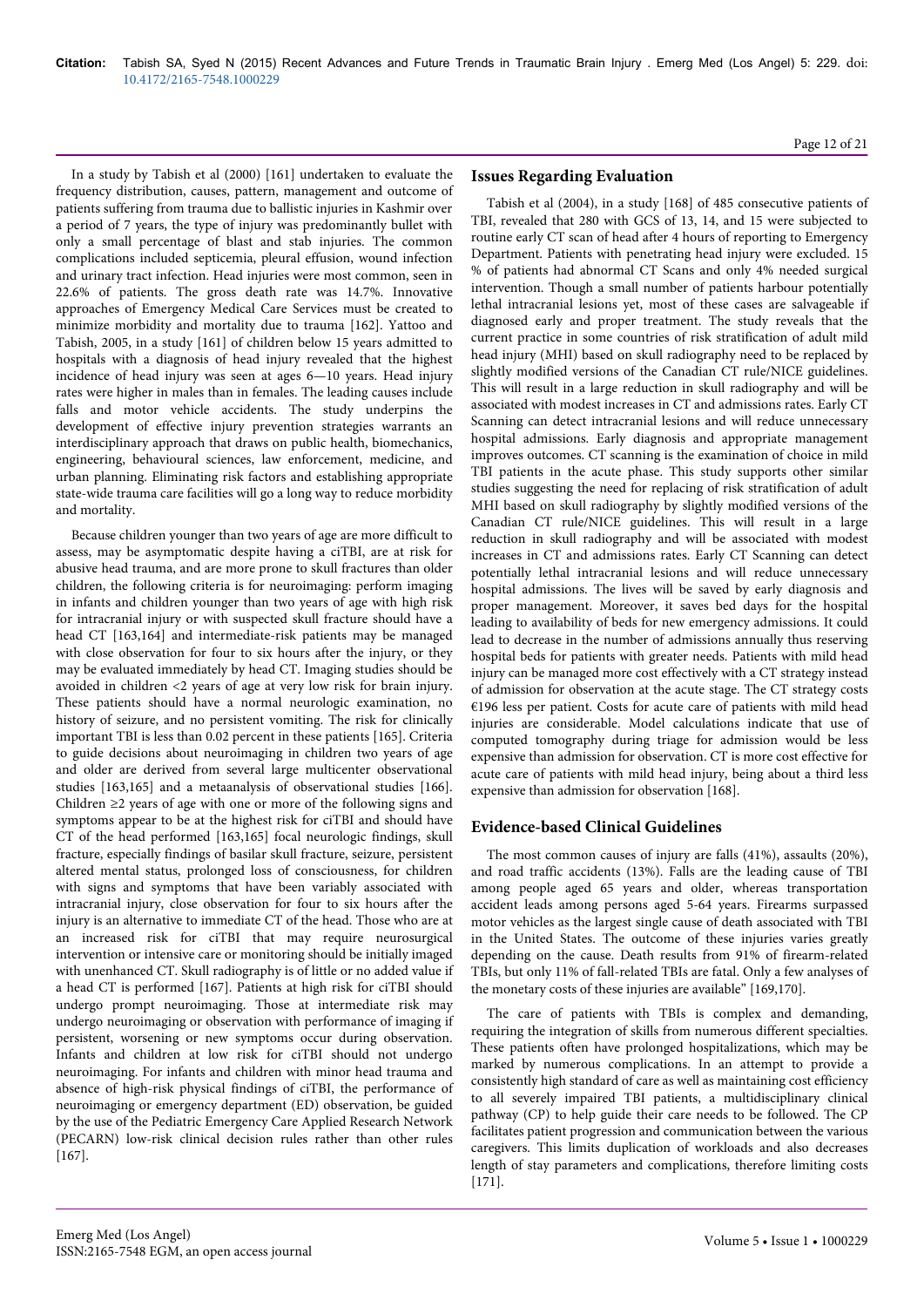Evidence-based intensive care management strategies improves outcome. The most definite benefits in terms of survival after TBI come from admission to a specialist neurosurgical centre, with goaltargeted therapy and intensive care services. Detailed Analysis of prognostic factors in TBI forms an important part of the IMPACT project (Maas et al., 2007a). A series of papers have confirmed the prognostic effects of many known predictors (e.g., age, GCS, pupil response, and CT parameters), have disclosed the predictive value of hitherto insufficiently recognized parameters (e.g., race and laboratory parameters), and have identified potential candidates for therapeutic intervention (e.g., blood pressure and laboratory parameters). Notwithstanding the relevance of these univariate analyses, the ultimate value of predictors can only be established in multivariable analysis, adjusting for the influence of other variables [172].

Treatment of severe TBI (GCS score, 3-8) follows current trauma life-support guidelines. Stabilization begins with applying the basic elements of resuscitation: securing the airway, achieving adequate oxygenation and ventilation, and avoiding or rapidly treating hypotension. Early airway management involves providing proper airway position, clearance of debris while keeping cervical spine precautions in place, and orotracheal intubation. Hypercarbia and hypoxia must be avoided. In the initial resuscitation period, efforts should be made to maintain eucapnia at the low end of the normal reference range (PaCO2 of 35-39 mm Hg) and prevent hypoxia (PaO2 < 60-65 mm Hg) to prevent or to limit secondary brain injury. Efforts should be made to avoid hyperthermia [173,174].

A study to assess the effectiveness of adopting the Brain Trauma Foundation (BTF) in-hospital guidelines for the treatment of adults with severe TBI indicated that widespread adoption of these guidelines could result in: a 50% decrease in deaths; a savings of approximately \$288 million in medical and rehabilitation costs; and a savings of approximately \$3.8 billion—the estimated lifelong savings in annual societal costs for severely injured TBI patients [175].

The current functional classification used in clinical trials of TBI involves a 15-point Glasgow Coma Scale (GCS). A more comprehensive and symptom-based classification is required, which includes evaluation of specific behavioral outcomes such as cognitive and motor functions, quality of life, and physiological- and imagingbased biomarkers.

Traumatic brain injury (TBI) induces secondary biochemical changes that contribute to delayed neuroinflammation, neuronal cell death, and neurological dysfunction. Attenuating such secondary injury has provided the conceptual basis for neuroprotective treatments. Despite strong experimental data, more than 30 clinical trials of neuroprotection in TBI patients have failed. In part, these failures likely reflect methodological differences between the clinical and animal studies, as well as inadequate pre-clinical evaluation and/or trial design problems. However, recent changes in experimental approach and advances in clinical trial methodology have raised the potential for successful clinical translation. Here we critically analyze the current limitations and translational opportunities for developing successful neuroprotective therapies for TBI [176].

## **Advances in Research in TBI**

Research in TBI is challenging because of the heterogeneity between patients regarding causes, pathophysiology, treatment, and outcome. As clinical research has been hampered by non-standardised data collection, restricted multidisciplinary collaboration, and the lack of sensitivity of classification and efficacy analyses, multidisciplinary collaborations are now being fostered. Approaches to deal with heterogeneity have been developed by the IMPACT (International Mission on Prognosis and Clinical Trial Design in TBI) study group. These approaches can increase statistical power in clinical trials by up to 50% and are also relevant to other heterogeneous neurological diseases, such as stroke and subarachnoid haemorrhage. Rather than trying to limit heterogeneity, we might also be able to exploit it by analysing differences in treatment and outcome between countries and centres in comparative effectiveness research. This approach has great potential to advance care in patients with TBI.177

There are three main directions of research: first, standardisation of data collection; second, prognostic analysis and development of prognostic models; and third, improvements in the design and analysis of randomised clinical trials. Although randomized controlled trials remain the prime approach for investigating treatment effects, these can never address the many uncertainties concerning multiple treatment modalities in TBI. "Pooling data from different studies may provide the best possible source of evidence we can get in a cost efficient way. Standardisation of data collection and coding is essential to this purpose. Analysing individual patient data across studies may well be key to advancing the clinical field of TBI, and improving treatment. Much uncertainty exists regarding the benefit and risk of many treatment modalities in TBI. This uncertainty is reflected in the paucity of class I and II evidence underpinning authoritative guideline recommendations. Pooling data from multiple studies can provide an alternative source of evidence that can be realistically obtained in a cost-efficient way. Relating differences in trauma organization and treatment approaches to outcome will permit both better targeting of prevention and exploration of reasons for observed differences. Standardization of data collection and coding is essential to facilitate sharing of results and to analyze data across studies" [178].

Problems with TBI data collection include the fact many patients with mild TBI may not present to the hospital, and the ones who do present may be discharged at the emergency department (ED) without adequate documentation. Severe TBI with associated death at the scene of the accident or during transport to a hospital also may not be accounted for completely in data collection for TBI epidemiologic studies. Differences in diagnostic tools and admission criteria also may affect the above-defined severity classifications. The use of different definitions that may not clearly define the type of injury makes the epidemiology of TBI difficult to describe. Another variable is the difference in findings from diagnostic imaging at different time intervals (eg, when early epidural hematoma is present, the CT scan may be normal, but if the scan is later repeated, it may show evidence of pathology) [179]. There is variation in the stratified incidence rates of TBI, some general trends are universal. By focusing preventive and educational efforts on these high-risk groups, it may be possible to maximize the positive impact on this significant public health problem.

A class of novel cyclic dipeptides (diketopiperazines) has shown remarkable neuroprotective potential both in vitro and in rodent TBI models. One of the agets, 35b, shows strong neuroprotective effects across TBI models, improving functional recovery and reducing lesion volume after fluid percussion injury (FPI) in rats [180,181]. Another class of diketopiperazines, cyclo-l-glycyl-l-2-allylproline (NNZ 2591), improved functional recovery and histological outcomes, and attenuated apoptotic pathways and microglial activation in rats after

## Page 13 of 21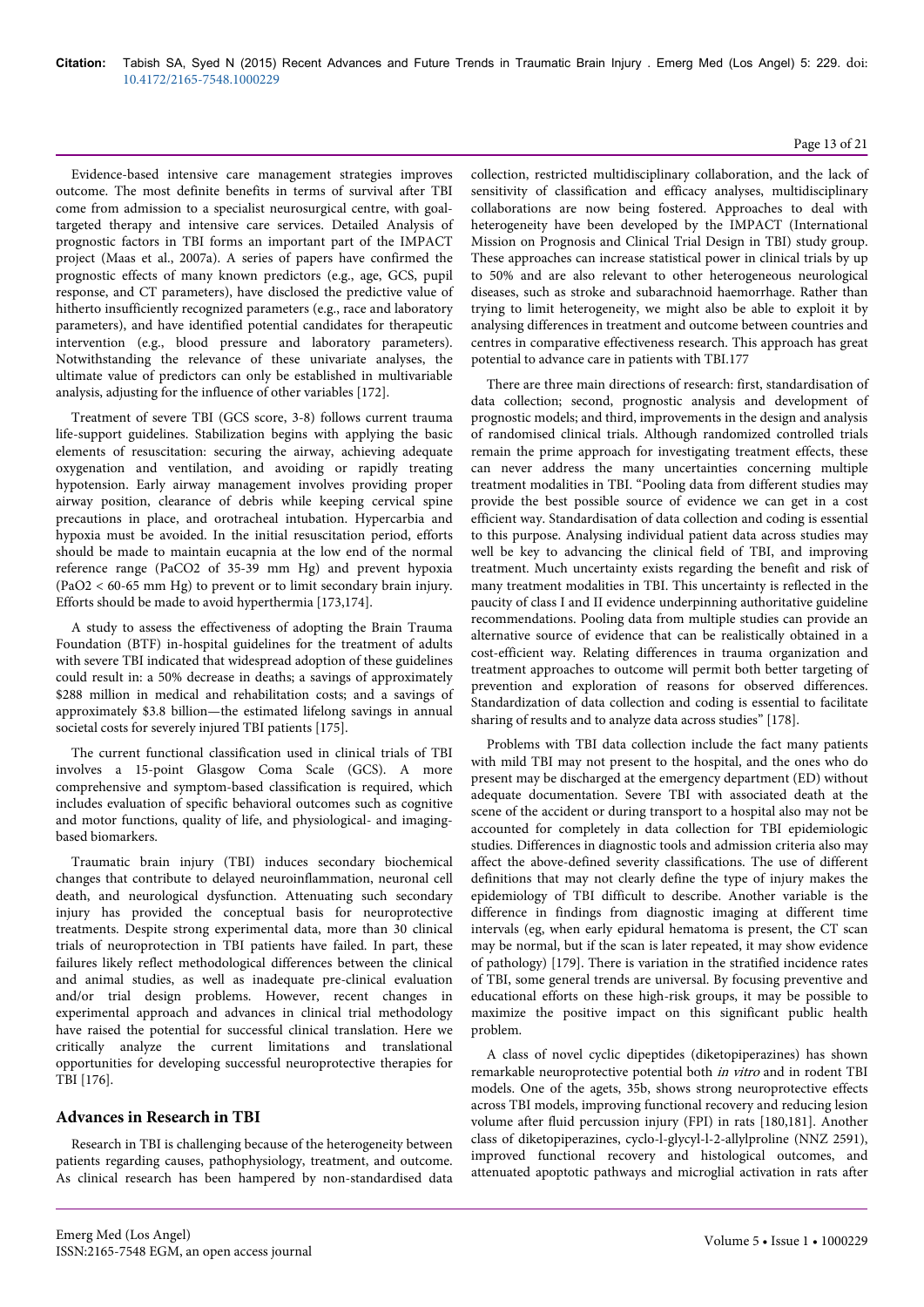hypoxic-ischemic brain injury [182]. 35b treatment reduced the expression of multiple cell cycle members, as well as calpain and cathepsin, while increasing expression of two potent endogenous neuroprotective factors-brain derived neurotrophic factor (BDNF) and heat shock protein (HSP) 70 [181]. These mutipotential drugs exhibit a clinically relevant therapeutic window of at least 8 h, show good brain penetration after systemic treatment and have a favorable safety profile- making them promising candidates for future clinical trials.

The up-regulation of sulfonylurea receptor 1(SUR1)-regulated NCCa-ATP channels in microvascular endothelium has been implicated in models of CNS ischemia and trauma a secondary injury mechanisms [183]. Administration of the SUR1 antagonist glibenclamide reduced edema, secondary hemorrhage, inflammation, apoptosis and lesion size, and improved functional recovery after experimental TBI [184]. Given that glibenclamide is already used in humans as a hypoglycemic therapy, it has fast-track potential for clinical trials.

Results showed that the expression of Sirt3 was significantly increased at both mRNA and protein levels after  $H_2O_2$  treatment in primary cultured cortical neurons. Down-regulation of Sirt3 using specific targeted siRNA exacerbated the  $H_2O_2$ -induced neuronal injury, whereas overexpression of Sirt3 exerted protective effects through attenuating ROS generation and activation of endogenous antioxidant enzymes. The increased expression of Sirt3 induced by oxidative stress might be an endogenous protective mechanism, which is partly dependent on the preservation of mitochondrial calcium homeostasis and enhancement of mitochondrial biogenesis. Thus, metabolic rescue observed upon overexpression of Sirt3 may represent an appropriate strategy to avoid neuronal death in a broad range of oxidative stress related brain disorders [185].

Low level of antioxidant and high content of polyunsaturated fatty acids result in limited antioxidant defense in the brain (Cherubini et al., 2008; Nazıroğlu, 2011). Glutathione peroxidase, a selenium containing enzyme, is responsible for the reduction of hydro and organic peroxides in the brain (Nazıroğlu and Yürekli, 2013). Reduced glutathione is a hydroxyl radical and singlet oxygen scavenger that participates in a wide range of cellular functions (Nazıroğlu, 2013; Senol et al., 2014). Vitamin E, alpha-tocopherol, is the most important antioxidant in the lipid phase of cells (Nazıroğlu, 2007). Vitamin C, ascorbic acid, as a free radical scavenger, also transforms vitamin E to its active form (Cherubini et al., 2008; Nazıroğlu, 2011). Vitamin A, retinol, serves as a prohormone for retinoids and is involved in signal transduction at cytoplasmic and membrane sites (Cherubini et al., 2008; Nazıroğlu, 2011) [186].

In TBI, secondary events occur after primary events like shearing of nerve cells and blood vessels, cause post-traumatic neurodegenerations with an increase in reactive oxygen species and reactive oxygen species-mediated lipid peroxidation (Cornelius et al., 2013). Three different types of metabolic disturbances occur after traumatic brain injury: inflammation, ischemia and calcium ion entry (Campolo et al., 2013). Ischemia/reperfusion negatively influence outcome as oxygen and glucose deprivation reduces cerebral oxidative metabolism. Nicotinamide adenine dinucleotide phosphate (NADPH) oxidase is a major complex that produces reactive oxygen species during the ischemic period (Niesman et al., 2014). Concurrently with these metabolic disturbances, also after TBI, several factors like extravagated blood products, tissue debris, intracellular components, prostaglandins, reactive oxygen-nitrogen species trigger inflammation

(Cornelius et al., 2013). Once blood-brain barrier is disrupted, neutrophils, monocytes, and lymphocytes accumulate in the injured brain area, and microglia are activated by  $Ca^{2+}$  entry, all these initiate inflammatory response [186].

"Melatonin, a hormone secreted from pineal gland and synthesized from tryptophan or formed as the metabolic end product of serotonin, is a non-enzymatic antioxidant and neuroprotective agent (Espino et al., 2012; Nazıroğlu et al., 2012b). As an antioxidant, melatonin scavenges the free radicals and/or stimulates the enzymes of antioxidant defense system (Reiter et al., 1997). The efficacy of melatonin for post-traumatic brain injury has been shown in in vivo and in vitro studies (Esposito and Cuzzocrea, 2010; Campolo et al., 2013). Melatonin has been shown to counteract oxidative stressinduced pathophysiologic conditions like cerebral ischemia/ reperfusion injury, neuronal excitotoxicity and chronic inflammation (Reiter et al., 1997; Ekmekcioglu, 2006; Celik and Nazıroğlu, 2012; Espino et al., 2012; Nazıroğlu et al., 2012b). We proposed the hypotheses that modulation of oxidative stress in blood and the cerebral cortex by means of treatment with melatonin may cause an increase in antioxidant vitamin level" [186]. Melatonin supplementation has protective effect on oxidative stress and antioxidant redox system in the cerebral cortex and blood. Melatonin can regulate reduced glutathione and antioxidant vitamins levels and glutathione peroxidase activity in the cerebral cortex. Therefore, use of melatonin in traumatic brain injury may be a potential approach to arresting or inhibiting the oxidative stress caused by excitotoxic agents [186].

Statins or 3-hydroxy-3methylglutaryl coenzyme A (HMGCoA) inhibitors attenuate cholesterol biosynthesis and have multipotential neuroprotective effects. Statins have shown neuroprotection in TBI models. They limit production and expression of inflammatory mediators such as interleukin-6 (IL-6), tumor necrosis factor-alpha (TNF-α), and intracellular adhesion molecule 1 (ICAM-1); reduce glial cell activation and cerebral edema, and increase blood-brain barrier integrity [187]. These anti-inflammatory effects exhibited by the statins may in part be mediated by inhibition of toll-like receptor 4 and nuclear factor κB (NF κB) [188]. One of the primary advantages of statins is that these drugs have a wide therapeutic window, with treatment 24 h after TBI improving functional deficits and neuronal recovery. A clinical trial with rosuvastatin in TBI patients showed improvement in amnesia and disorientation-related outcomes [189]. Phase II clinical trials for the administration of rosuvastatin and atorvastatin to TBI patients have been planned [89].

In TBI models cyclosporin A reduces axonal damage and decreases lesion size [190]. A randomized, placebo-controlled, double-blind clinical trial of cyclosporin A in patients with severe TBI showed significantly reduced glutamate concentration and lactate/pyruvate ratios, and increased mean arterial pressure and cerebral perfusion pressure [190]. Phase III trials for cyclosporin A are being planned [89]. As an immunosuppressant drug, cyclosporin A may exhibit adverse effects on the immune system after prolonged use [191]. Other potential limitations include poor brain penetration and a biphasic dose-response curve.

Substance P (SP) is a neuropeptide released following TBI and contributes to edema and functional deficits [192]. Attenuation of TBI-induced SP generation, by preventing its release or antagonizing the neurokinin-1 (NK-1) receptor, reduced inflammation and maintained the integrity of the blood-brain barrier [192]. Administration of the SP (NK-1) antagonist N-acetyl-l-tryptophan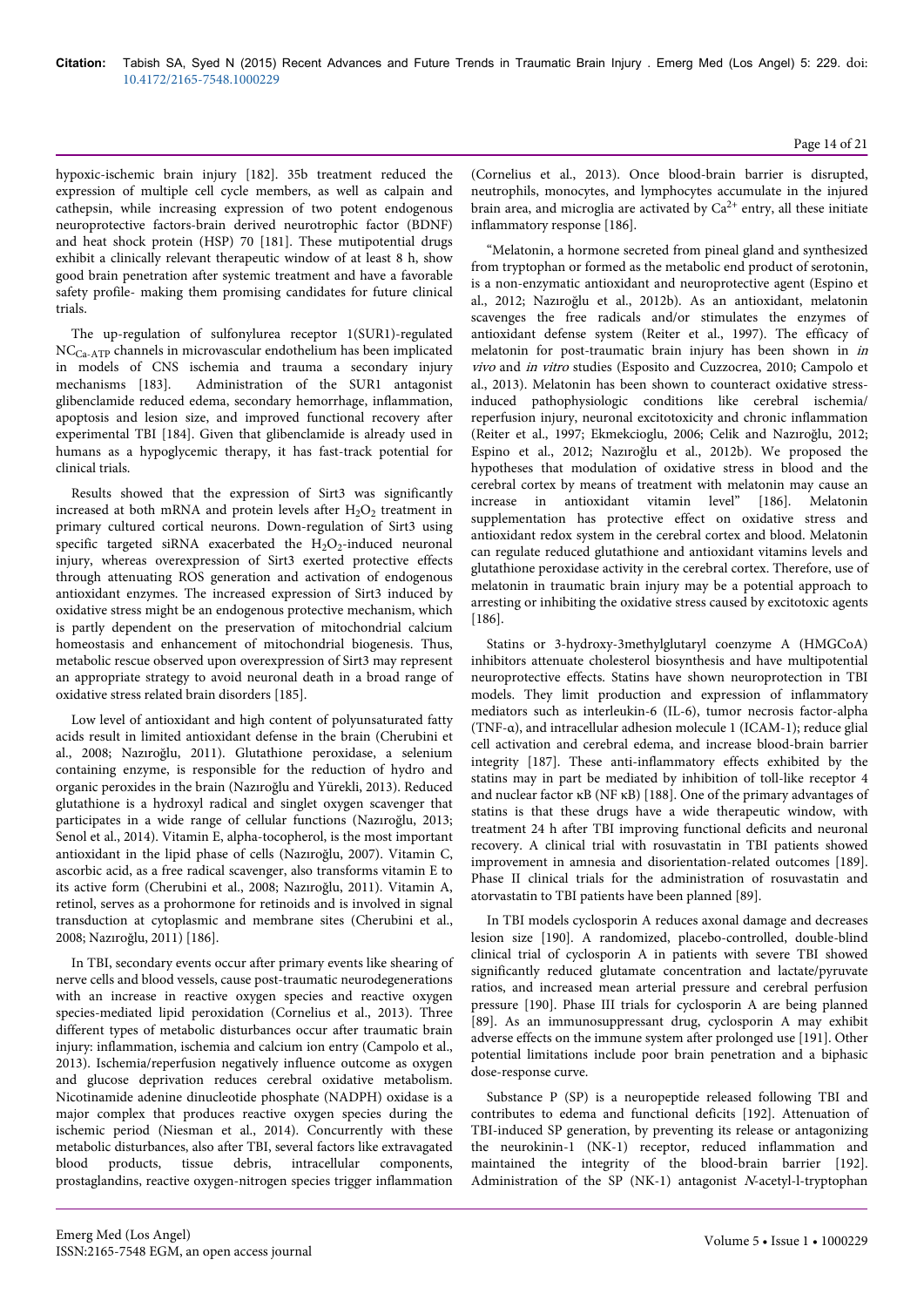## Page 15 of 21

after experimental TBI reduced vascular permeability and edema formation, and improved motor and cognitive outcomes [193].

TBI induces cell cycle activation (CCA) in neurons and glia that can result in apoptosis of post-mitotic cells, as well as the proliferation and activation of mitotic cells such as astroglia and microglia. In proliferating cells, the cell cycle is controlled by complex molecular mechanisms and progression through distinct phases that require sequential activation of a large group of Ser/Thr kinases called the cyclin-dependent kinases (CDK) and their positive regulators (cyclins) [194]. CCA following TBI may initiate multiple secondary injury mechanisms that contribute to neuronal apoptosis and delayed neurotoxicity. Central or systemic administration of the semisynthetic flavonoid and non-selective CDK inhibitor flavopiridol reduced lesion size, improved cognitive and sensorimotor outcomes and inhibited caspase-mediated cell death [195]. Roscovitine, a more selective inhibitor of CDKs, improved functional recovery, reduced lesion size, attenuated apoptotic pathways, and inhibited progressive neurodegeneration and chronic neuroinflammation in multiple models of TBI [196]. More recently, an N6-biaryl-substituted derivative of roscovitine, called CR8, was synthesized [197]. Central as well as systemic administration of CR8, at a dose 10 times less than previously required for roscovitine, significantly improved cognitive outcomes, reduced lesion size and improved neuronal survival after CCI in mice [198]. Several of these CDK inhibitors have been extensively studied as treatment for various neoplasias. Although they are highly toxic when administered chronically, only short-term treatment is necessary for optimal treatment of experimental TBI.

Metabotropic glutamate receptor member 5 (mGluR5) is highly expressed in microglia and astrocytes as well as in neurons. The mGluR5 selective agonist (RS)-2-chloro-5- hydroxyphenylglycine (CHPG) inhibits caspase-dependent apoptosis across many in vitro models. CHPG also strongly attenuates microglial activation, an effect mediated in part through inhibition of reduced nicotinamide adenine dinucleotide phosphate (NADPH) oxidase [199]. Early treatment with CHPG, administered intracerebroventricularly (i.c.v.), shows strong neuroprotection after TBI [200]. CHPG administered one month after CCI in mice significantly reduced expression of reactive microglia expressing NADPH oxidase subunits; decreased hippocampal neuronal loss and lesion progression, as measured by repeated T2 weighted magnetic resonance imaging; white matter loss, as measured by high field ex vivo diffusion tensor imaging at four months; and significantly improved motor and cognitive recovery [201]. These findings not only highlight the neuroprotective potential of this novel pharmacological treatment for TBI, but also markedly extend the currently-accepted therapeutic window for neuroprotection.

Programmed neuronal cell death contributes to secondary injury and delayed tissue loss after TBI. Both caspase-dependent and caspaseindependent apoptotic mechanisms have been strongly implicated in post-traumatic neuronal cell loss. Caspase-dependent mechanisms are activated in response mitochondrial cytochrome c release into the cytosol where it forms a caspase-activating complex (apoptosome) with Apaf-1 further causing sequential activation of caspase-9 and caspase-3 (the main executioner caspases) [202]. Caspase-independent mechanisms may be initiated by mitochondrial release of other cell death modulators such as the apoptosis-inducing factor (AIF) [203]. The AIF-mediated cell death pathway involves its translocation to the nucleus, a step that depends on its interaction with cyclophilin A (CypA), which transports AIF from the cytosol to the nucleus [203]. Constitutive CypA knockouts were observed to improve long-term functional outcomes, reduce lesion size, improve neuronal recovery and attenuate microglial activation in the CCI model [204]. Both caspase-dependent and AIF-dependent modulation strategies improve outcome after experimental TBI, and combined treatment approaches had additive protective effects.204 Seventy kilodalton (kDa) HSPs (HSP70s) are stress-induced molecules that are induced in response to CNS and have neuroprotective properties [205]. Sabirzhanov et al. [206] showed neuroprotective effects of HSP70 overexpression by transfection with HSP70-expression plasmids in multiple in vitro models of neuronal cell death. The neurons transfected with HSP70 construct demonstrated significantly reduced expression of markers of caspase-dependent as well as AIF-mediated cell death [206] Induction of HSP70 using geranylgeranylacetone, before or after TBI in mice, significantly improved outcome [207].

Although autophagy has been shown to be up-regulated after TBI, its function in this context remains controversial [208]. Treatment with the anti-oxidant gamma-glutamylcysteinyl ethyl ester (GCEE) after TBI in mice reduced oxidative stress, attenuated autophagy and improved functional outcomes and TBI-induced oxidative stress was observed to be contributing to the overall neuropathology by mediating autophagy [208]. In contrast, apamycin-induced inhibition of the mammalian target of rapamycin (mTOR) [209]. A potential role for modulating autophagy as a neuroprotective strategy requires further study.

Both pathophysiological changes and neurological impairment after experimental TBI can be attenuated by physical activity [210]. The mechanisms underlying the therapeutic effects of exercise may include up-regulation of brain-derived neurotrophic factor (BDNF), leading to enhanced neuronal plasticity as well as anti-apoptotic and antiinflammatory effects [211]. Other factors implicated include cyclic-AMP response-element-binding protein (CREB), protein kinase C (PKC), calcium-calmodulin-dependent protein kinase II (CAMKII), mitogen-activated protein (MAP) kinase I and II (MAPKI and MAPKII) and synapsin-I following [210-211]. An important variable appears to be the timing of initiation of exercise as a function of injury severity, which can affect the neurotrophic factor response to injury. Late initiation of exercise beginning at 5 weeks after CCI in mice, but not early initiation of exercise at 1 week, significantly reduced working and retention memory impairments at 3 months, and decreased lesion volume [212]. The improvement in cognitive recovery is associated with attenuation of classical inflammatory pathways, activation of alternative inflammatory responses and enhancement of neurogenesis.

## **Right Care at the Right Time**

Timely access to care is critically important for patients with traumatic injuries or emergent conditions. Although health outcomes depend on many factors (e.g., severity of injury), trauma patients who do not receive appropriate and timely care are at increased risk of death. Globally a large number of patients particularly people living in poverty and in rural areas do not have access to a Level I or II trauma center within one hour of being injured [56,57,96,97]. All levels of trauma centers (Level I to Level IV) and hospitals are critical components of trauma systems. Since all injuries do not need to be treated at a trauma center, "Field Triage Decision Scheme: The National Trauma Triage Protocol" (Decision Scheme), recommended by CDC need serious consideration to help emergency medical responders better and more quickly determine if an injured person needs care at a trauma center. The Decision Scheme is based on current best practices in trauma triage. Widespread use can help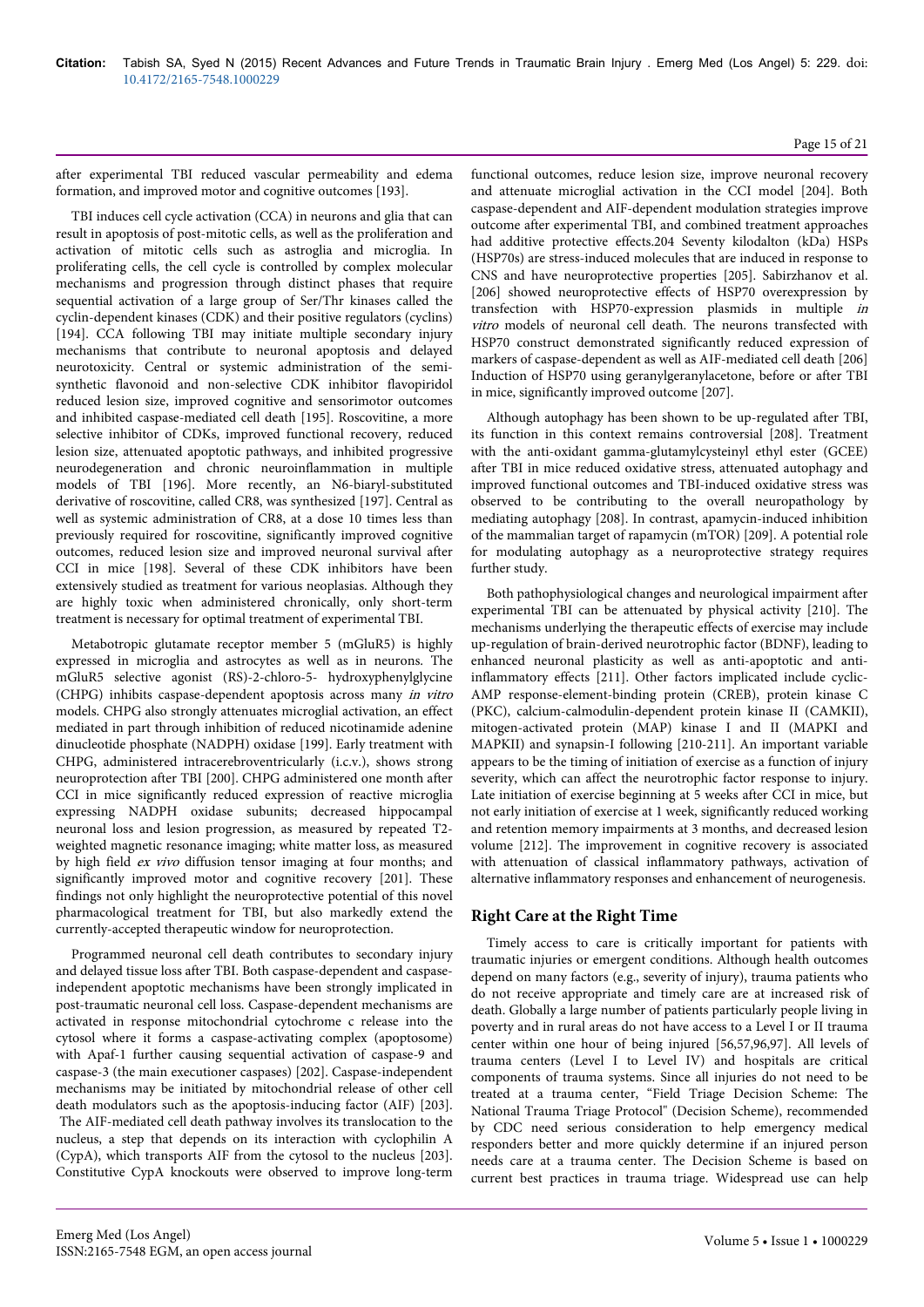ensure that injured people get the right level of care as quickly as possible [213].

## **Future Trends in TBI Research**

The brain is made up of billions of cells that interconnect and communicate. The neuron is the main functional cell of the brain and nervous system. One area of research that shows promise is the study of the role of calcium ion influx into the damaged neuron as a cause of cell death and general brain tissue swelling [214]. The use of stem cells to repair or replace damaged brain tissue is a new and exciting avenue of research. Researchers are investigating the ability of stem cells to develop into neurotransmitter-producing neurons, specifically dopamine-producing cells. Researchers are also looking at the power of stem cells to develop into oligodendrocytes, a type of brain cell that produces myelin, the fatty sheath that surrounds and insulates axons. At present, stem cell research for TBI is in its infancy, but future research may lead to advances for treatment and rehabilitation. Novel achievements in neuroprotection are now expected from developing antiapoptotic agents, from more potent antioxidants, cholinergic agents, alpha blockers from researching various physiological substances, molecular biology and gene therapy. Translational regulation that alters mRNA expression and transplantation-based approaches might significantly improve the brain function in the individuals with brain injury. Some researchers are looking at the role of plasticity in memory, while others are using imaging technologies, such as functional MRI, to map regions of the brain and record evidence of plasticity [214]. There is a need to look deep inside the brain to see the subtle alternations that occur after the traumatic injury. The focus of advanced research should be on a unified understanding of the human brain, from genes to behaviour and in health and disease; a map to enable diagnosis of neurological and psychiatric diseases, to understand brain diseases and develop new drugs, and even personalised medicine. Recent advances in clinical trials design, including adaptive design methodology, as well as appreciation for the need for larger sample sizes and more extensive preclinical pharmacological evaluation, may serve to increase the likelihood of successful clinical translation in the future.

## **Looking Ahead**

Many survivors of TBI live with significant disabilities, resulting in major socioeconomic burden as well. In 2000, the economic impact of TBI in the United States was estimated to be \$9.2 billion in lifetime medical costs and \$51.2 billion in productivity losses [215,216]. One of the major advances over the past two decades in the care of patients with severe head injury has been the development of standardized approaches that follow international and national guidelines [216]. The intent of these guidelines has been to use existing evidence to provide recommendations for current care in order to lessen heterogeneity and improve patient outcomes. There is evidence that treatment in centers with neurosurgical support, especially in settings where protocol-driven neurointensive care units operate based on the above-referenced guidelines, is associated with better patient outcomes [217]. Treatment of severe TBI should be centralized in large trauma centers that offer neurosurgical treatment and access to specialized neurocritical care. The management of the patient with severe head injury is often complex and requires a multi-disciplinary approach and lends itself to protocol-based treatment and standardized hospital order sets derived from the previously referenced guidelines. The primary goal of prehospital management for severe head injury is to

prevent hypotension and hypoxia, two systemic insults known to be major causes of secondary injury after TBI. Changes in prehospital management that aim to normalize oxygenation and blood pressure have improved outcomes [218].

There are interventions that can be effective to help limit the impact of TBI. These measures include primary prevention, early management, and treatment of severe TBI. Paradigm shifts in our approaches to prevention, management and post-injury care for TBI are essential. There is a great need for the development of high-quality epidemiological monitoring databases for reliable estimation of incidence, prevalence and outcome parameters. Long-term follow-up of large cohorts could provide definitive information about the cognitive consequences of acute TBI. Huge database with health sector can be a powerful tool both for advocacy and for action. To meet the challenges of TBI there is a strong need to devise evidence-based protocols, establish pre-hospital care and trauma centres in developing countries (where TBI patients can be transported within 'golden hour'), and invest in research to ensure that the millions of people injured each year gets the right care, at the right place, at the right time. The right care can help people continue to live to their full potential, despite having experienced a severe injury.

#### **References**

- 1. [\(1996\) Guidelines for the management of severe head injury. Brain](http://www.ncbi.nlm.nih.gov/pubmed/8941879) [Trauma Foundation, American Association of Neurological Surgeons,](http://www.ncbi.nlm.nih.gov/pubmed/8941879) [Joint Section on Neurotrauma and Critical Care. J Neurotrauma 13:](http://www.ncbi.nlm.nih.gov/pubmed/8941879) [641-734.](http://www.ncbi.nlm.nih.gov/pubmed/8941879)
- 2. Lopez AD, Mathers CD, Ezzati M, Jamison DT, Murray CJ (2006). Global and regional burden of disease and risk factors, 2001: systematic analysis of population health data. Lancet. 367(9524):1747-57. PMID: 18162698
- 3. [Roozenbeek B, Maas AI, Menon DK \(2013\) Changing patterns in the](http://www.ncbi.nlm.nih.gov/pubmed/23443846) [epidemiology of traumatic brain injury. Nat Rev Neurol 9: 231-236.](http://www.ncbi.nlm.nih.gov/pubmed/23443846)
- 4. [Rutland-Brown W, Langlois JA, Thomas KE, Xi YL \(2006\) Incidence of](http://www.ncbi.nlm.nih.gov/pubmed/17122685) [traumatic brain injury in the United States, 2003. J Head Trauma Rehabil](http://www.ncbi.nlm.nih.gov/pubmed/17122685) [21: 544-548.](http://www.ncbi.nlm.nih.gov/pubmed/17122685)
- 5. [Langlois JA, Keyl PM, Guralnik JM, Foley DJ, Marottoli RA, et al. \(1997\)](http://www.ncbi.nlm.nih.gov/pubmed/9096539) [Characteristics of older pedestrians who have difficulty crossing the](http://www.ncbi.nlm.nih.gov/pubmed/9096539) [street. Am J Public Health 87: 393-397.](http://www.ncbi.nlm.nih.gov/pubmed/9096539)
- 6. [Liao CC, Chiu WT, Yeh CC, Chang HC, Chen TL \(2012\) Risk and](http://www.ncbi.nlm.nih.gov/pubmed/22773855) [outcomes for traumatic brain injury in patients with mental disorders. J](http://www.ncbi.nlm.nih.gov/pubmed/22773855) [Neurol Neurosurg Psychiatry 83: 1186-1192.](http://www.ncbi.nlm.nih.gov/pubmed/22773855)
- 7. [Tagliaferri F, Compagnone C, Korsic M, Servadei F, Kraus J \(2006\) A](http://www.ncbi.nlm.nih.gov/pubmed/16311842) [systematic review of brain injury epidemiology in Europe. Acta](http://www.ncbi.nlm.nih.gov/pubmed/16311842) [Neurochir \(Wien\) 148: 255-268.](http://www.ncbi.nlm.nih.gov/pubmed/16311842)
- 8. National Centre for Injury Prevention and Control (2003): Report to Congress in Mild Traumatic Brain Injury in the United States: Steps to prevent a Serious Public Health Problem. Atlanta GA: Centers for Disease Control and Prevention.
- 9. [Kay A, Teasdale G \(2001\) Head injury in the United Kingdom. World J](http://www.ncbi.nlm.nih.gov/pubmed/11571960) [Surg 25: 1210-1220.](http://www.ncbi.nlm.nih.gov/pubmed/11571960)
- 10. [Binder LM, Rohling ML, Larrabee GJ \(1997\) A review of mild head](http://www.ncbi.nlm.nih.gov/pubmed/9268816) [trauma. Part I: Meta-analytic review of neuropsychological studies. J Clin](http://www.ncbi.nlm.nih.gov/pubmed/9268816) [Exp Neuropsychol 19: 421-431.](http://www.ncbi.nlm.nih.gov/pubmed/9268816)
- 11. [Ferguson PL, Smith GM, Wannamaker BB, Thurman DJ, Pickelsimer EE,](http://www.ncbi.nlm.nih.gov/pubmed/19845734) [et al. \(2010\) A population-based study of risk of epilepsy after](http://www.ncbi.nlm.nih.gov/pubmed/19845734) [hospitalization for traumatic brain injury. Epilepsia 51: 891-898.](http://www.ncbi.nlm.nih.gov/pubmed/19845734)
- 12. [Wilson JT, Pettigrew LE, Teasdale GM \(2000\) Emotional and cognitive](http://www.ncbi.nlm.nih.gov/pubmed/10896694) [consequences of head injury in relation to the glasgow outcome scale. J](http://www.ncbi.nlm.nih.gov/pubmed/10896694) [Neurol Neurosurg Psychiatry 69: 204-209.](http://www.ncbi.nlm.nih.gov/pubmed/10896694)
- 13. [Mauritz W, Wilbacher I, Majdan M, Leitgeb J, Janciak I, et al. \(2008\)](http://www.ncbi.nlm.nih.gov/pubmed/18794186) [Epidemiology, treatment and outcome of patients after severe traumatic](http://www.ncbi.nlm.nih.gov/pubmed/18794186)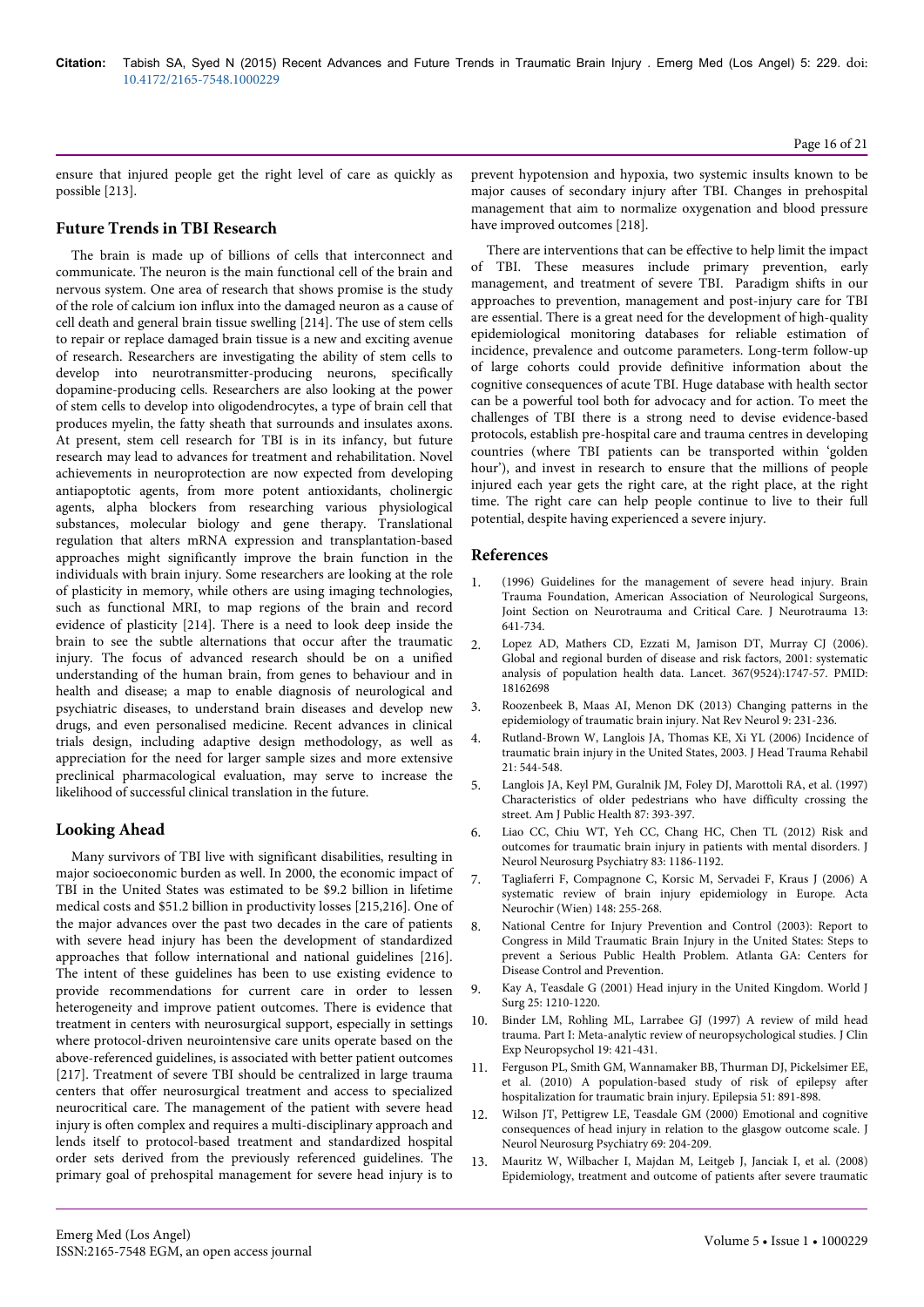[brain injury in European regions with different economic status. Eur J](http://www.ncbi.nlm.nih.gov/pubmed/18794186) [Public Health 18: 575-580.](http://www.ncbi.nlm.nih.gov/pubmed/18794186)

- 14. Lieberman SA, Oberoi AL, Gilkinson CR, Masel BE, Urban RJ (2001). Prevalence of neuroendocrine dysfunction in patients recovering from traumatic brain injury. Journal of Clinical Endocrinology and Metabolism 86: 2752-2756.
- 15. [Bruns J Jr, Hauser WA \(2003\) The epidemiology of traumatic brain](http://www.ncbi.nlm.nih.gov/pubmed/14511388) [injury: a review. Epilepsia 44 Suppl 10: 2-10.](http://www.ncbi.nlm.nih.gov/pubmed/14511388)
- 16. [Hofman K, Primack A, Keusch G, Hrynkow S \(2005\) Addressing the](http://www.ncbi.nlm.nih.gov/pubmed/15623852) [growing burden of trauma and injury in low- and middle-income](http://www.ncbi.nlm.nih.gov/pubmed/15623852) [countries. Am J Public Health 95: 13-17.](http://www.ncbi.nlm.nih.gov/pubmed/15623852)
- 17. [Tagliaferri F, Compagnone C, Korsic M, Servadei F, Kraus J \(2006\) A](http://www.ncbi.nlm.nih.gov/pubmed/16311842) [systematic review of brain injury epidemiology in Europe. Acta](http://www.ncbi.nlm.nih.gov/pubmed/16311842) [Neurochir \(Wien\) 148: 255-268.](http://www.ncbi.nlm.nih.gov/pubmed/16311842)
- 18. Faul M, Xu L, Wald MM, Coronado VG (2010) Traumatic brain injury in the United States: emergency department visits, hospitalizations and deaths 2002-2006. Centers for Disease Control and Prevention, National Center for Injury Prevention and Control.
- 19. [Gururaj G \(2002\) Epidemiology of traumatic brain injuries: Indian](http://www.ncbi.nlm.nih.gov/pubmed/11783750) [scenario. Neurol Res 24: 24-28.](http://www.ncbi.nlm.nih.gov/pubmed/11783750)
- 20. [Corrigan JD, Selassie AW, Orman JA \(2010\) The epidemiology of](http://www.ncbi.nlm.nih.gov/pubmed/20234226) [traumatic brain injury. J Head Trauma Rehabil 25: 72-80.](http://www.ncbi.nlm.nih.gov/pubmed/20234226)
- 21. [Authors Bowman B, Seedat M, Duncan N, Kobusingye O \(\) Violence and](http://www.ncbi.nlm.nih.gov/pubmed/21290665) [Injuries. Violence and Injuries .](http://www.ncbi.nlm.nih.gov/pubmed/21290665)
- 22. [Roozenbeek B, Maas AI, Menon DK \(2013\) Changing patterns in the](http://www.ncbi.nlm.nih.gov/pubmed/23443846) [epidemiology of traumatic brain injury. Nat Rev Neurol 9: 231-236.](http://www.ncbi.nlm.nih.gov/pubmed/23443846)
- 23. [Audrey McKinlay and Carol Hawley. Incidence Rates for Traumatic](http://www.internationalbrain.org/incidence-rates-for-traumatic-brain-injury-in-children/) [Brain Injury in Children. International Brain Injury association.](http://www.internationalbrain.org/incidence-rates-for-traumatic-brain-injury-in-children/)
- 24. [Maas AI, Stocchetti N, Bullock R \(2008\) Moderate and severe traumatic](http://www.ncbi.nlm.nih.gov/pubmed/18635021) [brain injury in adults. Lancet Neurol 7: 728-741.](http://www.ncbi.nlm.nih.gov/pubmed/18635021)
- 25. [Chiu WT, Kuo CY, Hung CC, Chen M \(2000\) The effect of the Taiwan](http://www.ncbi.nlm.nih.gov/pubmed/10800433) [motorcycle helmet use law on head injuries. Am J Public Health 90:](http://www.ncbi.nlm.nih.gov/pubmed/10800433) [793-796.](http://www.ncbi.nlm.nih.gov/pubmed/10800433)
- 26. [MRC CRASH Trial Collaborators1, Perel P, Arango M, Clayton T,](http://www.ncbi.nlm.nih.gov/pubmed/18270239) [Edwards P, et al. \(2008\) Predicting outcome after traumatic brain injury:](http://www.ncbi.nlm.nih.gov/pubmed/18270239) [practical prognostic models based on large cohort of international](http://www.ncbi.nlm.nih.gov/pubmed/18270239) [patients. BMJ 336: 425-429.](http://www.ncbi.nlm.nih.gov/pubmed/18270239)
- 27. Harrison, D. A. Risk adjustment in neurocritical care (RAIN): prospective validation of risk prediction models for adult patients with acute traumatic brain injury to use to evaluate the optimum location and comparative costs of neurocritical care. Health Technol. Assess.
- 28. Gururaj G, Kolluri SVR, Chandramouli BA, Subbakrishna DK, Kraus JF (2005) Traumatic Brain Injury", National Institute of Mental Health & Neuro Sciences, Publication no. 61, Bangalore - 560029, India.
- 29. de Ceballos JP, Turegano-Fuentes F, Perez-Diaz D, Sanz-Sanchez M, Martin-Llorente C (2005) The terrorist bomb explosions in Madrid, Spain--an analysis of the logistics, injuries sustained and clinical management of casualties treated at the closest hospital. Crit Care 9: 104-111.
- 30. [Zouris JM, Walker GJ, Dye J, Galarneau M \(2006\) Wounding patterns for](http://www.ncbi.nlm.nih.gov/pubmed/16602525) [U.S. Marines and sailors during Operation Iraqi Freedom, major combat](http://www.ncbi.nlm.nih.gov/pubmed/16602525) [phase. Mil Med 171: 246-252.](http://www.ncbi.nlm.nih.gov/pubmed/16602525)
- 31. [Owens BD, Kragh JF Jr, Wenke JC, Macaitis J, Wade CE, et al. \(2008\)](http://www.ncbi.nlm.nih.gov/pubmed/18301189) [Combat wounds in operation Iraqi Freedom and operation Enduring](http://www.ncbi.nlm.nih.gov/pubmed/18301189) [Freedom. J Trauma 64: 295-299.](http://www.ncbi.nlm.nih.gov/pubmed/18301189)
- 32. [Mallonee S, Shariat S, Stennies G, Waxweiler R, Hogan D, et al. \(1996\)](http://www.ncbi.nlm.nih.gov/pubmed/8683816) [Physical injuries and fatalities resulting from the Oklahoma City](http://www.ncbi.nlm.nih.gov/pubmed/8683816) [bombing. JAMA 276: 382-387.](http://www.ncbi.nlm.nih.gov/pubmed/8683816)
- 33. [Helling ER, Pfannenstiel TJ \(2005\) Comprehensive head and neck](http://www.ncbi.nlm.nih.gov/pubmed/16450829) [trauma screening: the USS Cole experience. Mil Med 170: 991-993.](http://www.ncbi.nlm.nih.gov/pubmed/16450829)
- 34. [Warden D \(2006\) Military TBI during the Iraq and Afghanistan wars. J](http://www.ncbi.nlm.nih.gov/pubmed/16983225) [Head Trauma Rehabil 21: 398-402.](http://www.ncbi.nlm.nih.gov/pubmed/16983225)
- 35. [Lew HL, Poole JH, Alvarez S, Moore W \(2005\) Soldiers with occult](http://www.ncbi.nlm.nih.gov/pubmed/15905652) [traumatic brain injury. Am J Phys Med Rehabil 84: 393-398.](http://www.ncbi.nlm.nih.gov/pubmed/15905652)
- 36. [Owens BD, Kragh JF Jr, Wenke JC, Macaitis J, Wade CE, et al. \(2008\)](http://www.ncbi.nlm.nih.gov/pubmed/18301189) [Combat wounds in operation Iraqi Freedom and operation Enduring](http://www.ncbi.nlm.nih.gov/pubmed/18301189) [Freedom. J Trauma 64: 295-299.](http://www.ncbi.nlm.nih.gov/pubmed/18301189)
- 37. [French LM \(2010\) Military traumatic brain injury: an examination of](http://www.ncbi.nlm.nih.gov/pubmed/20955324) [important differences. Ann N Y Acad Sci 1208: 38-45.](http://www.ncbi.nlm.nih.gov/pubmed/20955324)
- 38. [Lew HL, Otis JD, Tun C, Kerns RD, Clark ME, et al. \(2009\) Prevalence of](http://www.ncbi.nlm.nih.gov/pubmed/20104399) [chronic pain, posttraumatic stress disorder, and persistent](http://www.ncbi.nlm.nih.gov/pubmed/20104399) [postconcussive symptoms in OIF/OEF veterans: polytrauma clinical](http://www.ncbi.nlm.nih.gov/pubmed/20104399) [triad. J Rehabil Res Dev 46: 697-702.](http://www.ncbi.nlm.nih.gov/pubmed/20104399)
- 39. [Gironda RJ, Clark ME, Ruff RL, Chait S, Craine M, et al. \(2009\)](http://www.ncbi.nlm.nih.gov/pubmed/19702423) [Traumatic brain injury, polytrauma, and pain: challenges and treatment](http://www.ncbi.nlm.nih.gov/pubmed/19702423) [strategies for the polytrauma rehabilitation. Rehabil Psychol 54: 247-258.](http://www.ncbi.nlm.nih.gov/pubmed/19702423)
- 40. [Frénisy MC, Bénony H, Chahraoui K, Minot D, d'Athis P, et al. \(2006\)](http://www.ncbi.nlm.nih.gov/pubmed/16688064) [Brain injured patients versus multiple trauma patients: some](http://www.ncbi.nlm.nih.gov/pubmed/16688064) [neurobehavioral and psychopathological aspects. J Trauma 60:](http://www.ncbi.nlm.nih.gov/pubmed/16688064) [1018-1026.](http://www.ncbi.nlm.nih.gov/pubmed/16688064)
- 41. [Packard RC \(2008\) Chronic post-traumatic headache: associations with](http://www.ncbi.nlm.nih.gov/pubmed/18417027) [mild traumatic brain injury, concussion, and post-concussive disorder.](http://www.ncbi.nlm.nih.gov/pubmed/18417027) [Curr Pain Headache Rep 12: 67-73.](http://www.ncbi.nlm.nih.gov/pubmed/18417027)
- 42. Wallsten, Kosec (2005) The economic costs of the war in Iraq. AEI\_Brookings Working Paper: 05-19.
- 43. Terri Tanielian, Jaycox LH (ed.) (2008) Terri L. Invisible wounds of war : psychological and cognitive injuries, their consequences, and services to assist recovery. RAND Corporation, Center for Military Health Policy Research.
- 44. [Gubata ME, Packnett ER, Blandford CD, Piccirillo AL, Niebuhr DW, et](http://www.ncbi.nlm.nih.gov/pubmed/23756433) [al. \(2014\) Trends in the epidemiology of disability related to traumatic](http://www.ncbi.nlm.nih.gov/pubmed/23756433) [brain injury in the US Army and Marine Corps: 2005 to 2010. J Head](http://www.ncbi.nlm.nih.gov/pubmed/23756433) [Trauma Rehabil 29: 65-75.](http://www.ncbi.nlm.nih.gov/pubmed/23756433)
- 45. Carroll LJ, Cassidy JD, Holm L, Kraus J, Coronado VG (2004). Methodological issues and research recommendations for mild traumatic brain injury: the WHO Collaborating Centre Task Force on Mild Traumatic Brain Injury. J. Rehabil. Med. 43Suppl., 113–125.
- 46. [Ruff RM, Iverson GL, Barth JT, Bush SS, Broshek DK; NAN Policy and](http://www.ncbi.nlm.nih.gov/pubmed/19395352) [Planning Committee \(2009\) Recommendations for diagnosing a mild](http://www.ncbi.nlm.nih.gov/pubmed/19395352) [traumatic brain injury: a National Academy of Neuropsychology](http://www.ncbi.nlm.nih.gov/pubmed/19395352) [education paper. Arch Clin Neuropsychol 24: 3-10.](http://www.ncbi.nlm.nih.gov/pubmed/19395352)
- [Menon DK, Schwab K, Wright DW, Maas AI; Demographics and](http://www.ncbi.nlm.nih.gov/pubmed/21044706) [Clinical Assessment Working Group of the International and](http://www.ncbi.nlm.nih.gov/pubmed/21044706) [Interagency Initiative toward Common Data Elements for Research on](http://www.ncbi.nlm.nih.gov/pubmed/21044706) [Traumatic Brain Injury and Psychological Health \(2010\) Position](http://www.ncbi.nlm.nih.gov/pubmed/21044706) [statement: definition of traumatic brain injury. Arch Phys Med Rehabil](http://www.ncbi.nlm.nih.gov/pubmed/21044706) [91: 1637-1640.](http://www.ncbi.nlm.nih.gov/pubmed/21044706)
- 48. HEALTH.2013.2.2.1-1: Prospective longitudinal data collection and Comparative Effectiveness Research (CER) for traumatic brain injury (TBI). FP7-HEALTH-2013-INNOVATION-1.
- 49. [Bruns J Jr, Hauser WA \(2003\) The epidemiology of traumatic brain](http://www.ncbi.nlm.nih.gov/pubmed/14511388) [injury: a review. Epilepsia 44 Suppl 10: 2-10.](http://www.ncbi.nlm.nih.gov/pubmed/14511388)
- 50. [MacKenzie EJ, Rivara FP, Jurkovich GJ, Nathens AB, Frey KP, et al.](http://www.ncbi.nlm.nih.gov/pubmed/16436768) [\(2006\) A national evaluation of the effect of trauma-center care on](http://www.ncbi.nlm.nih.gov/pubmed/16436768) [mortality. N Engl J Med 354: 366-378.](http://www.ncbi.nlm.nih.gov/pubmed/16436768)
- 51. [Centers for Disease Control and Prevention \(CDC\) \(2007\) Nonfatal](http://www.ncbi.nlm.nih.gov/pubmed/17657206) [traumatic brain injuries from sports and recreation activities--United](http://www.ncbi.nlm.nih.gov/pubmed/17657206) [States, 2001-2005. MMWR Morb Mortal Wkly Rep 56: 733-737.](http://www.ncbi.nlm.nih.gov/pubmed/17657206)
- 52. [Nwomeh BC, Lowell W, Kable R, Haley K, Ameh EA \(2006\) History and](http://www.ncbi.nlm.nih.gov/pubmed/17076896) [development of trauma registry: lessons from developed to developing](http://www.ncbi.nlm.nih.gov/pubmed/17076896) [countries. World J Emerg Surg 1: 32.](http://www.ncbi.nlm.nih.gov/pubmed/17076896)
- 53. Schouten JW, Maas AIR (2014) Epidemiology of Traumatic Brain Injury. In New Youmans Neurological Surgery by H. Richard Winn Book & Merchandise Book, Elsevier Inc.
- 54. [Stevens JA, Corso PS, Finkelstein EA, Miller TR \(2006\) The costs of fatal](http://www.ncbi.nlm.nih.gov/pubmed/17018668) [and non-fatal falls among older adults. Inj Prev 12: 290-295.](http://www.ncbi.nlm.nih.gov/pubmed/17018668)
- 55. [Selassie AW, Zaloshnja E, Langlois JA, Miller T, Jones P, et al. \(2008\)](http://www.ncbi.nlm.nih.gov/pubmed/18362766) [Incidence of long-term disability following traumatic brain injury](http://www.ncbi.nlm.nih.gov/pubmed/18362766) [hospitalization, United States, 2003. J Head Trauma Rehabil 23: 123-131.](http://www.ncbi.nlm.nih.gov/pubmed/18362766)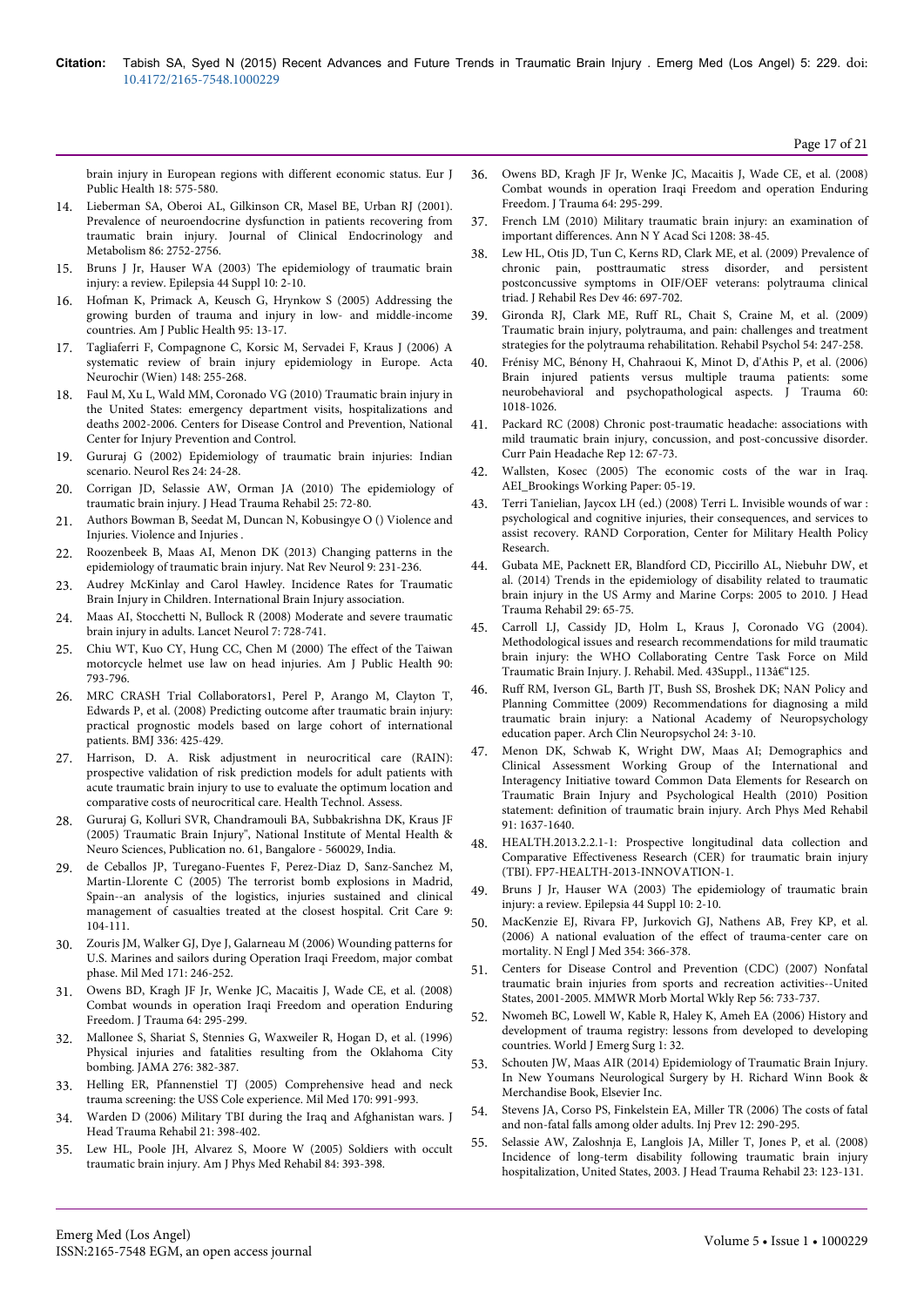- 56. Tabish SA, Wani RA, Ahmad M, Thakur N, Yatoo GH, et al (2013). Profile and Outcome of Violence Related Injuries of Patients during Civilian Unrest in a Conflict zone. Emergency Med 3: 141.
- 57. [Amin S, Khan AW \(2009\) Life in conflict: Characteristics of Depression](http://www.ncbi.nlm.nih.gov/pubmed/21475540) [in Kashmir. Int J Health Sci \(Qassim\) 3: 213-223.](http://www.ncbi.nlm.nih.gov/pubmed/21475540)
- 58. [Salentijn EG, Peerdeman SM, Boffano P, van den Bergh B, Forouzanfar T](http://www.ncbi.nlm.nih.gov/pubmed/24703508) [\(2014\) A ten-year analysis of the traumatic maxillofacial and brain injury](http://www.ncbi.nlm.nih.gov/pubmed/24703508) [patient in Amsterdam: incidence and aetiology. J Craniomaxillofac Surg](http://www.ncbi.nlm.nih.gov/pubmed/24703508) [42: 705-710.](http://www.ncbi.nlm.nih.gov/pubmed/24703508)
- 59. [Salentijn EG, Collin JD, Boffano P, Forouzanfar T \(2014\) A ten year](http://www.ncbi.nlm.nih.gov/pubmed/25176495) [analysis of the traumatic maxillofacial and brain injury patient in](http://www.ncbi.nlm.nih.gov/pubmed/25176495) [Amsterdam: Complications and treatment. J Craniomaxillofac Surg .](http://www.ncbi.nlm.nih.gov/pubmed/25176495)
- 60. [Heinzelmann M, Imhof HG, Trentz O \(2004\) \[Shock trauma room](http://www.ncbi.nlm.nih.gov/pubmed/15565425) [management of the multiple-traumatized patient with skull-brain](http://www.ncbi.nlm.nih.gov/pubmed/15565425) [injuries. A systematic review of the literature\]. Unfallchirurg 107:](http://www.ncbi.nlm.nih.gov/pubmed/15565425) [871-880.](http://www.ncbi.nlm.nih.gov/pubmed/15565425)
- 61. [Maas AI, Stocchetti N, Bullock R \(2008\) Moderate and severe traumatic](http://www.ncbi.nlm.nih.gov/pubmed/18635021) [brain injury in adults. Lancet Neurol 7: 728-741.](http://www.ncbi.nlm.nih.gov/pubmed/18635021)
- 62. [Hyder AA, Wunderlich CA, Puvanachandra P, Gururaj G, Kobusingye](http://www.ncbi.nlm.nih.gov/pubmed/18162698) [OC \(2007\) The impact of traumatic brain injuries: a global perspective.](http://www.ncbi.nlm.nih.gov/pubmed/18162698) [NeuroRehabilitation 22: 341-353.](http://www.ncbi.nlm.nih.gov/pubmed/18162698)
- 63. [Thornhill S, Teasdale GM, Murray GD, McEwen J, Roy CW, et al. \(2000\)](http://www.ncbi.nlm.nih.gov/pubmed/10856063) [Disability in young people and adults one year after head injury:](http://www.ncbi.nlm.nih.gov/pubmed/10856063) [prospective cohort study. BMJ 320: 1631-1635.](http://www.ncbi.nlm.nih.gov/pubmed/10856063)
- 64. [Humphreys I, Wood RL, Phillips CJ, Macey S \(2013\) The costs of](http://www.ncbi.nlm.nih.gov/pubmed/23836998) [traumatic brain injury: a literature review. Clinicoecon Outcomes Res 5:](http://www.ncbi.nlm.nih.gov/pubmed/23836998) [281-287.](http://www.ncbi.nlm.nih.gov/pubmed/23836998)
- 65. Wood RL (2001) Understanding neurobehavioural disability. In: Wood RL, McMillan TM, editors.Neurobehavioural Disability and Social Handicap following Traumatic Brain Injury. Hove: Psychology Press 1-28.
- 66. [Lezak MD \(1978\) Living with the characterologically altered brain](http://www.ncbi.nlm.nih.gov/pubmed/681289) [injured patient. J Clin Psychiatry 39: 592-598.](http://www.ncbi.nlm.nih.gov/pubmed/681289)
- 67. [Faul M, Wald MM, Rutland-Brown W, Sullivent EE, Sattin RW \(2007\)](http://www.ncbi.nlm.nih.gov/pubmed/18212649) [Using a cost-benefit analysis to estimate outcomes of a clinical treatment](http://www.ncbi.nlm.nih.gov/pubmed/18212649) [guideline: testing theBrain Trauma Foundation guidelines for the](http://www.ncbi.nlm.nih.gov/pubmed/18212649) [treatment of severe traumatic brain injury. J Trauma 63: 1271-1278.](http://www.ncbi.nlm.nih.gov/pubmed/18212649)
- 68. [Kayani NA, Homan S, Yun S, Zhu BP \(2009\) Health and economic](http://www.ncbi.nlm.nih.gov/pubmed/19618792) [burden of traumatic brain injury: Missouri, 2001-2005. Public Health](http://www.ncbi.nlm.nih.gov/pubmed/19618792) [Rep 124: 551-560.](http://www.ncbi.nlm.nih.gov/pubmed/19618792)
- 69. [Wood RL, Rutterford NA \(2006\) Long-term effect of head trauma on](http://www.ncbi.nlm.nih.gov/pubmed/16772355) [intellectual abilities: a 16-year outcome study. J Neurol Neurosurg](http://www.ncbi.nlm.nih.gov/pubmed/16772355) [Psychiatry 77: 1180-1184.](http://www.ncbi.nlm.nih.gov/pubmed/16772355)
- 70. [Wehman P, Kregel J, Keyser-Marcus L, Sherron-Targett P, Campbell L,](http://www.ncbi.nlm.nih.gov/pubmed/12601649) [et al. \(2003\) Supported employment for persons with traumatic brain](http://www.ncbi.nlm.nih.gov/pubmed/12601649) [injury: a preliminary investigation of long-term follow-up costs and](http://www.ncbi.nlm.nih.gov/pubmed/12601649) [program efficiency. Arch Phys Med Rehabil 84: 192-196.](http://www.ncbi.nlm.nih.gov/pubmed/12601649)
- 71. [Schulman J, Sacks J, Provenzano G \(2002\) State level estimates of the](http://www.ncbi.nlm.nih.gov/pubmed/11928974) [incidence and economic burden of head injuries stemming from non](http://www.ncbi.nlm.nih.gov/pubmed/11928974)[universal use of bicycle helmets. Inj Prev 8: 47-52.](http://www.ncbi.nlm.nih.gov/pubmed/11928974)
- 72. http://www.brainandspinalcord.org/recovery-traumatic-brain-injury/ cost-traumatic-brain-injury/index.html.
- 73. Canadian Institute of Health Information. NRS length of stay and length of stay efficiency of inpatient rehabilitation clients.
- 74. Canadian Institute of Health Information. (2007). The Burden of Neurological Diseases, Disorders and Injuries in Canada . Ottawa: CIHI.
- 75. [Chen A, Bushmeneva K, Zagorski B, Colantonio A, Parsons D, et al.](http://www.ncbi.nlm.nih.gov/pubmed/22901094) [\(2012\) Direct cost associated with acquired brain injury in Ontario. BMC](http://www.ncbi.nlm.nih.gov/pubmed/22901094) [Neurol 12: 76.](http://www.ncbi.nlm.nih.gov/pubmed/22901094)
- 76. [Chamorro A, Urra X, Planas AM \(2007\) Infection after acute ischemic](http://www.ncbi.nlm.nih.gov/pubmed/17255542) [stroke: a manifestation of brain-induced immunodepression. Stroke 38:](http://www.ncbi.nlm.nih.gov/pubmed/17255542) [1097-1103.](http://www.ncbi.nlm.nih.gov/pubmed/17255542)
- 77. [Dziedzic T, Slowik A, Szczudlik A \(2004\) Nosocomial infections and](http://www.ncbi.nlm.nih.gov/pubmed/15312209) [immunity: lesson from brain-injured patients. Crit Care 8: 266-270.](http://www.ncbi.nlm.nih.gov/pubmed/15312209)
- 78. [Helling TS, Evans LL, Fowler DL, Hays LV, Kennedy FR \(1988\)](http://www.ncbi.nlm.nih.gov/pubmed/3141628) [Infectious complications in patients with severe head injury. J Trauma](http://www.ncbi.nlm.nih.gov/pubmed/3141628) [28: 1575-1577.](http://www.ncbi.nlm.nih.gov/pubmed/3141628)
- 79. [Mascia L, Sakr Y, Pasero D, Payen D, Reinhart K, et al. \(2008\)](http://www.ncbi.nlm.nih.gov/pubmed/18175107) [Extracranial complications in patients with acute brain injury: a post-hoc](http://www.ncbi.nlm.nih.gov/pubmed/18175107) [analysis of the SOAP study. Intensive Care Med 34: 720-727.](http://www.ncbi.nlm.nih.gov/pubmed/18175107)
- 80. [Vincent JL \(2003\) Nosocomial infections in adult intensive-care units.](http://www.ncbi.nlm.nih.gov/pubmed/12814731) [Lancet 361: 2068-2077.](http://www.ncbi.nlm.nih.gov/pubmed/12814731)
- 81. Brittney NV Scott, Derek J Roberts, Helen Lee Robertson et al. (2013). Incidence, prevalence, and occurrence rate of infection among adults hospitalized after traumatic brain injury: study protocol for a systematic review and meta-analysis Systematic Reviews. 2: 68.
- 82. Lenzlinger PM, Saatman K, Raghupathi R, et al (2001) Overview of basic mechanisms underlying neuropathological consequences of head trauma. In: Miller, Hayes. Head Trauma- Basic, Preclinical, and Clinical Directions. Wiley-Liss: 3-36.
- 83. Gennarelli TA, Thibault LE, Graham DI (1998). Diffuse axonal injury: an important form of traumatic brain damage. Neuroscientist; 4: 202-215.
- 84. [Hovda DA, Fu K, Badie H, Samii A, Pinanong P, et al. \(1994\)](http://www.ncbi.nlm.nih.gov/pubmed/7976637) [Administration of an omega-conopeptide one hour following traumatic](http://www.ncbi.nlm.nih.gov/pubmed/7976637) [brain injury reduces 45calcium accumulation. Acta Neurochir Suppl](http://www.ncbi.nlm.nih.gov/pubmed/7976637) [\(Wien\) 60: 521-523.](http://www.ncbi.nlm.nih.gov/pubmed/7976637)
- 85. [Kontos HA, Povlishock JT \(1986\) Oxygen radicals in brain injury. Cent](http://www.ncbi.nlm.nih.gov/pubmed/3107844) [Nerv Syst Trauma 3: 257-263.](http://www.ncbi.nlm.nih.gov/pubmed/3107844)
- 86. Singh IN, Sullivan PG, Deng Y, Mbye LH, Hall ED (2006) Time course of post-traumatic mitochondrial oxidative damage and dysfunction in a mouse model of focal traumatic brain injury: implications for neuroprotective therapy. J Cereb Blood Flow Metab 26:1407-1418.
- 87. [Werner C, Engelhard K \(2007\) Pathophysiology of traumatic brain](http://www.ncbi.nlm.nih.gov/pubmed/17573392) [injury. Br J Anaesth 99: 4-9.](http://www.ncbi.nlm.nih.gov/pubmed/17573392)
- 88. [Bramlett HM, Dietrich WD \(2007\) Progressive damage after brain and](http://www.ncbi.nlm.nih.gov/pubmed/17618974) [spinal cord injury: pathomechanisms and treatment strategies. Prog](http://www.ncbi.nlm.nih.gov/pubmed/17618974) [Brain Res 161: 125-141.](http://www.ncbi.nlm.nih.gov/pubmed/17618974)
- 89. [Loane DJ, Faden AI \(2010\) Neuroprotection for traumatic brain injury:](http://www.ncbi.nlm.nih.gov/pubmed/21035878) [translational challenges and emerging therapeutic strategies. Trends](http://www.ncbi.nlm.nih.gov/pubmed/21035878) [Pharmacol Sci 31: 596-604.](http://www.ncbi.nlm.nih.gov/pubmed/21035878)
- 90. [Adams JH, Graham DI, Gennarelli TA \(1983\) Head injury in man and](http://www.ncbi.nlm.nih.gov/pubmed/6581702) [experimental animals: neuropathology. Acta Neurochir Suppl \(Wien\) 32:](http://www.ncbi.nlm.nih.gov/pubmed/6581702) [15-30.](http://www.ncbi.nlm.nih.gov/pubmed/6581702)
- 91. Greenfield LJ, Mulholland MW, Oldham KT, Zelenock GB (1993) Head Injuries. Surgery Scientific Principles and Practice I edition. 267-72.
- 92. Tabish SA, Shah S, Bhat AS, Bhat FA, Shoukat H, Mir MY (2004) Clinical profile and mortality pattern in patients of ballistic trauma. JIMSA, 13: 247-50.
- 93. [Shively SB, Perl DP \(2012\) Traumatic brain injury, shell shock, and](http://www.ncbi.nlm.nih.gov/pubmed/22573042) [posttraumatic stress disorder in the military--past, present, and future. J](http://www.ncbi.nlm.nih.gov/pubmed/22573042) [Head Trauma Rehabil 27: 234-239.](http://www.ncbi.nlm.nih.gov/pubmed/22573042)
- 94. [Kabadi SV, Faden AI2 \(2014\) Neuroprotective strategies for traumatic](http://www.ncbi.nlm.nih.gov/pubmed/24445258) [brain injury: improving clinical translation. Int J Mol Sci 15: 1216-1236.](http://www.ncbi.nlm.nih.gov/pubmed/24445258)
- 95. Schwartz GR (1998) Trauma to the head. Principles and Practice of Emergency Medicine Fourth edition 232-34.
- 96. [Yattoo G, Tabish A \(2008\) The profile of head injuries and traumatic](http://www.ncbi.nlm.nih.gov/pubmed/18570674) [brain injury deaths in Kashmir. J Trauma Manag Outcomes 2: 5.](http://www.ncbi.nlm.nih.gov/pubmed/18570674)
- 97. [Yattoo GH, Tabish SA, Afzal WM, Kirmani A \(2009\) Factors influencing](http://www.ncbi.nlm.nih.gov/pubmed/21475512) [outcome of head injury patients at a tertiary care teaching hospital in](http://www.ncbi.nlm.nih.gov/pubmed/21475512) [India. Int J Health Sci \(Qassim\) 3: 59-62.](http://www.ncbi.nlm.nih.gov/pubmed/21475512)
- 98. [Bulger EM, Nathens AB, Rivara FP, Moore M, MacKenzie EJ, et al.](http://www.ncbi.nlm.nih.gov/pubmed/12163808) [\(2002\) Management of severe head injury: institutional variations in care](http://www.ncbi.nlm.nih.gov/pubmed/12163808) [and effect on outcome. Crit Care Med 30: 1870-1876.](http://www.ncbi.nlm.nih.gov/pubmed/12163808)
- 99. [Vukic M, Negovetic L, Kovac D, Ghajar J, Glavic Z, et al. \(1999\) The](http://www.ncbi.nlm.nih.gov/pubmed/10592121) [effect of implementation of guidelines for the management of severe head](http://www.ncbi.nlm.nih.gov/pubmed/10592121) [injury on patient treatment and outcome. Acta Neurochir \(Wien\) 141:](http://www.ncbi.nlm.nih.gov/pubmed/10592121) [1203-1208.](http://www.ncbi.nlm.nih.gov/pubmed/10592121)
- 100. Carney NA, Ghajar J (2007) Guidelines for the management of severe traumatic brain injury. Introduction. J Neurotrauma 24: S1-2.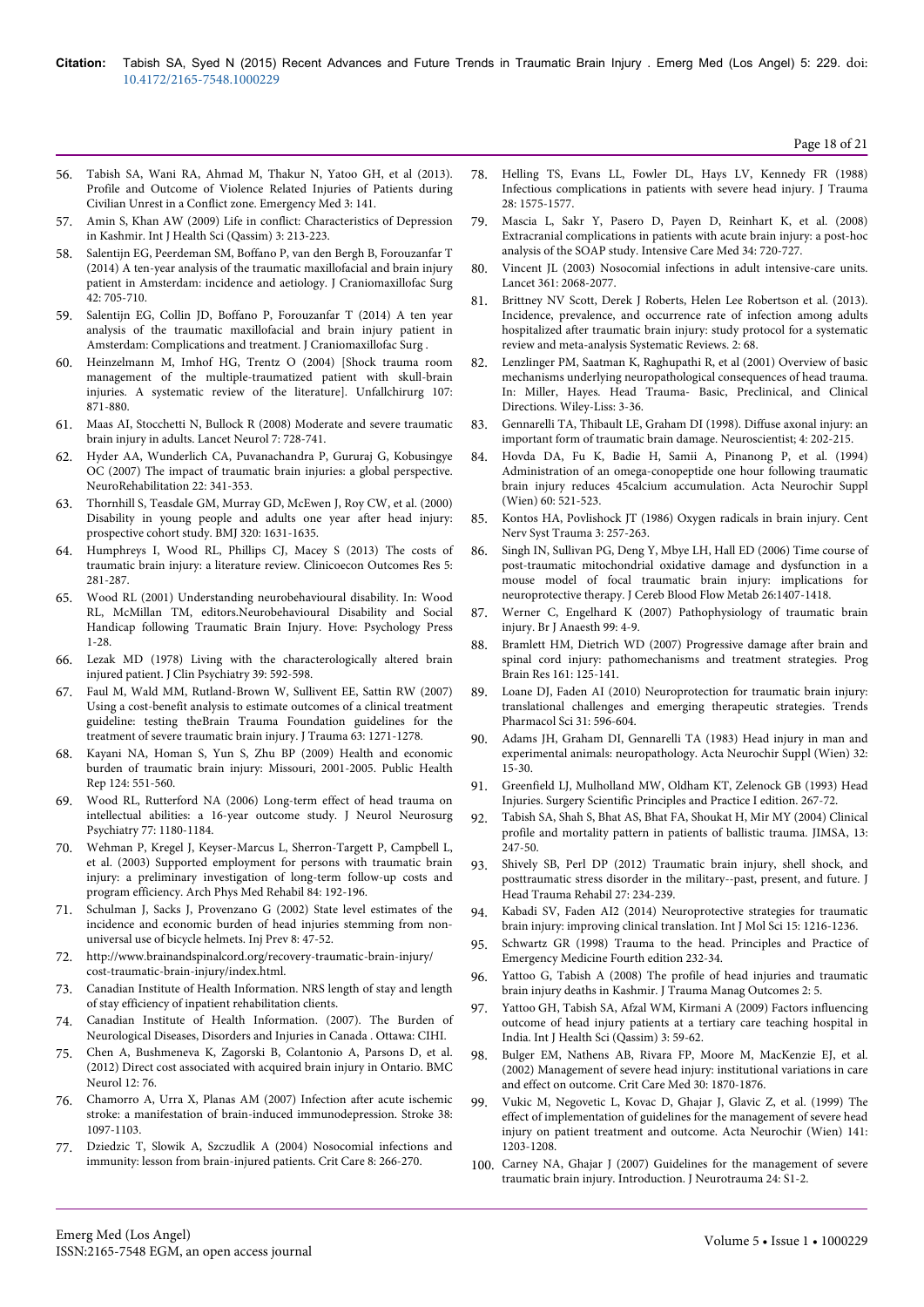- 101. [Xiong Y, Mahmood A, Chopp M \(2009\) Emerging treatments for](http://www.ncbi.nlm.nih.gov/pubmed/19249984) [traumatic brain injury. Expert Opin Emerg Drugs 14: 67-84.](http://www.ncbi.nlm.nih.gov/pubmed/19249984)
- 102. [Narayan RK, Michel ME, Ansell B, Baethmann A, Biegon A, et al. \(2002\)](http://www.ncbi.nlm.nih.gov/pubmed/12042091) [Clinical trials in head injury. J Neurotrauma 19: 503-557.](http://www.ncbi.nlm.nih.gov/pubmed/12042091)
- 103. [Doppenberg EM, Choi SC, Bullock R \(2004\) Clinical trials in traumatic](http://www.ncbi.nlm.nih.gov/pubmed/14676577) [brain injury: lessons for the future. J Neurosurg Anesthesiol 16: 87-94.](http://www.ncbi.nlm.nih.gov/pubmed/14676577)
- 104. [Wakai A, Roberts I, Schierhout G \(2007\) Mannitol for acute traumatic](http://www.ncbi.nlm.nih.gov/pubmed/17253453) [brain injury. Cochrane Database Syst Rev : CD001049.](http://www.ncbi.nlm.nih.gov/pubmed/17253453)
- 105. [Peterson K, Carson S, Carney N \(2008\) Hypothermia treatment for](http://www.ncbi.nlm.nih.gov/pubmed/18355159) [traumatic brain injury: a systematic review and meta-analysis. J](http://www.ncbi.nlm.nih.gov/pubmed/18355159) [Neurotrauma 25: 62-71.](http://www.ncbi.nlm.nih.gov/pubmed/18355159)
- 106. [Sahuquillo J, Arikan F \(2006\) Decompressive craniectomy for the](http://www.ncbi.nlm.nih.gov/pubmed/16437469) [treatment of refractory high intracranial pressure in traumatic brain](http://www.ncbi.nlm.nih.gov/pubmed/16437469) [injury. Cochrane Database Syst Rev : CD003983.](http://www.ncbi.nlm.nih.gov/pubmed/16437469)
- 107. [Algattas H, Huang JH \(2013\) Traumatic Brain Injury pathophysiology](http://www.ncbi.nlm.nih.gov/pubmed/24381049) [and treatments: early, intermediate, and late phases post-injury. Int J Mol](http://www.ncbi.nlm.nih.gov/pubmed/24381049) [Sci 15: 309-341.](http://www.ncbi.nlm.nih.gov/pubmed/24381049)
- 108. [Wang KK, Larner SF, Robinson G, Hayes RL \(2006\) Neuroprotection](http://www.ncbi.nlm.nih.gov/pubmed/17102687) [targets after traumatic brain injury. Curr Opin Neurol 19: 514-519.](http://www.ncbi.nlm.nih.gov/pubmed/17102687)
- 109. [Lu D, Mahmood A, Qu C, Goussev A, Schallert T, et al. \(2005\)](http://www.ncbi.nlm.nih.gov/pubmed/16156716) [Erythropoietin enhances neurogenesis and restores spatial memory in](http://www.ncbi.nlm.nih.gov/pubmed/16156716) [rats after traumatic brain injury. J Neurotrauma 22: 1011-1017.](http://www.ncbi.nlm.nih.gov/pubmed/16156716)
- 110. [Wieloch T, Nikolich K \(2006\) Mechanisms of neural plasticity following](http://www.ncbi.nlm.nih.gov/pubmed/16713245) [brain injury. Curr Opin Neurobiol 16: 258-264.](http://www.ncbi.nlm.nih.gov/pubmed/16713245)
- 111. [Langham J, Goldfrad C, Teasdale G, Shaw D, Rowan K \(2003\) Calcium](http://www.ncbi.nlm.nih.gov/pubmed/14583925) [channel blockers for acute traumatic brain injury. Cochrane Database](http://www.ncbi.nlm.nih.gov/pubmed/14583925) [Syst Rev : CD000565.](http://www.ncbi.nlm.nih.gov/pubmed/14583925)
- 112. [Gudeman SK, Miller JD, Becker DP \(1979\) Failure of high-dose steroid](http://www.ncbi.nlm.nih.gov/pubmed/469578) [therapy to influence intracranial pressure in patients with severe head](http://www.ncbi.nlm.nih.gov/pubmed/469578) [injury. J Neurosurg 51: 301-306.](http://www.ncbi.nlm.nih.gov/pubmed/469578)
- 113. Alderson P, Roberts I (2005) Corticosteroids for acute traumatic brain injury. Cochrane Database Syst Rev 15.
- 114. [Bareyre F, Wahl F, McIntosh TK, Stutzmann JM \(1997\) Time course of](http://www.ncbi.nlm.nih.gov/pubmed/9421455) [cerebral edema after traumatic brain injury in rats: effects of riluzole and](http://www.ncbi.nlm.nih.gov/pubmed/9421455) [mannitol. J Neurotrauma 14: 839-849.](http://www.ncbi.nlm.nih.gov/pubmed/9421455)
- 115. Wakai A, Roberts I, Schierhout G (2007) Mannitol for acute traumatic brain injury. Cochrane Database Syst Rev CD001049.
- 116. [van den Heuvel C, Vink R \(2004\) The role of magnesium in traumatic](http://www.ncbi.nlm.nih.gov/pubmed/15577090) [brain injury. Clin Calcium 14: 9-14.](http://www.ncbi.nlm.nih.gov/pubmed/15577090)
- 117. [Arango MF, Bainbridge D \(2008\) Magnesium for acute traumatic brain](http://www.ncbi.nlm.nih.gov/pubmed/18843689) [injury. Cochrane Database Syst Rev : CD005400.](http://www.ncbi.nlm.nih.gov/pubmed/18843689)
- 118. [Peterson K, Carson S, Carney N \(2008\) Hypothermia treatment for](http://www.ncbi.nlm.nih.gov/pubmed/18355159) [traumatic brain injury: a systematic review and meta-analysis. J](http://www.ncbi.nlm.nih.gov/pubmed/18355159) [Neurotrauma 25: 62-71.](http://www.ncbi.nlm.nih.gov/pubmed/18355159)
- 119. [Ma M, Matthews BT, Lampe JW, Meaney DF, Shofer FS, et al. \(2009\)](http://www.ncbi.nlm.nih.gov/pubmed/18977220) [Immediate short-duration hypothermia provides long-term protection in](http://www.ncbi.nlm.nih.gov/pubmed/18977220) [an in vivo model of traumatic axonal injury. Exp Neurol 215: 119-127.](http://www.ncbi.nlm.nih.gov/pubmed/18977220)
- 120. [Zweckberger K, Erös C, Zimmermann R, Kim SW, Engel D, et al. \(2006\)](http://www.ncbi.nlm.nih.gov/pubmed/16866621) [Effect of early and delayed decompressive craniectomy on secondary](http://www.ncbi.nlm.nih.gov/pubmed/16866621) [brain damage after controlled cortical impact in mice. J Neurotrauma 23:](http://www.ncbi.nlm.nih.gov/pubmed/16866621) [1083-1093.](http://www.ncbi.nlm.nih.gov/pubmed/16866621)
- 121. [Hickenbottom SL, Grotta J \(1998\) Neuroprotective therapy. Semin](http://www.ncbi.nlm.nih.gov/pubmed/9932619) [Neurol 18: 485-492.](http://www.ncbi.nlm.nih.gov/pubmed/9932619)
- 122. Meythaler JM, Brunner RC, Johnson A, Novack TA (2002) Amantadine to improve neurorecovery in traumatic brain injury-associated diffuse axonal injury: a pilot double-blind randomized trial. J Head Trauma Rehabil 17: 300-313.
- 123. [Hellal F, Pruneau D, Palmier B, Faye P, Croci N, et al. \(2003\) Detrimental](http://www.ncbi.nlm.nih.gov/pubmed/14577862) [role of bradykinin B2 receptor in a murine model of diffuse brain injury.](http://www.ncbi.nlm.nih.gov/pubmed/14577862) [J Neurotrauma 20: 841-851.](http://www.ncbi.nlm.nih.gov/pubmed/14577862)
- 124. [Roberts I \(2000\) Barbiturates for acute traumatic brain injury. Cochrane](http://www.ncbi.nlm.nih.gov/pubmed/10796689) [Database Syst Rev : CD000033.](http://www.ncbi.nlm.nih.gov/pubmed/10796689)
- 125. [Stein DG, Wright DW, Kellermann AL \(2008\) Does progesterone have](http://www.ncbi.nlm.nih.gov/pubmed/17588708) [neuroprotective properties? Ann Emerg Med 51: 164-172.](http://www.ncbi.nlm.nih.gov/pubmed/17588708)
- 126. [Siddall OM \(2005\) Use of methylphenidate in traumatic brain injury.](http://www.ncbi.nlm.nih.gov/pubmed/15914519) [Ann Pharmacother 39: 1309-1313.](http://www.ncbi.nlm.nih.gov/pubmed/15914519)
- 127. [Forsyth RJ, Jayamoni B, Paine TC \(2006\) Monoaminergic agonists for](http://www.ncbi.nlm.nih.gov/pubmed/17054192) [acute traumatic brain injury. Cochrane Database Syst Rev : CD003984.](http://www.ncbi.nlm.nih.gov/pubmed/17054192)
- 128. [Mayer SA, Brun NC, Begtrup K, Broderick J, Davis S, et al. \(2005\)](http://www.ncbi.nlm.nih.gov/pubmed/15728810) [Recombinant activated factor VII for acute intracerebral hemorrhage. N](http://www.ncbi.nlm.nih.gov/pubmed/15728810) [Engl J Med 352: 777-785.](http://www.ncbi.nlm.nih.gov/pubmed/15728810)
- 129. Narayan RK, Maas AI, Marshall LF, Servadei F, Skolnick BE, et al. (2008) Recombinant factor VIIA in traumatic intracerebral hemorrhage: results of a dose-escalation clinical trial. Neurosurgery 62:776-786.
- 130. [Muizelaar JP, Marmarou A, Young HF, Choi SC, Wolf A, et al. \(1993\)](http://www.ncbi.nlm.nih.gov/pubmed/8433137) [Improving the outcome of severe head injury with the oxygen radical](http://www.ncbi.nlm.nih.gov/pubmed/8433137) [scavenger polyethylene glycol-conjugated superoxide dismutase: a phase](http://www.ncbi.nlm.nih.gov/pubmed/8433137) [II trial. J Neurosurg 78: 375-382.](http://www.ncbi.nlm.nih.gov/pubmed/8433137)
- 131. [Brines ML, Ghezzi P, Keenan S, Agnello D, de Lanerolle NC, et al. \(2000\)](http://www.ncbi.nlm.nih.gov/pubmed/10984541) [Erythropoietin crosses the blood-brain barrier to protect against](http://www.ncbi.nlm.nih.gov/pubmed/10984541) [experimental brain injury. Proc Natl Acad Sci U S A 97: 10526-10531.](http://www.ncbi.nlm.nih.gov/pubmed/10984541)
- 132. [Lu D, Goussev A, Chen J, Pannu P, Li Y, et al. \(2004\) Atorvastatin](http://www.ncbi.nlm.nih.gov/pubmed/14987462) [reduces neurological deficit and increases synaptogenesis, angiogenesis,](http://www.ncbi.nlm.nih.gov/pubmed/14987462) [and neuronal survival in rats subjected to traumatic brain injury. J](http://www.ncbi.nlm.nih.gov/pubmed/14987462) [Neurotrauma 21: 21-32.](http://www.ncbi.nlm.nih.gov/pubmed/14987462)
- 133. [Wu H, Lu D, Jiang H, Xiong Y, Qu C, et al. \(2008\) Simvastatin-mediated](http://www.ncbi.nlm.nih.gov/pubmed/18260796) [upregulation of VEGF and BDNF, activation of the PI3K/Akt pathway,](http://www.ncbi.nlm.nih.gov/pubmed/18260796) [and increase of neurogenesis are associated with therapeutic](http://www.ncbi.nlm.nih.gov/pubmed/18260796) [improvement after traumatic brain injury. J Neurotrauma 25: 130-139.](http://www.ncbi.nlm.nih.gov/pubmed/18260796)
- 134. [Mahmood A, Lu D, Qu C, Goussev A, Chopp M \(2007\) Treatment of](http://www.ncbi.nlm.nih.gov/pubmed/17327800) [traumatic brain injury with a combination therapy of marrow stromal](http://www.ncbi.nlm.nih.gov/pubmed/17327800) [cells and atorvastatin in rats. Neurosurgery 60: 546-553.](http://www.ncbi.nlm.nih.gov/pubmed/17327800)
- 135. [Lee OK, Ko YC, Kuo TK, Chou SH, Li HJ, et al. \(2004\) Fluvastatin and](http://www.ncbi.nlm.nih.gov/pubmed/15389871) [lovastatin but not pravastatin induce neuroglial differentiation in human](http://www.ncbi.nlm.nih.gov/pubmed/15389871) [mesenchymal stem cells. J Cell Biochem 93: 917-928.](http://www.ncbi.nlm.nih.gov/pubmed/15389871)
- 136. [Chen J, Chopp M \(2006\) Neurorestorative treatment of stroke: cell and](http://www.ncbi.nlm.nih.gov/pubmed/17012060) [pharmacological approaches. NeuroRx 3: 466-473.](http://www.ncbi.nlm.nih.gov/pubmed/17012060)
- 137. [Kleindienst A, McGinn MJ, Harvey HB, Colello RJ, Hamm RJ, et al.](http://www.ncbi.nlm.nih.gov/pubmed/15941374) [\(2005\) Enhanced hippocampal neurogenesis by intraventricular S100B](http://www.ncbi.nlm.nih.gov/pubmed/15941374) [infusion is associated with improved cognitive recovery after traumatic](http://www.ncbi.nlm.nih.gov/pubmed/15941374) [brain injury. J Neurotrauma 22: 645-655.](http://www.ncbi.nlm.nih.gov/pubmed/15941374)
- 138. [Heizmann CW, Fritz G, Schäfer BW \(2002\) S100 proteins: structure,](http://www.ncbi.nlm.nih.gov/pubmed/11991838) [functions and pathology. Front Biosci 7: d1356-1368.](http://www.ncbi.nlm.nih.gov/pubmed/11991838)
- 139. [Wunderlich MT, Wallesch CW, Goertler M \(2004\) Release of](http://www.ncbi.nlm.nih.gov/pubmed/15546591) [neurobiochemical markers of brain damage is related to the](http://www.ncbi.nlm.nih.gov/pubmed/15546591) [neurovascular status on admission and the site of arterial occlusion in](http://www.ncbi.nlm.nih.gov/pubmed/15546591) [acute ischemic stroke. J Neurol Sci 227: 49-53.](http://www.ncbi.nlm.nih.gov/pubmed/15546591)
- 140. [Hayakata T, Shiozaki T, Tasaki O, Ikegawa H, Inoue Y, et al. \(2004\)](http://www.ncbi.nlm.nih.gov/pubmed/15257081) [Changes in CSF S100B and cytokine concentrations in early-phase severe](http://www.ncbi.nlm.nih.gov/pubmed/15257081) [traumatic brain injury. Shock 22: 102-107.](http://www.ncbi.nlm.nih.gov/pubmed/15257081)
- 141. [Pelinka LE, Kroepfl A, Leixnering M, Buchinger W, Raabe A, et al. \(2004\)](http://www.ncbi.nlm.nih.gov/pubmed/15684648) [GFAP versus S100B in serum after traumatic brain injury: relationship to](http://www.ncbi.nlm.nih.gov/pubmed/15684648) [brain damage and outcome. J Neurotrauma 21: 1553-1561.](http://www.ncbi.nlm.nih.gov/pubmed/15684648)
- 142. [Piazza O, Storti MP, Cotena S, Stoppa F, Perrotta D, et al. \(2007\) S100B is](http://www.ncbi.nlm.nih.gov/pubmed/17627141) [not a reliable prognostic index in paediatric TBI. Pediatr Neurosurg 43:](http://www.ncbi.nlm.nih.gov/pubmed/17627141) [258-264.](http://www.ncbi.nlm.nih.gov/pubmed/17627141)
- 143. [Kassem M, Abdallah BM \(2008\) Human bone-marrow-derived](http://www.ncbi.nlm.nih.gov/pubmed/17896115) [mesenchymal stem cells: biological characteristics and potential role in](http://www.ncbi.nlm.nih.gov/pubmed/17896115) [therapy of degenerative diseases. Cell Tissue Res 331: 157-163.](http://www.ncbi.nlm.nih.gov/pubmed/17896115)
- 144. [Lu D, Li Y, Wang L, Chen J, Mahmood A, et al. \(2001\) Intraarterial](http://www.ncbi.nlm.nih.gov/pubmed/11526987) [administration of marrow stromal cells in a rat model of traumatic brain](http://www.ncbi.nlm.nih.gov/pubmed/11526987) [injury. J Neurotrauma 18: 813-819.](http://www.ncbi.nlm.nih.gov/pubmed/11526987)
- 145. [Kline AE, Wagner AK, Westergom BP, Malena RR, Zafonte RD, et al.](http://www.ncbi.nlm.nih.gov/pubmed/17166603) [\(2007\) Acute treatment with the 5-HT\(1A\) receptor agonist 8-OH-DPAT](http://www.ncbi.nlm.nih.gov/pubmed/17166603) [and chronic environmental enrichment confer neurobehavioral benefit](http://www.ncbi.nlm.nih.gov/pubmed/17166603) [after experimental brain trauma. Behav Brain Res 177: 186-194.](http://www.ncbi.nlm.nih.gov/pubmed/17166603)
- 146. [Kabadi SV, Faden AI \(2014\) Neuroprotective strategies for traumatic](http://www.ncbi.nlm.nih.gov/pubmed/24445258) [brain injury: improving clinical translation. Int J Mol Sci 15: 1216-1236.](http://www.ncbi.nlm.nih.gov/pubmed/24445258)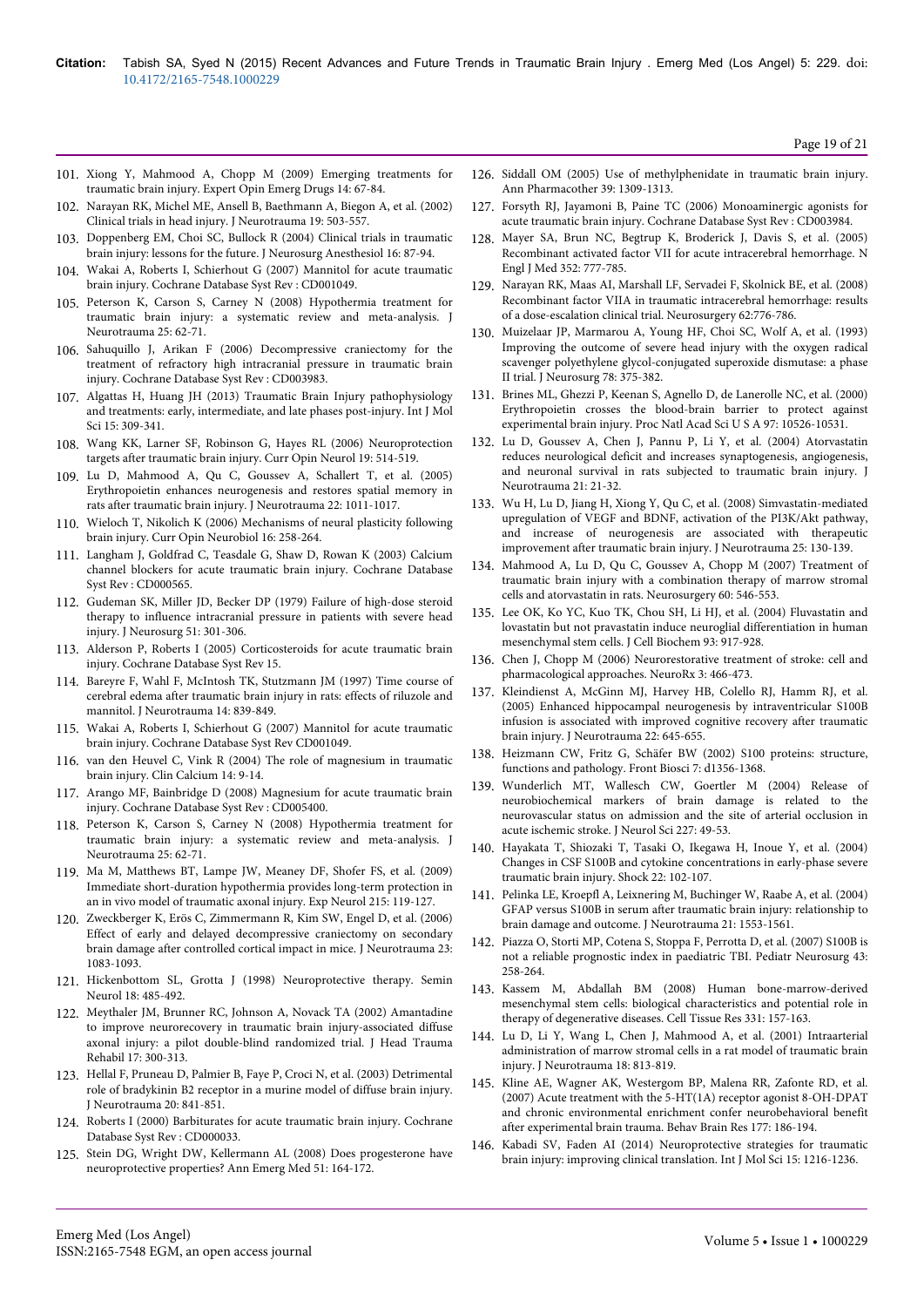- 147. [Faden AI \(1993\) Comparison of single and combination drug treatment](http://www.ncbi.nlm.nih.gov/pubmed/8411221) [strategies in experimental brain trauma. J Neurotrauma 10: 91-100.](http://www.ncbi.nlm.nih.gov/pubmed/8411221)
- 148. [Roof RL, Hall ED \(2000\) Gender differences in acute CNS trauma and](http://www.ncbi.nlm.nih.gov/pubmed/10833057) [stroke: neuroprotective effects of estrogen and progesterone. J](http://www.ncbi.nlm.nih.gov/pubmed/10833057) [Neurotrauma 17: 367-388.](http://www.ncbi.nlm.nih.gov/pubmed/10833057)
- 149. [Wright DW, Kellermann AL, Hertzberg VS, Clark PL, Frankel M, et al.](http://www.ncbi.nlm.nih.gov/pubmed/17011666) [\(2007\) ProTECT: a randomized clinical trial of progesterone for acute](http://www.ncbi.nlm.nih.gov/pubmed/17011666) [traumatic brain injury. Ann Emerg Med 49: 391-402, 402.](http://www.ncbi.nlm.nih.gov/pubmed/17011666)
- 150. [Xiao G, Wei J, Yan W, Wang W, Lu Z \(2008\) Improved outcomes from](http://www.ncbi.nlm.nih.gov/pubmed/18447940) [the administration of progesterone for patients with acute severe](http://www.ncbi.nlm.nih.gov/pubmed/18447940) [traumatic brain injury: a randomized controlled trial. Crit Care 12: R61.](http://www.ncbi.nlm.nih.gov/pubmed/18447940)
- 151. [Gibson CL, Gray LJ, Bath PM, Murphy SP \(2008\) Progesterone for the](http://www.ncbi.nlm.nih.gov/pubmed/17715141) [treatment of experimental brain injury; a systematic review. Brain 131:](http://www.ncbi.nlm.nih.gov/pubmed/17715141) [318-328.](http://www.ncbi.nlm.nih.gov/pubmed/17715141)
- 152. [Stein DG, Wright DW \(2010\) Progesterone in the clinical treatment of](http://www.ncbi.nlm.nih.gov/pubmed/20486864) [acute traumatic brain injury. Expert Opin Investig Drugs 19: 847-857.](http://www.ncbi.nlm.nih.gov/pubmed/20486864)
- 153. [Xiao G, Wei J, Yan W, Wang W, Lu Z \(2008\) Improved outcomes from](http://www.ncbi.nlm.nih.gov/pubmed/18447940) [the administration of progesterone for patients with acute severe](http://www.ncbi.nlm.nih.gov/pubmed/18447940) [traumatic brain injury: a randomized controlled trial. Crit Care 12: R61.](http://www.ncbi.nlm.nih.gov/pubmed/18447940)
- 154. [Wright DW, Kellermann AL, Hertzberg VS, Clark PL, Frankel M, et al.](http://www.ncbi.nlm.nih.gov/pubmed/17011666) [\(2007\) ProTECT: a randomized clinical trial of progesterone for acute](http://www.ncbi.nlm.nih.gov/pubmed/17011666) [traumatic brain injury. Ann Emerg Med 49: 391-402, 402.](http://www.ncbi.nlm.nih.gov/pubmed/17011666)
- 155. [\(2012\) Progesterone for Traumatic Brain Injury: Experimental Clinical](http://em.emory.edu/protect/) [Treatment: Phase III Clinical Trial. \(n.d.\). ProTECT III Index.](http://em.emory.edu/protect/)
- 156. [Addison K \(2014\) The Quest for an Acute Traumatic Brain Injury](http://www.news-medical.net/health/The-Quest-for-an-Acute-Traumatic-Brain-Injury-Treatment-Why-Progesterone-Could-Be-On-Track-To-Become-the-First-FDA-Approved-Therapy.aspx) [Treatment: Why Progesterone Could Be On Track To Become the First](http://www.news-medical.net/health/The-Quest-for-an-Acute-Traumatic-Brain-Injury-Treatment-Why-Progesterone-Could-Be-On-Track-To-Become-the-First-FDA-Approved-Therapy.aspx) [FDA-Approved Therapy.](http://www.news-medical.net/health/The-Quest-for-an-Acute-Traumatic-Brain-Injury-Treatment-Why-Progesterone-Could-Be-On-Track-To-Become-the-First-FDA-Approved-Therapy.aspx)
- 157. [Krug EG, Sharma GK, Lozano R \(2000\) The global burden of injuries.](http://www.ncbi.nlm.nih.gov/pubmed/10754963) [Am J Public Health 90: 523-526.](http://www.ncbi.nlm.nih.gov/pubmed/10754963)
- 158. [Brenner D, Elliston C, Hall E, Berdon W \(2001\) Estimated risks of](http://www.ncbi.nlm.nih.gov/pubmed/11159059) [radiation-induced fatal cancer from pediatric CT. AJR Am J Roentgenol](http://www.ncbi.nlm.nih.gov/pubmed/11159059) [176: 289-296.](http://www.ncbi.nlm.nih.gov/pubmed/11159059)
- 159. Langlois JA, Rutland-Brown W, Thomas KE (2006) Traumatic brain injury in the United States: emergency department visits, hospitalizations, and deaths. Centers for Disease Control and Prevention, National Center for Injury Prevention and Control, Atlanta.
- 160. [Brown RL, Brunn MA, Garcia VF \(2001\) Cervical spine injuries in](http://www.ncbi.nlm.nih.gov/pubmed/11479837) [children: a review of 103 patients treated consecutively at a level 1](http://www.ncbi.nlm.nih.gov/pubmed/11479837) [pediatric trauma center. J Pediatr Surg 36: 1107-1114.](http://www.ncbi.nlm.nih.gov/pubmed/11479837)
- 161. Tabish SA, Shah S, Wani MA, et al. (2000) Profile of patients suffering from Trauma due to Ballistic Injuries in Kashmir. Journal International Medical Sciences Academy 13: 247-250.
- 162. [Yattoo G, Tabish A \(2008\) The profile of head injuries and traumatic](http://www.ncbi.nlm.nih.gov/pubmed/18570674) [brain injury deaths in Kashmir. J Trauma Manag Outcomes 2: 5.](http://www.ncbi.nlm.nih.gov/pubmed/18570674)
- 163. [Duhaime AC, Alario AJ, Lewander WJ, Schut L, Sutton LN, et al. \(1992\)](http://www.ncbi.nlm.nih.gov/pubmed/1641278) [Head injury in very young children: mechanisms, injury types, and](http://www.ncbi.nlm.nih.gov/pubmed/1641278) [ophthalmologic findings in 100 hospitalized patients younger than 2](http://www.ncbi.nlm.nih.gov/pubmed/1641278) [years of age. Pediatrics 90: 179-185.](http://www.ncbi.nlm.nih.gov/pubmed/1641278)
- 164. [Kuppermann N, Holmes JF, Dayan PS, Hoyle JD Jr, Atabaki SM, et al.](http://www.ncbi.nlm.nih.gov/pubmed/19758692) [\(2009\) Identification of children at very low risk of clinically-important](http://www.ncbi.nlm.nih.gov/pubmed/19758692) [brain injuries after head trauma: a prospective cohort study. Lancet 374:](http://www.ncbi.nlm.nih.gov/pubmed/19758692) [1160-1170.](http://www.ncbi.nlm.nih.gov/pubmed/19758692)
- 165. [Osmond MH, Klassen TP, Wells GA, Correll R, Jarvis A, et al. \(2010\)](http://www.ncbi.nlm.nih.gov/pubmed/20142371) [CATCH: a clinical decision rule for the use of computed tomography in](http://www.ncbi.nlm.nih.gov/pubmed/20142371) [children with minor head injury. CMAJ 182: 341-348.](http://www.ncbi.nlm.nih.gov/pubmed/20142371)
- 166. [Dunning J, Batchelor J, Stratford-Smith P, Teece S, Browne J, et al. \(2004\)](http://www.ncbi.nlm.nih.gov/pubmed/15210499) [A meta-analysis of variables that predict significant intracranial injury in](http://www.ncbi.nlm.nih.gov/pubmed/15210499) [minor head trauma. Arch Dis Child 89: 653-659.](http://www.ncbi.nlm.nih.gov/pubmed/15210499)
- 167. Schutzman S, Bachur RG, Nordli DR, Jr Wile JF (2014) Minor Head Trauma in Infants and Children. UpToDate. Literature review.
- 168. Tabish SA, Lone NA, Wani M Afzal, Bhat A S (2007) Clinical Management of Patients with Minor Head Injuries. International Journal of Health Sciences 1: 1.
- 169. Finkelstein EA, Corso PS, Miller TR (2006), Associates Incidence and economic burden of injuries in the United States. New York, NY: Oxford University Press.
- 170. [Vitaz TW, McIlvoy L, Raque GH, Spain D, Shields CB \(2001\)](http://www.ncbi.nlm.nih.gov/pubmed/11493802) [Development and implementation of a clinical pathway for severe](http://www.ncbi.nlm.nih.gov/pubmed/11493802) [traumatic brain injury. J Trauma 51: 369-375.](http://www.ncbi.nlm.nih.gov/pubmed/11493802)
- 171. [Murray GD, Butcher I, McHugh GS, Lu J, Mushkudiani NA, et al. \(2007\)](http://www.ncbi.nlm.nih.gov/pubmed/17375997) [Multivariable prognostic analysis in traumatic brain injury: results from](http://www.ncbi.nlm.nih.gov/pubmed/17375997) [the IMPACT study. J Neurotrauma 24: 329-337.](http://www.ncbi.nlm.nih.gov/pubmed/17375997)
- 172. Society of Critical Care Medicine (2012) Guidelines for the acute medical management of severe traumatic brain injury in infants, children, and adolescents. Pediatr Crit Care Med 13: S1-82.
- 173. [Khanna S, Davis D, Peterson B, Fisher B, Tung H, et al. \(2000\) Use of](http://www.ncbi.nlm.nih.gov/pubmed/10809296) [hypertonic saline in the treatment of severe refractory posttraumatic](http://www.ncbi.nlm.nih.gov/pubmed/10809296) [intracranial hypertension in pediatric traumatic brain injury. Crit Care](http://www.ncbi.nlm.nih.gov/pubmed/10809296) [Med 28: 1144-1151.](http://www.ncbi.nlm.nih.gov/pubmed/10809296)
- 174. [Faul M, Wald MM, Rutland-Brown W, Sullivent EE, Sattin RW \(2007\)](http://www.ncbi.nlm.nih.gov/pubmed/18212649) [Using a cost-benefit analysis to estimate outcomes of a clinical treatment](http://www.ncbi.nlm.nih.gov/pubmed/18212649) [guideline: testing theBrain Trauma Foundation guidelines for the](http://www.ncbi.nlm.nih.gov/pubmed/18212649) [treatment of severe traumatic brain injury. J Trauma 63: 1271-1278.](http://www.ncbi.nlm.nih.gov/pubmed/18212649)
- 175. [Maas AI, Murray GD, Roozenbeek B, Lingsma HF, Butcher I, et al.](http://www.ncbi.nlm.nih.gov/pubmed/24139680) [\(2013\) Advancing care for traumatic brain injury: findings from the](http://www.ncbi.nlm.nih.gov/pubmed/24139680) [IMPACT studies and perspectives on future research. Lancet Neurol 12:](http://www.ncbi.nlm.nih.gov/pubmed/24139680) [1200-1210.](http://www.ncbi.nlm.nih.gov/pubmed/24139680)
- 176. [Kabadi SV, Faden AI \(2014\) Neuroprotective strategies for traumatic](http://www.ncbi.nlm.nih.gov/pubmed/24445258) [brain injury: improving clinical translation. Int J Mol Sci 15: 1216-1236.](http://www.ncbi.nlm.nih.gov/pubmed/24445258)
- 177. [Maas AI, Stocchetti N, Bullock R \(2008\) Moderate and severe traumatic](http://www.ncbi.nlm.nih.gov/pubmed/18635021) [brain injury in adults. Lancet Neurol 7: 728-741.](http://www.ncbi.nlm.nih.gov/pubmed/18635021)
- 178. [Bruns J Jr, Hauser WA \(2003\) The epidemiology of traumatic brain](http://www.ncbi.nlm.nih.gov/pubmed/14511388) [injury: a review. Epilepsia 44 Suppl 10: 2-10.](http://www.ncbi.nlm.nih.gov/pubmed/14511388)
- 179. http://www.cdc.gov/FieldTriage/pdf/EMS\_Guide-a.pdf. [Accessed 27 August 2014].
- 180. [Faden AI, Knoblach SM, Cernak I, Fan L, Vink R, et al. \(2003\) Novel](http://www.ncbi.nlm.nih.gov/pubmed/12621309) [diketopiperazine enhances motor and cognitive recovery after traumatic](http://www.ncbi.nlm.nih.gov/pubmed/12621309) [brain injury in rats and shows neuroprotection in vitro and in vivo. J](http://www.ncbi.nlm.nih.gov/pubmed/12621309) [Cereb Blood Flow Metab 23: 342-354.](http://www.ncbi.nlm.nih.gov/pubmed/12621309)
- 181. [Faden AI, Movsesyan VA, Knoblach SM, Ahmed F, Cernak I \(2005\)](http://www.ncbi.nlm.nih.gov/pubmed/15907950) [Neuroprotective effects of novel small peptides in vitro and after brain](http://www.ncbi.nlm.nih.gov/pubmed/15907950) [injury. Neuropharmacology 49: 410-424.](http://www.ncbi.nlm.nih.gov/pubmed/15907950)
- 182. [Guan J, Mathai S, Harris P, Wen JY, Zhang R, et al. \(2007\) Peripheral](http://www.ncbi.nlm.nih.gov/pubmed/17904590) [administration of a novel diketopiperazine, NNZ 2591, prevents brain](http://www.ncbi.nlm.nih.gov/pubmed/17904590) [injury and improves somatosensory-motor function following hypoxia](http://www.ncbi.nlm.nih.gov/pubmed/17904590)[ischemia in adult rats. Neuropharmacology 53: 749-762.](http://www.ncbi.nlm.nih.gov/pubmed/17904590)
- 183. [Simard JM, Woo SK, Bhatta S, Gerzanich V \(2008\) Drugs acting on](http://www.ncbi.nlm.nih.gov/pubmed/18032110) [SUR1 to treat CNS ischemia and trauma. Curr Opin Pharmacol 8: 42-49.](http://www.ncbi.nlm.nih.gov/pubmed/18032110)
- 184. [Simard JM, Kilbourne M, Tsymbalyuk O, Tosun C, Caridi J, et al. \(2009\)](http://www.ncbi.nlm.nih.gov/pubmed/19604096) [Key role of sulfonylurea receptor 1 in progressive secondary hemorrhage](http://www.ncbi.nlm.nih.gov/pubmed/19604096) [after brain contusion. J Neurotrauma 26: 2257-2267.](http://www.ncbi.nlm.nih.gov/pubmed/19604096)
- 185. [Dai SH, Chen T, Wang YH, Zhu J, Luo P, et al. \(2014\) Sirt3 protects](http://www.ncbi.nlm.nih.gov/pubmed/25196599) [cortical neurons against oxidative stress via regulating mitochondrial](http://www.ncbi.nlm.nih.gov/pubmed/25196599) [Ca2+ and mitochondrial biogenesis. Int J Mol Sci 15: 14591-14609.](http://www.ncbi.nlm.nih.gov/pubmed/25196599)
- 186. [Senol N, Naziroglu M2 \(2014\) Melatonin reduces traumatic brain injury](http://www.ncbi.nlm.nih.gov/pubmed/25206769)[induced oxidative stress in the cerebral cortex and blood of rats. Neural](http://www.ncbi.nlm.nih.gov/pubmed/25206769) [Regen Res 9: 1112-1116.](http://www.ncbi.nlm.nih.gov/pubmed/25206769)
- 187. [Wible EF, Laskowitz DT \(2010\) Statins in traumatic brain injury.](http://www.ncbi.nlm.nih.gov/pubmed/20129498) [Neurotherapeutics 7: 62-73.](http://www.ncbi.nlm.nih.gov/pubmed/20129498)
- 188. [Chen G, Zhang S, Shi J, Ai J, Qi M, et al. \(2009\) Simvastatin reduces](http://www.ncbi.nlm.nih.gov/pubmed/19166837) [secondary brain injury caused by cortical contusion in rats: possible](http://www.ncbi.nlm.nih.gov/pubmed/19166837) [involvement of TLR4/NF-kappaB pathway. Exp Neurol 216: 398-406.](http://www.ncbi.nlm.nih.gov/pubmed/19166837)
- 189. [Tapia-Perez J, Sanchez-Aguilar M, Torres-Corzo JG, Gordillo-Moscoso](http://www.ncbi.nlm.nih.gov/pubmed/18690806) [A, Martinez-Perez P, et al. \(2008\) Effect of rosuvastatin on amnesia and](http://www.ncbi.nlm.nih.gov/pubmed/18690806) [disorientation after traumatic brain injury \(NCT003229758\). J](http://www.ncbi.nlm.nih.gov/pubmed/18690806) [Neurotrauma 25: 1011-1017.](http://www.ncbi.nlm.nih.gov/pubmed/18690806)